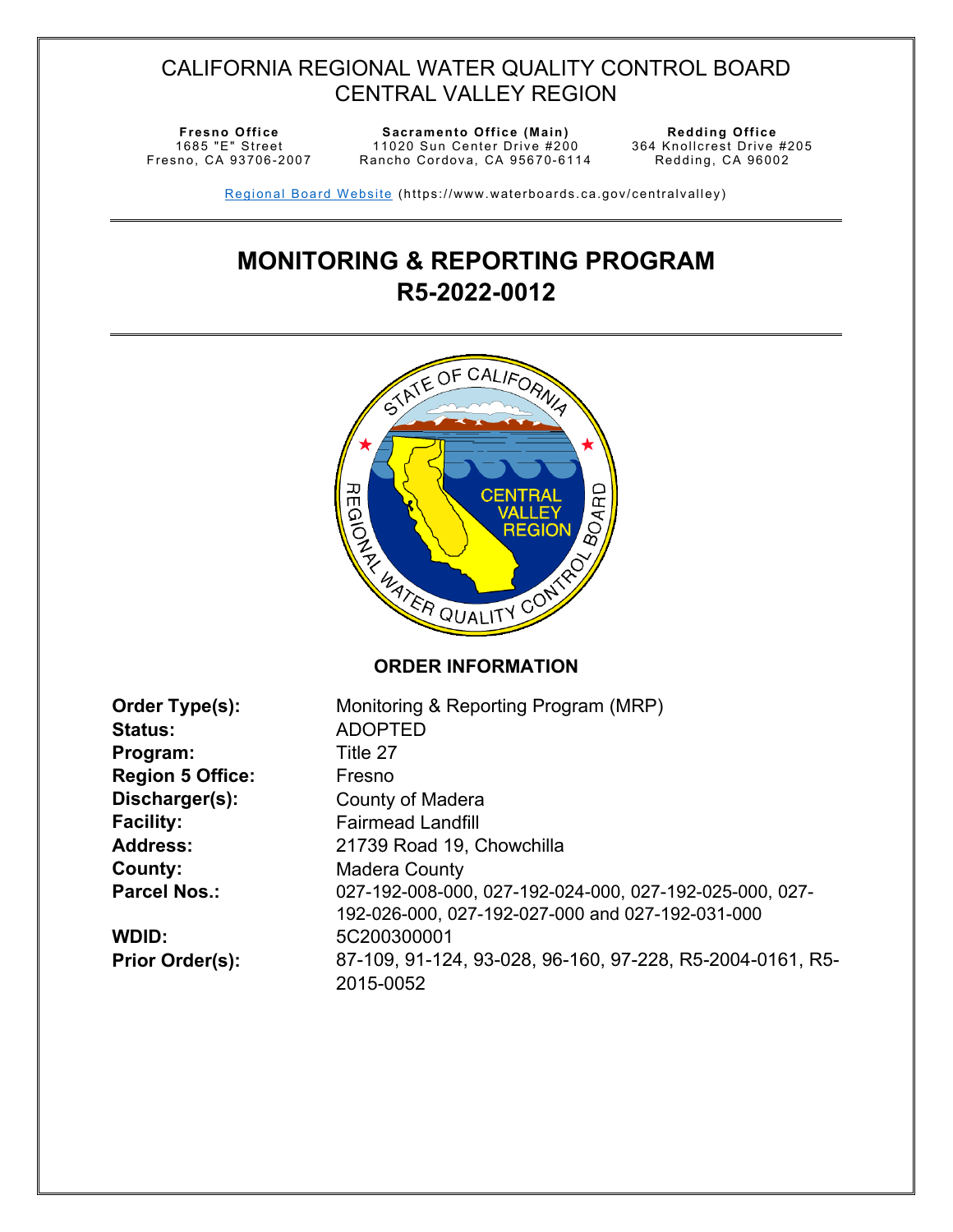#### **CERTIFICATION**

I, PATRICK PULUPA, Executive Officer, hereby certify that the following is a full, true, and correct copy of the order adopted by the California Regional Water Quality Control Board, Central Valley Region, on 17 February 2022.



PATRICK PULUPA, Executive Officer

#### **REGIONAL BOARD INFORMATION**

#### **Sacramento Office (Main)**

Rancho Cordova, CA 95670-6114 11020 Sun Center Drive #200 Telephone: (916) 464-3291

#### **Fresno Office**

1685 "E" Street Fresno, CA 93706-2007 Telephone: (559) 445-5116

#### **Redding Office**

364 Knollcrest Drive #205 Redding, CA 96002 Telephone: (530) 224-4845

[Regional Board Website](https://www.waterboards.ca.gov/centralvalley/) https://www.waterboards.ca.gov/centralvalley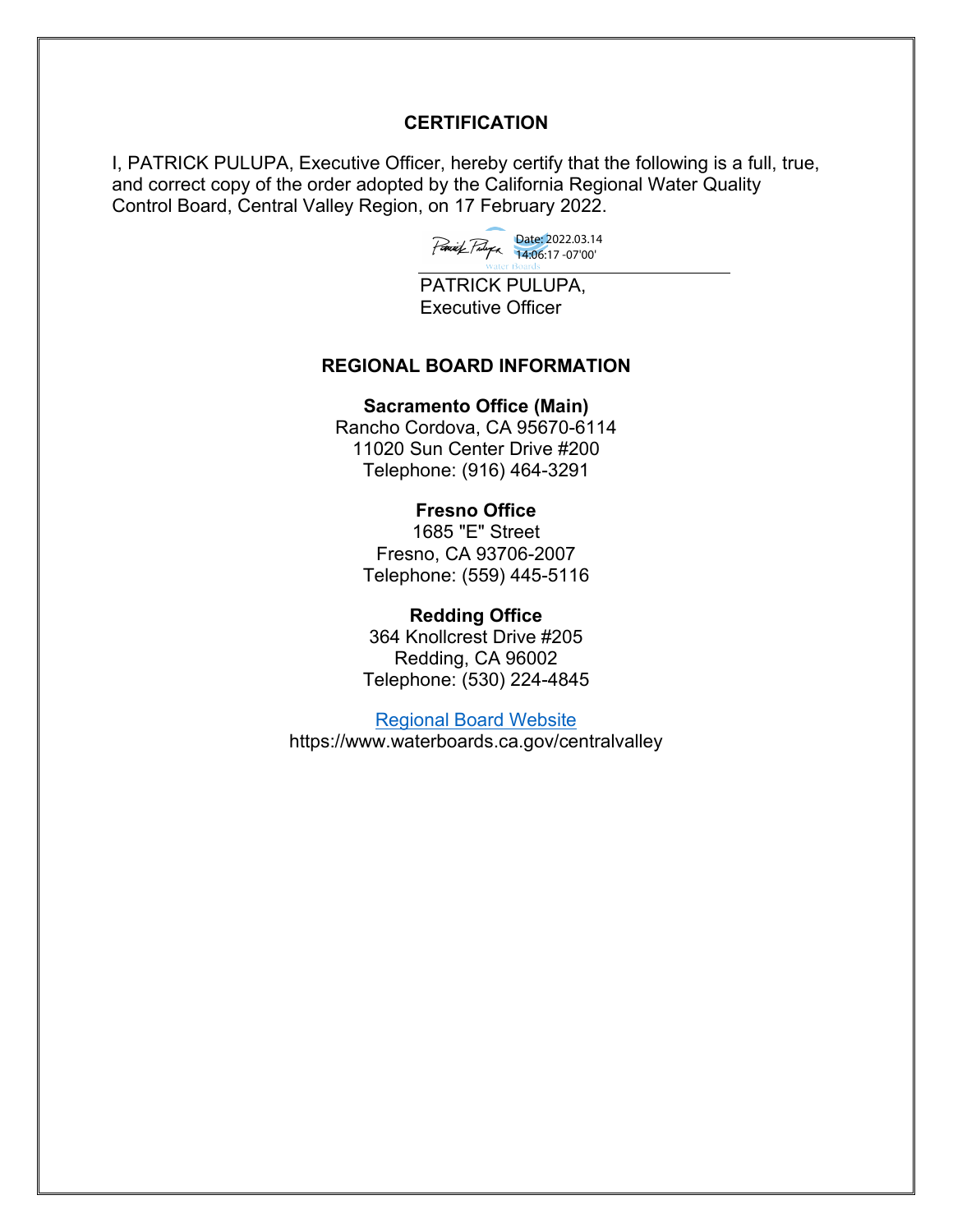# **TABLE OF CONTENTS**

| 2. |                                                                      |  |
|----|----------------------------------------------------------------------|--|
|    |                                                                      |  |
|    |                                                                      |  |
|    |                                                                      |  |
| 1. |                                                                      |  |
|    |                                                                      |  |
|    |                                                                      |  |
|    |                                                                      |  |
|    |                                                                      |  |
|    |                                                                      |  |
|    |                                                                      |  |
|    | $\ldots \ldots \ldots$ 7                                             |  |
|    |                                                                      |  |
|    |                                                                      |  |
|    | 5. Summary of Water Quality Protection Standard (WQPS) Components  9 |  |
|    |                                                                      |  |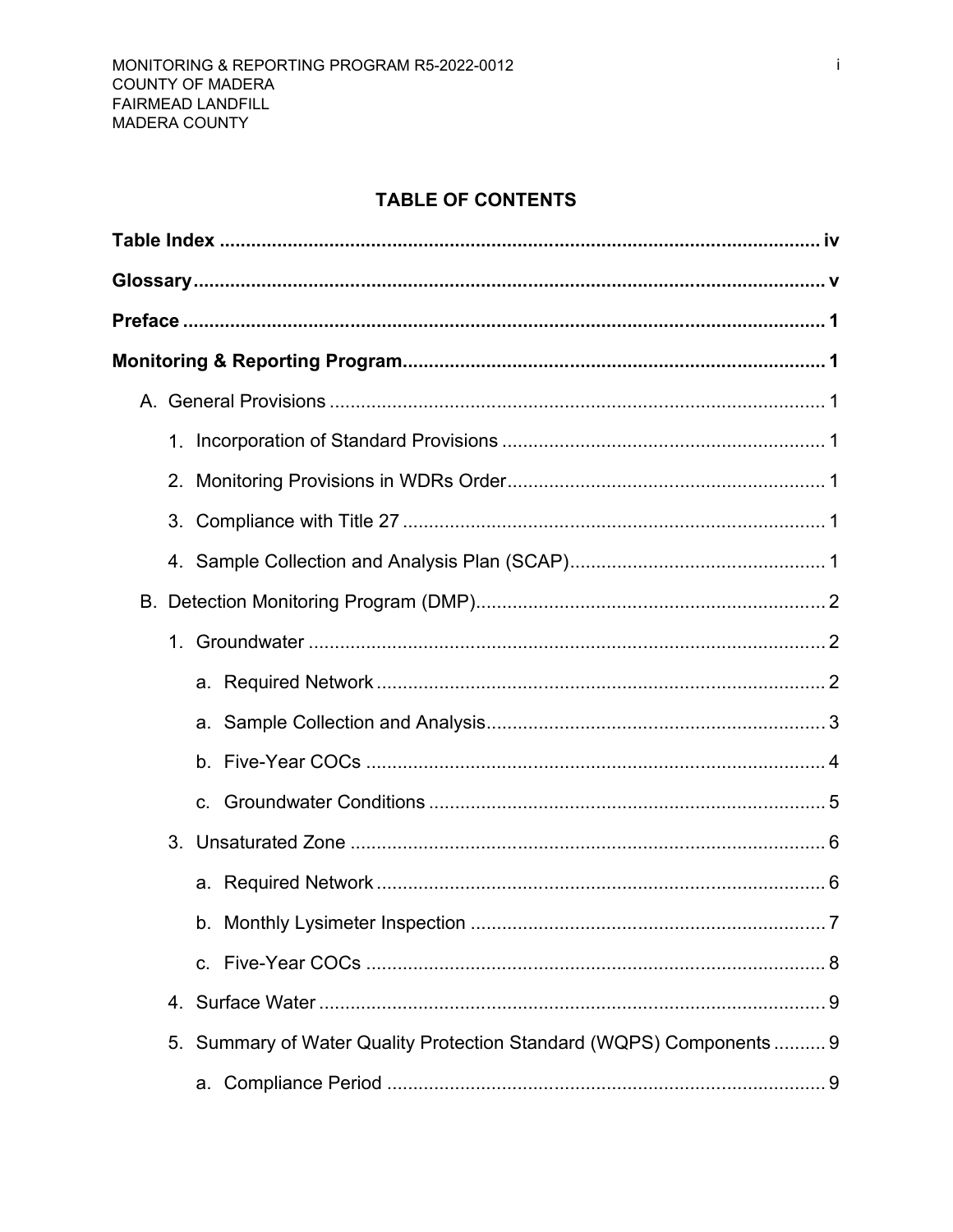|    | f. |  |
|----|----|--|
|    | g. |  |
|    |    |  |
|    |    |  |
|    |    |  |
|    |    |  |
|    |    |  |
|    |    |  |
|    |    |  |
|    |    |  |
|    |    |  |
| 2. |    |  |
|    |    |  |
|    |    |  |
|    |    |  |
|    |    |  |
|    |    |  |
|    |    |  |
|    |    |  |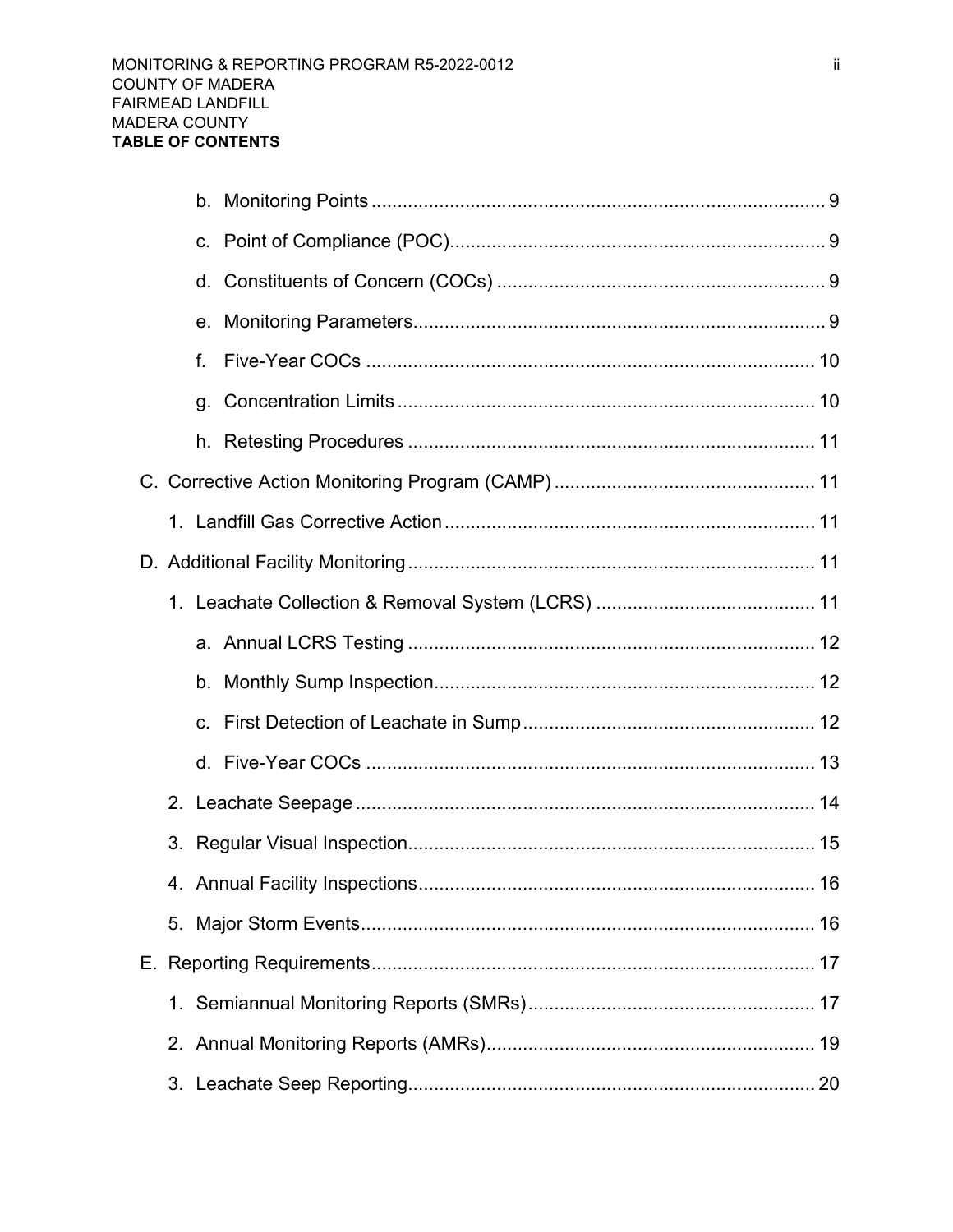| 8.                                                                         |  |
|----------------------------------------------------------------------------|--|
|                                                                            |  |
|                                                                            |  |
|                                                                            |  |
|                                                                            |  |
|                                                                            |  |
|                                                                            |  |
|                                                                            |  |
| Attachment C—Volatile Organic Compounds, Extended List (Five-Year COCs) 30 |  |
| Attachment D-Semi-Volatile Organic Compounds (Five-Year COCs)  33          |  |
| Attachment E—Chlorophenoxy Herbicides (Five-Year COCs) 38                  |  |
| Attachment F-OrganoPhosphorous Compounds (Five-Year COCs) 39               |  |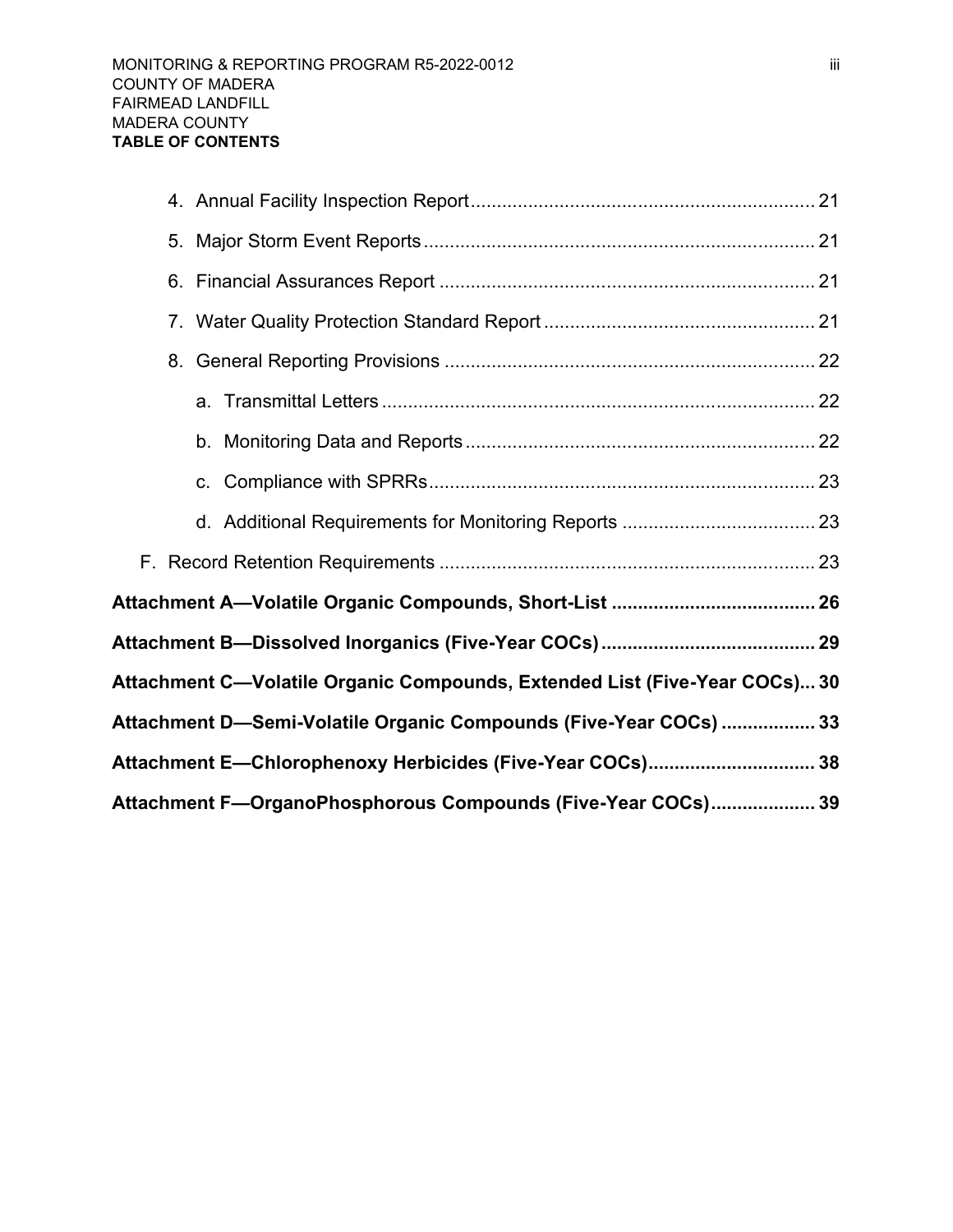### **TABLE INDEX**

<span id="page-5-0"></span>

| Table 2-Groundwater Detection Monitoring, Physical Parameters  4                   |
|------------------------------------------------------------------------------------|
| Table 3-Groundwater Detection Monitoring, Constituent Parameters 4                 |
|                                                                                    |
| Table 5—Groundwater Detection Monitoring, Groundwater Conditions 6                 |
|                                                                                    |
| Table 7—Unsaturated Zone Detection Monitoring (Lysimeters), Physical Parameters 7  |
| Table 8—Unsaturated Zone Detection Monitoring (Lysimeters), Constituent Parameters |
| Table 9-Unsaturated Zone Detection Monitoring (Lysimeter), Five-Year COCs  8       |
| Table 10—LCRS Sump Monitoring, Monthly Inspection Parameters 12                    |
| Table 11—LCRS Sump Monitoring, Parameters for Subsequent Monitoring 13             |
|                                                                                    |
|                                                                                    |
| Table 14-Leachate Seep Monitoring, Constituent Parameters  15                      |
|                                                                                    |
|                                                                                    |
|                                                                                    |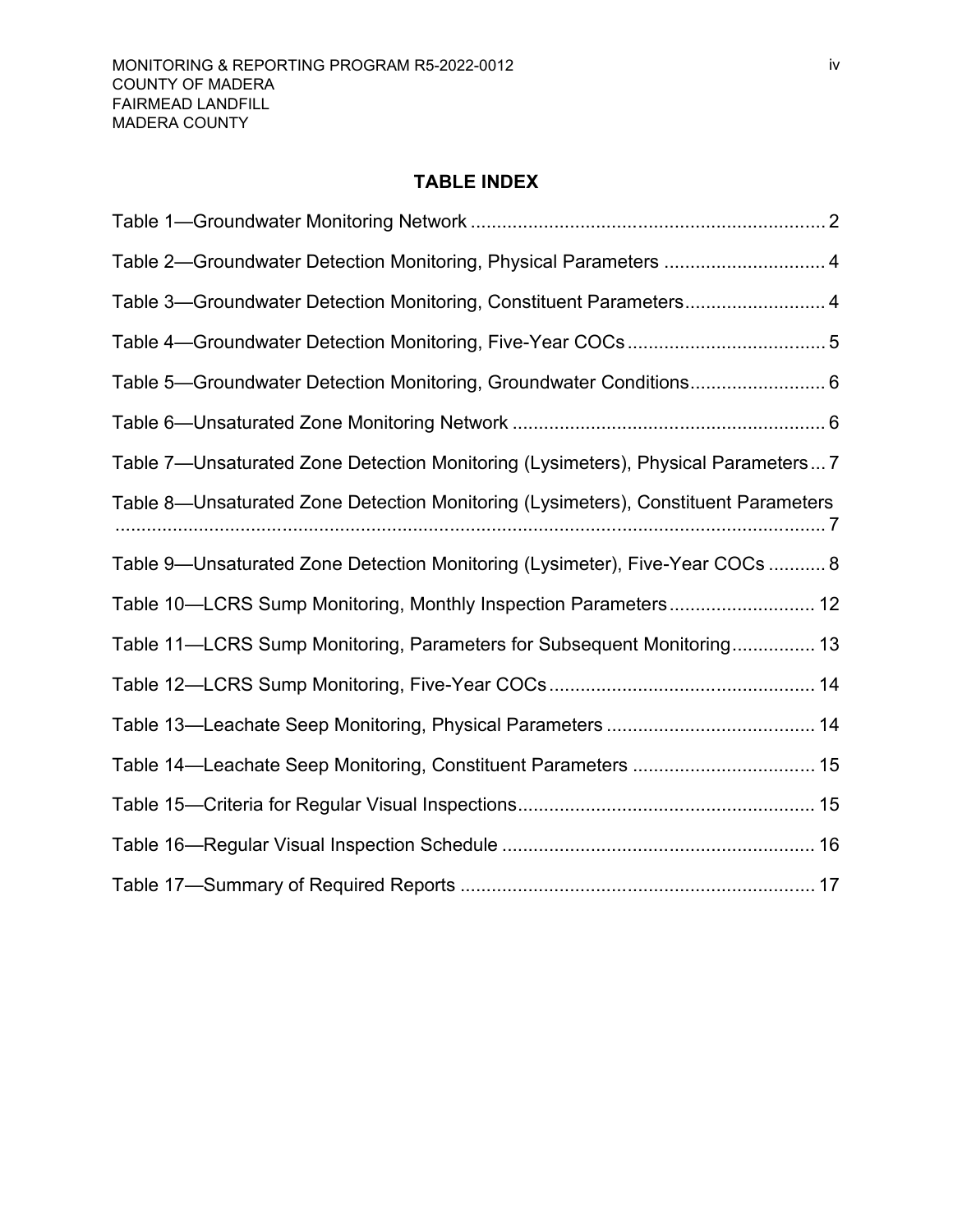### **GLOSSARY**

<span id="page-6-0"></span>

| CalRecycle California Department of Resources Recycling and<br>Recovery                                     |
|-------------------------------------------------------------------------------------------------------------|
|                                                                                                             |
|                                                                                                             |
|                                                                                                             |
|                                                                                                             |
|                                                                                                             |
|                                                                                                             |
|                                                                                                             |
| Accreditation Program (formerly administered by<br>California Department of Public Health)                  |
|                                                                                                             |
|                                                                                                             |
| Five-Year COCs Five-Year Constituents of Concern                                                            |
| GeoTracker State Water Board's Data Management System for<br><b>Sites with Potential Groundwater Impact</b> |
|                                                                                                             |
|                                                                                                             |
|                                                                                                             |
|                                                                                                             |
|                                                                                                             |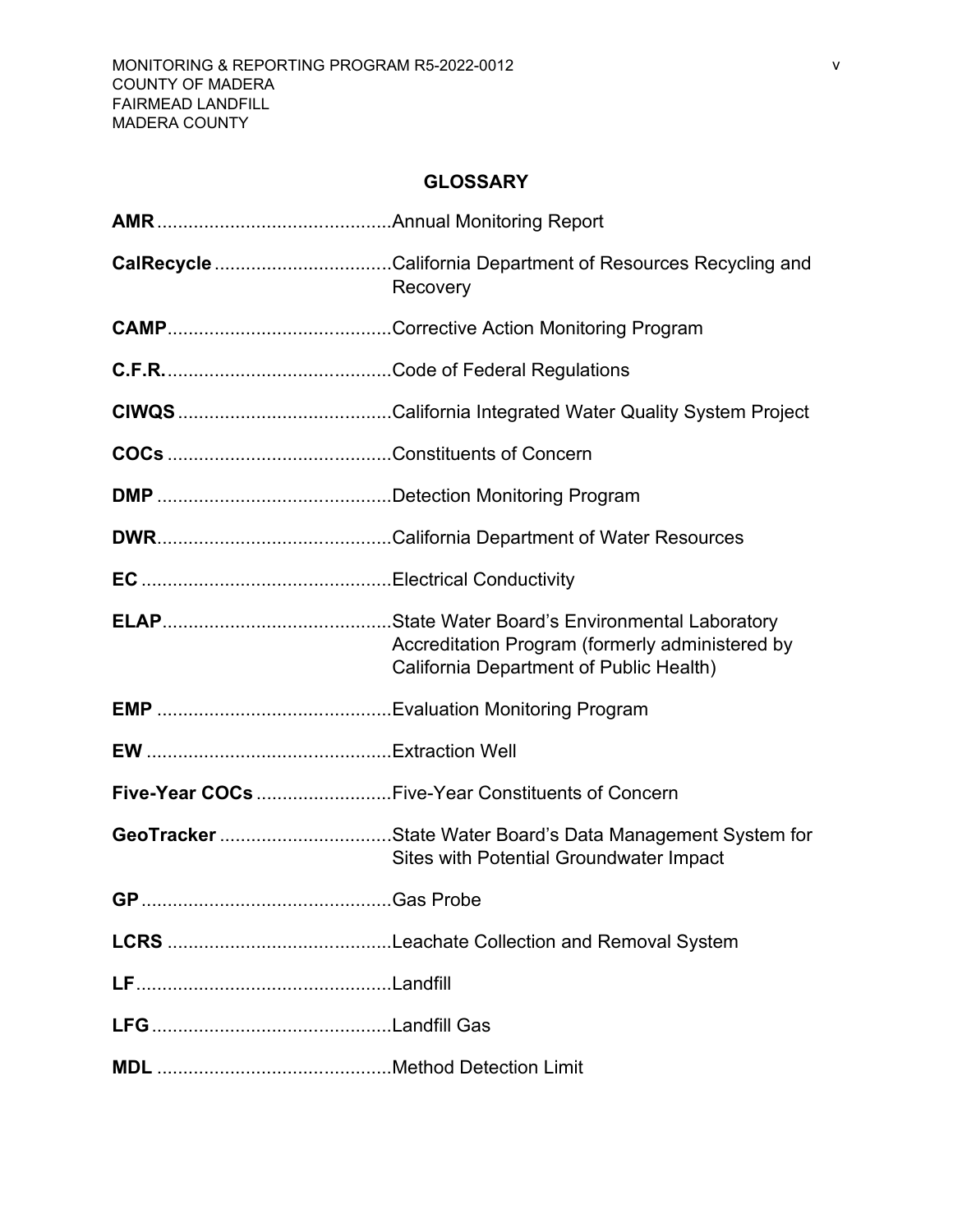| Method TO-15 VOCsVolatile Organic Compounds associated with<br><b>USEPA Method TO-15</b>                                                                                                                                           |
|------------------------------------------------------------------------------------------------------------------------------------------------------------------------------------------------------------------------------------|
|                                                                                                                                                                                                                                    |
|                                                                                                                                                                                                                                    |
|                                                                                                                                                                                                                                    |
|                                                                                                                                                                                                                                    |
|                                                                                                                                                                                                                                    |
| Standard                                                                                                                                                                                                                           |
|                                                                                                                                                                                                                                    |
| <b>Qualified Professional </b> Professional Civil Engineer or Geologist licensed by<br>the State of California                                                                                                                     |
| 42 U.S.C. § 6901 et seq.                                                                                                                                                                                                           |
|                                                                                                                                                                                                                                    |
| ROWD / JTD Report of Waste Discharge / Joint Technical<br><b>Document</b>                                                                                                                                                          |
|                                                                                                                                                                                                                                    |
|                                                                                                                                                                                                                                    |
|                                                                                                                                                                                                                                    |
|                                                                                                                                                                                                                                    |
| <b>SPRRs / Standard Provisions</b> Standard Provisions and Reporting Requirements for<br>Nonhazardous Solid Waste Discharges Regulated by<br>Subtitle D and/or Title 27 Municipal Solid Waste<br>Facilities, December 2015 Edition |
|                                                                                                                                                                                                                                    |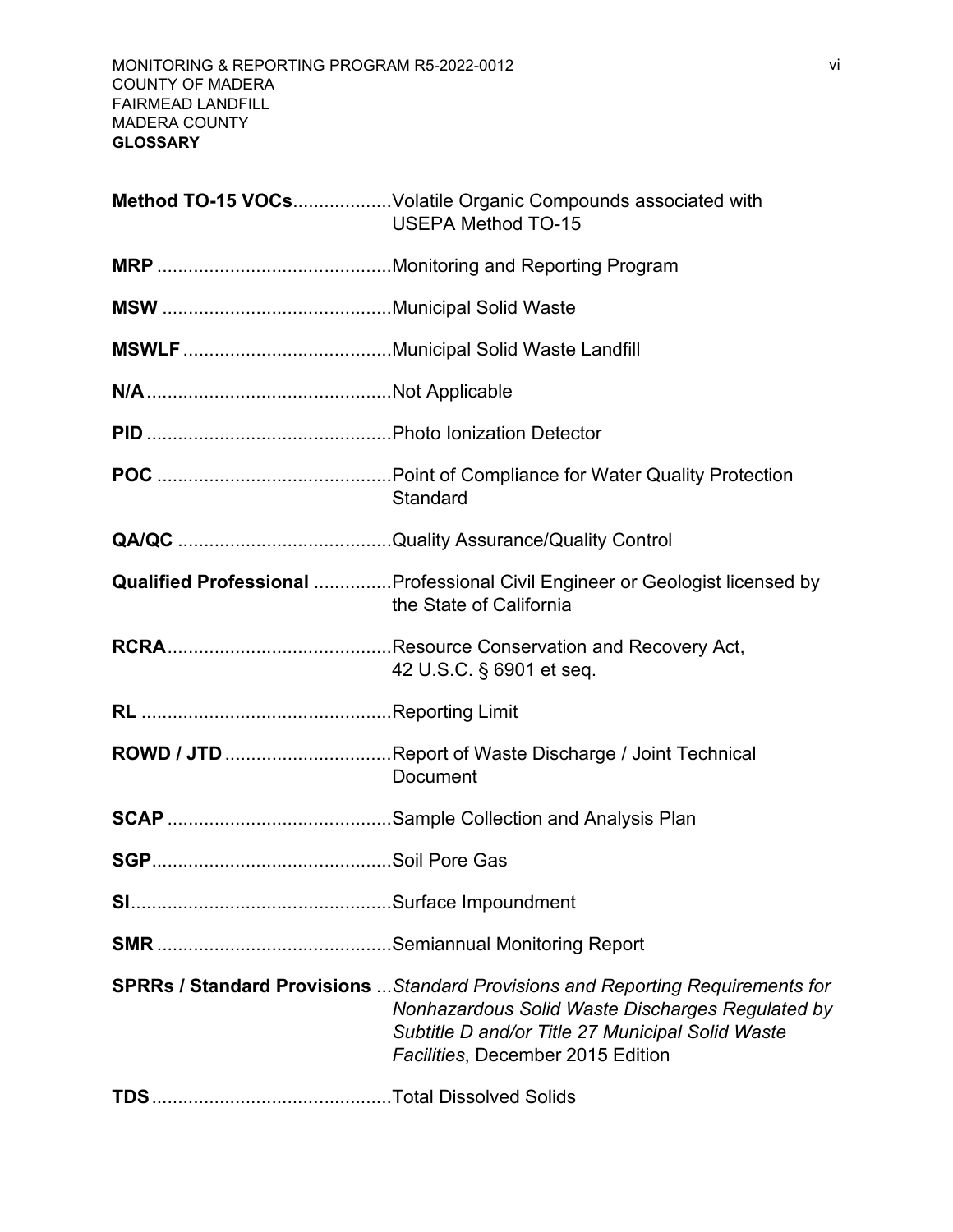### **UNITS**

| Gallons/Day Gallons per Day |                                                           |
|-----------------------------|-----------------------------------------------------------|
|                             |                                                           |
|                             |                                                           |
|                             |                                                           |
|                             |                                                           |
|                             |                                                           |
|                             |                                                           |
|                             |                                                           |
|                             |                                                           |
|                             | MM Hg Vacuum Millimeters of Mercury (Barometric Pressure) |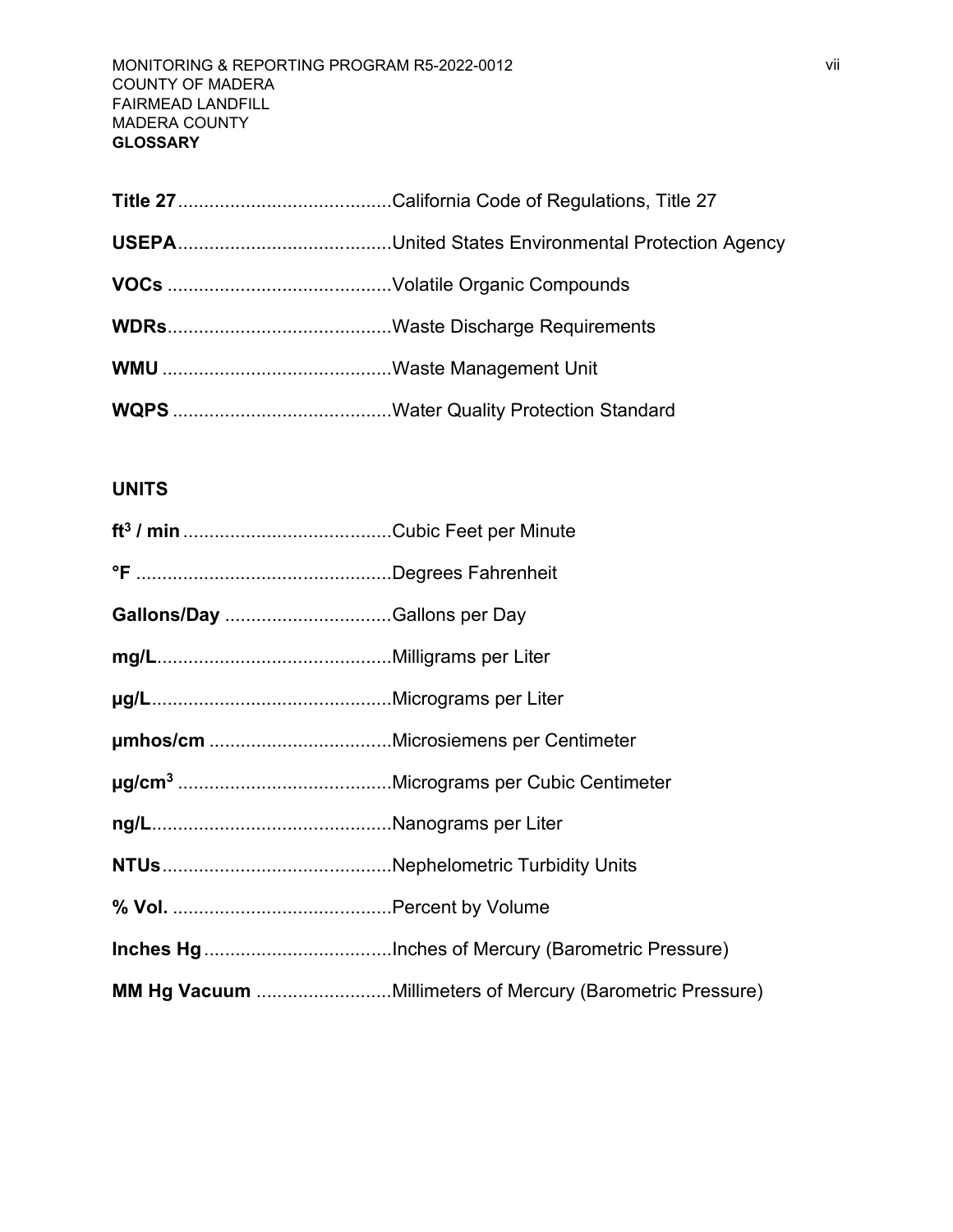#### **PREFACE**

<span id="page-9-0"></span>Adopted by the California Regional Water Quality Control Board, Central Valley Region (Central Valley Water Board) pursuant to Water Code section 13267, subdivision (b)(1), this Order establishes a Monitoring and Reporting Program (MRP) for the County of Madera (hereinafter referred to as Discharger), which owns and operates the Fairmead Landfill (Facility) in Madera County. Additional information regarding the Facility is set forth in the enumerated findings of Waste Discharge Requirements Order R5-2022-0012 (WDRs Order). Except as otherwise provided in the following MRP, these findings are incorporated herein.

The MRP also contains supplemental findings related to monitoring and reporting activities, and/or Facility conditions. For the purposes of California Code of Regulations, title 27 (Title 27) (e.g., §§ 21720, 20380-20435), the findings and provisions of this Order are conversely incorporated as part of the WDRs Order as well.

Although adopted with the WDRs Order, this is a separate order subject to subsequent revision by the Executive Officer in accordance with delegated authority per Water Code section 13223. For the purposes of Title 27, such revisions shall be automatically incorporated as part of the WDRs Order.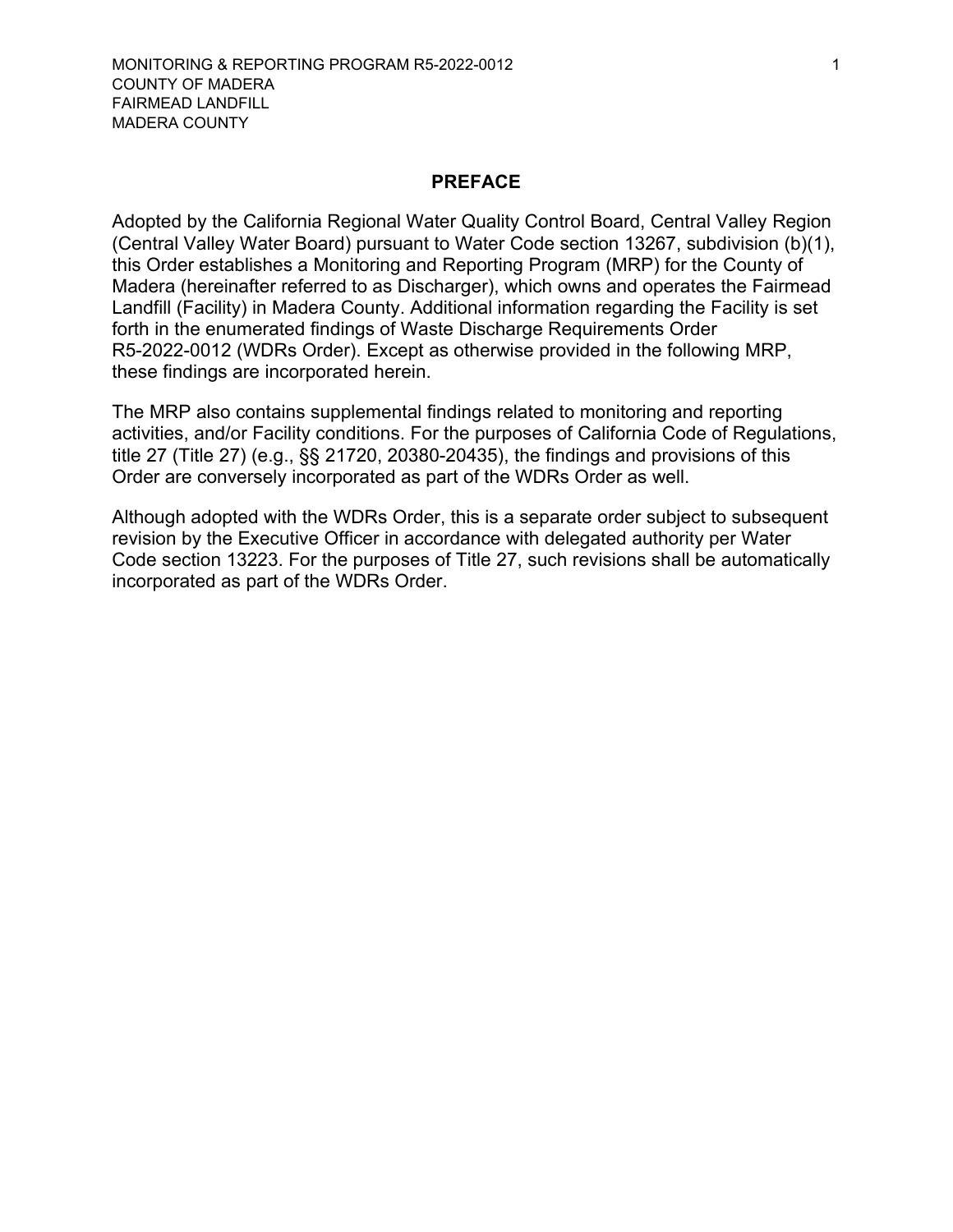#### **MONITORING & REPORTING PROGRAM**

<span id="page-10-0"></span>**IT IS HEREBY ORDERED**, pursuant to Water Code section 13267: that all previously issued Monitoring and Reporting Program(s) for the discharge of solid waste at the Facility are rescinded (except for enforcement purposes); and that the Discharger, their agents, employees and successors shall comply with the following Monitoring and Reporting Program (MRP). The Discharger shall not implement any changes until a revised MRP is issued by the Central Valley Water Board or its Executive Officer.

### **A. General Provisions**

- <span id="page-10-2"></span><span id="page-10-1"></span>**1. Incorporation of Standard Provisions**—The Discharger shall comply with all relevant provisions of the *Standard Provisions and Reporting Requirements for Nonhazardous Solid Waste Discharges Regulated by Subtitle D and/or Title 27 Municipal Solid Waste Facilities, December 2015 Edition* (SPRRs or Standard Provisions), which are incorporated herein. See, e.g., SPRRs section I (*Standard Monitoring Specifications*) and section J (*Response to Release*).
- <span id="page-10-3"></span>**2. Monitoring Provisions in WDRs Order**—The Discharger shall comply with all "Monitoring Provisions" in the Facility's operative Title 27 WDRs Order, which are also incorporated herein.
- <span id="page-10-4"></span>**3. Compliance with Title 27**—The Discharger shall comply with all of Title 27 provisions as they pertain to activities described in this MRP (including SPRRs).
- <span id="page-10-5"></span>**4. Sample Collection and Analysis Plan (SCAP)**—All samples shall be collected, preserved and transported in accordance with the approved Sample Collection and Analysis Plan (SCAP) and the Quality Assurance/ Quality Control (QA/QC) standards specified therein. The Discharger may use alternative analytical test methods (including new USEPA-approved methods), provided that the alternative methods have method detection limits (MDLs) equal to or lower than the analytical methods specified in this MRP and are identified in the approved SCAP.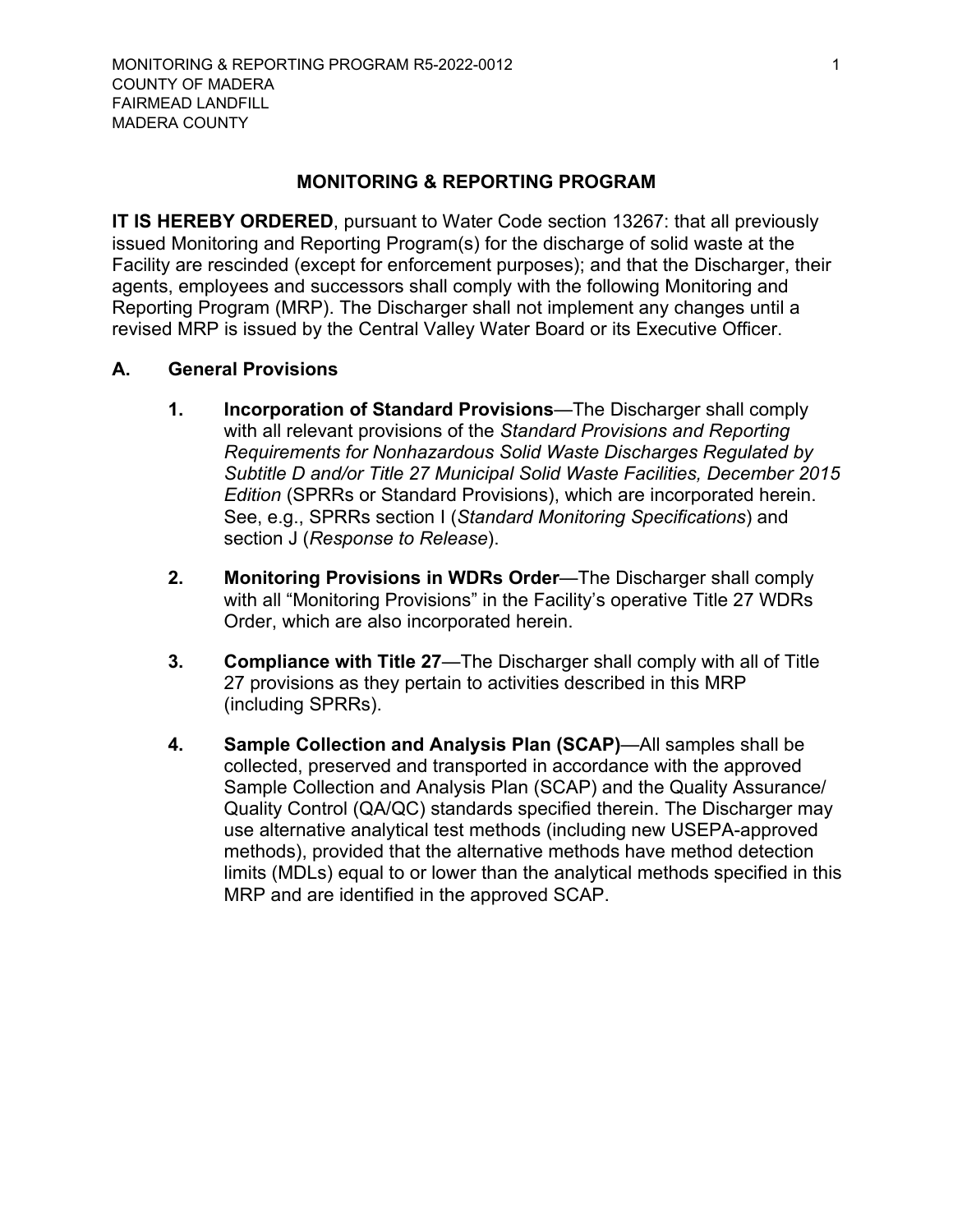- <span id="page-11-1"></span><span id="page-11-0"></span>**B. Detection Monitoring Program (DMP)** —To detect a release at the earliest possible time (see Title 27, § 20420, subd. (b)), the Discharger shall implement a Detection Monitoring Program (DMP) for groundwater, surface water and the unsaturated zone in accordance with the provisions of Title 27, particularly sections 204[1](#page-11-4)5 and 20420. Groundwater, unsaturated zone, and surface water<sup>1</sup> detection monitoring networks shall be revised (as needed) with the construction of each new landfill cell or module.
	- **1. Groundwater**
		- **a. Required Network**—The Facility's groundwater monitoring well network consists of the wells listed in monitoring well network does not provide coverage for WMU 4. An updated DMP will need to be submitted, approved, and implemented prior to the construction of WMU 4. As of the date of this Order, the network does not meet the requirements of Title 27. (Title 27, § 20415, subd. (b).) **Table 1.** $2$  The current

<span id="page-11-6"></span>

| Well               | Program                  | Zone     | <b>Point of</b><br><b>Compliance</b><br>(POC) |
|--------------------|--------------------------|----------|-----------------------------------------------|
| TW-1-145           | Background               | Shallow  | No.                                           |
| <b>TW-1ED-265</b>  | Detection                | Regional | Yes                                           |
| <b>TW-1ED-265R</b> | Detection                | Regional | Yes                                           |
| <b>TW-1ND-280</b>  | Detection                | Regional | Yes                                           |
| TW-2-150           | <b>Corrective Action</b> | Shallow  | Yes                                           |
| TW-2E-150          | <b>Corrective Action</b> | Shallow  | Yes                                           |
| <b>TW-2ED-215</b>  | <b>Background</b>        | Regional | <b>No</b>                                     |
| TW-2N-135          | <b>Corrective Action</b> | Shallow  | Yes                                           |
| <b>TW-2ND-260</b>  | <b>Background</b>        | Regional | No                                            |

<span id="page-11-3"></span><span id="page-11-2"></span>**Table 1—Groundwater Monitoring Network**

<span id="page-11-4"></span><sup>1</sup> I.e., to the extent that surface water detection monitoring is required under this Order.

<span id="page-11-5"></span><sup>2</sup> Non-background monitoring wells at the Point of Compliance constitute "Monitoring" Points" for purposes of the Water Quality Protection Standard (WQPS).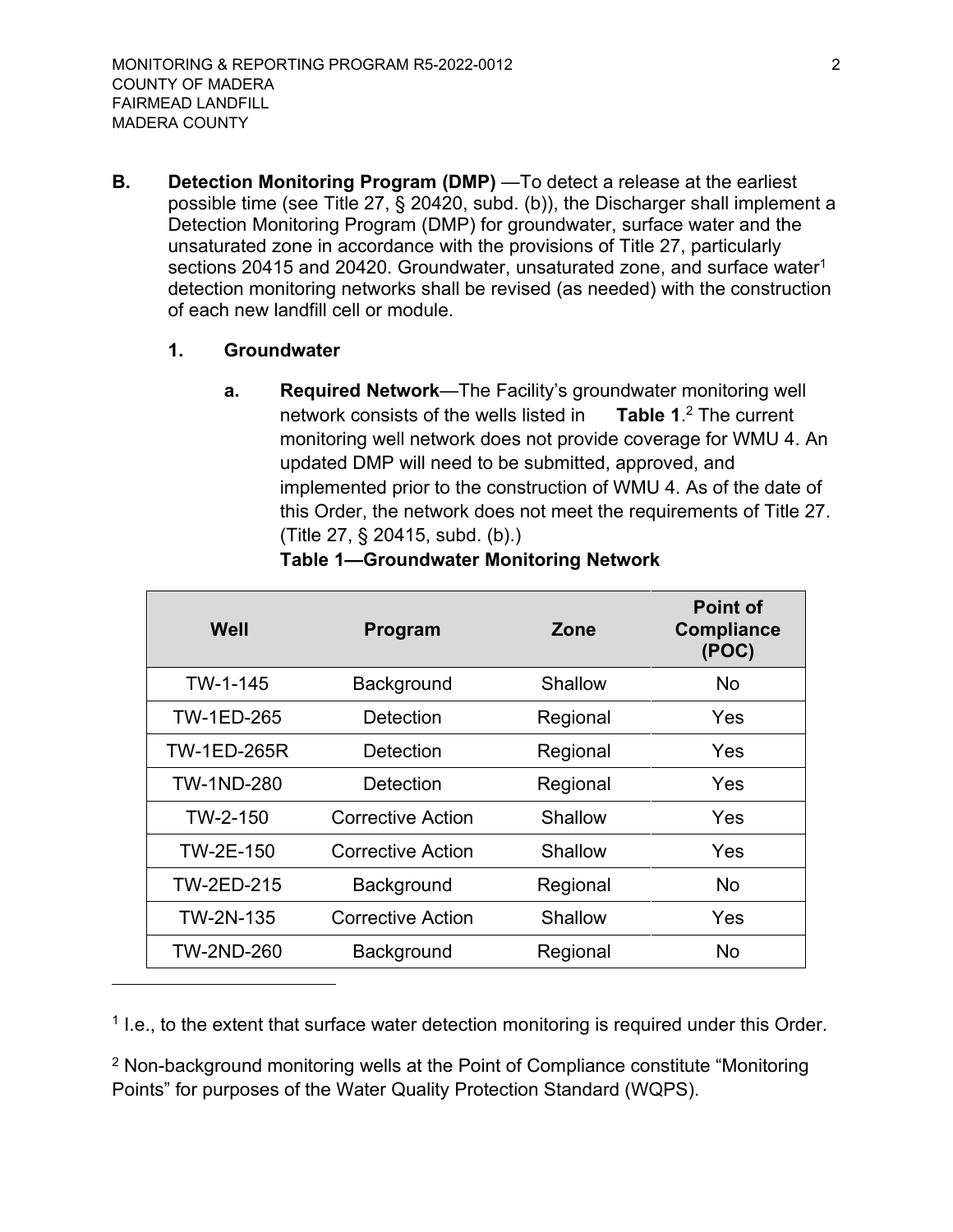| Well               | Program                  | Zone     | <b>Point of</b><br><b>Compliance</b><br>(POC) |
|--------------------|--------------------------|----------|-----------------------------------------------|
| <b>TW-2ND-260R</b> | Background               | Regional | No                                            |
| TW-2S-150          | <b>Corrective Action</b> | Shallow  | Yes                                           |
| TW-3-150           | <b>Corrective Action</b> | Shallow  | Yes                                           |
| <b>TW-3-250R</b>   | Background               | Regional | No                                            |
| TW-3E-140          | <b>Corrective Action</b> | Shallow  | Yes                                           |
| TW-3S-135          | <b>Corrective Action</b> | Shallow  | Yes                                           |
| TW-3S-135R         | <b>Corrective Action</b> | Shallow  | Yes                                           |
| TW-3W-150          | <b>Corrective Action</b> | Shallow  | Yes                                           |
| TW-4N-115          | <b>Corrective Action</b> | Perched  | Yes                                           |
| <b>TW-4ND-315</b>  | Detection                | Regional | Yes                                           |
| TW-4W-170          | <b>Detection</b>         | Shallow  | Yes                                           |
| <b>TW-4W-170R</b>  | <b>Detection</b>         | Shallow  | Yes                                           |
| <b>TW-4WD-290</b>  | Background               | Regional | <b>No</b>                                     |
| TW-5-150           | Detection                | Shallow  | Yes                                           |
| <b>TW-5ED-245</b>  | Detection                | Regional | Yes                                           |
| TW-5W-135          | <b>Detection</b>         | Perched  | Yes                                           |
| TW-6D-225          | <b>Detection</b>         | Regional | Yes                                           |
| TW-6SD-225         | Detection                | Regional | Yes                                           |

<span id="page-12-0"></span>See Glossary for definitions of terms and abbreviations in table.

**a. Sample Collection and Analysis**—Groundwater samples shall be collected from each well and analyzed for Monitoring Parameters listed in **[Table 2](#page-13-1)** (*Physical Parameters*) and **[Table 3](#page-13-2)** (*Constituent Parameters*), in accordance with the specified schedule for each parameter. (Title 27, § 20420, subds. (e)-(f).)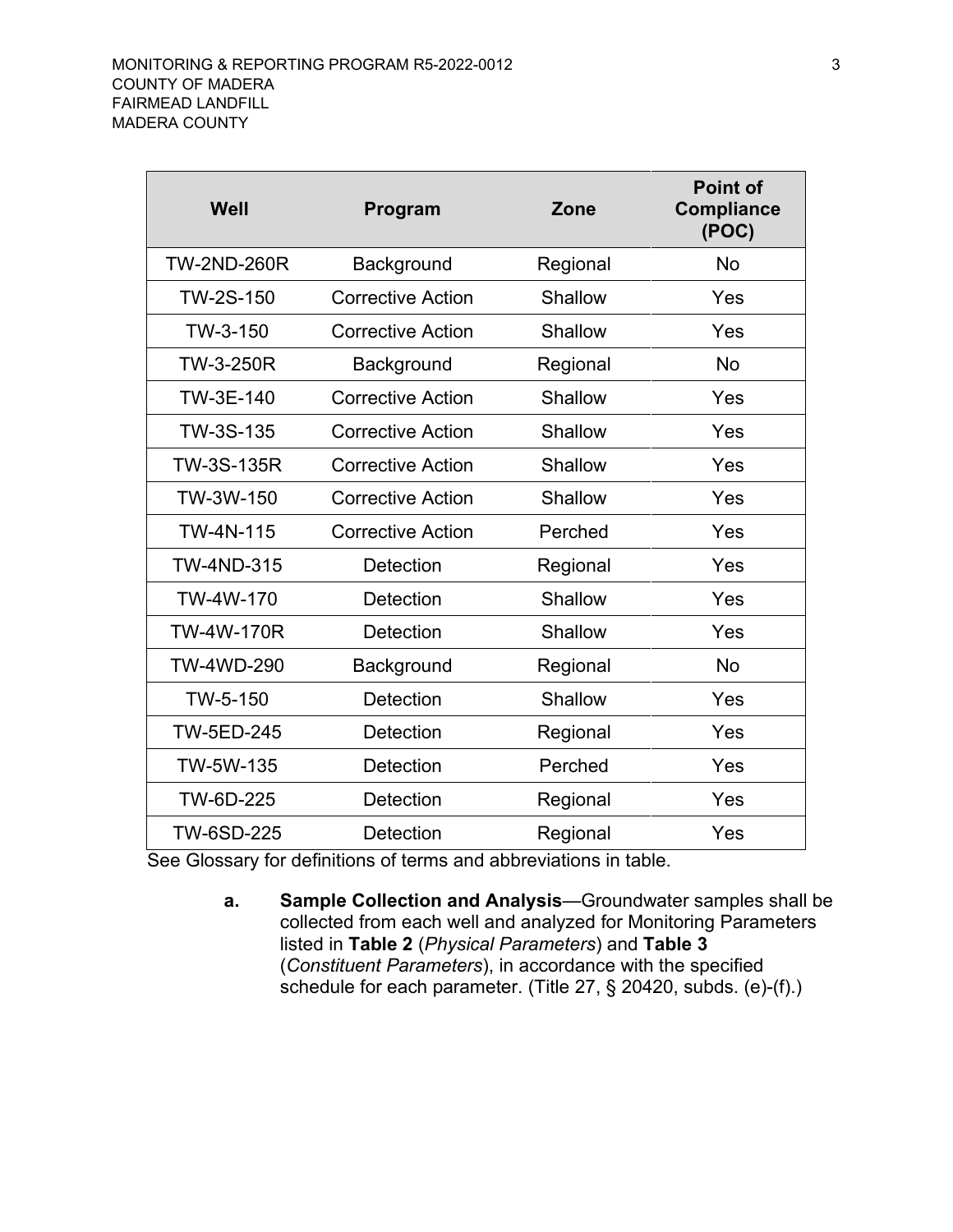#### **Table 2—Groundwater Detection Monitoring, Physical Parameters**

<span id="page-13-1"></span>

| <b>Physical Parameter</b>      | <b>GeoTracker</b><br>Code | <b>Units</b> | <b>Sampling</b><br><b>Frequency</b> | <b>Reporting</b><br><b>Frequency</b> |
|--------------------------------|---------------------------|--------------|-------------------------------------|--------------------------------------|
| Temperature                    | TEMP                      | °F           | Semiannually                        | Semiannually                         |
| <b>Electrical Conductivity</b> | <b>SC</b>                 | umhos/cm     | Semiannually                        | Semiannually                         |
| pH                             | PH                        | pH Units     | Semiannually                        | Semiannually                         |
| Turbidity                      | TURB                      | <b>NTUs</b>  | Semiannually                        | Semiannually                         |

<span id="page-13-2"></span>See Glossary for definitions of terms and abbreviations in table.

### **Table 3—Groundwater Detection Monitoring, Constituent Parameters**

| <b>Constituent Parameter</b>                      | <b>GeoTracker</b><br>Code | <b>Units</b> | <b>Sampling</b><br><b>Frequency</b> | <b>Reporting</b><br><b>Frequency</b> |
|---------------------------------------------------|---------------------------|--------------|-------------------------------------|--------------------------------------|
| <b>TDS</b>                                        | <b>TDS</b>                | mg/L         | Semiannually                        | Semiannually                         |
| Chloride                                          | <b>CL</b>                 | mg/L         | Semiannually                        | Semiannually                         |
| Carbonate                                         | CACO <sub>3</sub>         | mg/L         | Semiannually                        | Semiannually                         |
| <b>Bicarbonate</b>                                | BICACO <sub>3</sub>       | mg/L         | Semiannually                        | Semiannually                         |
| Sulfate                                           | SO <sub>4</sub>           | mg/L         | Semiannually                        | Semiannually                         |
| Calcium                                           | <b>CA</b>                 | mg/L         | Semiannually                        | Semiannually                         |
| Magnesium                                         | ΜG                        | mg/L         | Semiannually                        | Semiannually                         |
| Nitrate (as Nitrogen)                             | NO <sub>3</sub> N         | mg/L         | Semiannually                        | Semiannually                         |
| Potassium                                         | K                         | mg/L         | Semiannually                        | Semiannually                         |
| Sodium                                            | <b>NA</b>                 | mg/L         | Semiannually                        | Semiannually                         |
| <b>Short List VOCs</b><br>(Attachment A)          | (various)                 | $\mu$ g/L    | Semiannually                        | Semiannually                         |
| 1,2,3-Trichloropropane<br>per Method SRL-524M-TCP | TCPR123                   | ng/L         | Semiannually                        | Semiannually                         |

See Glossary for definitions of terms and abbreviations in table.

<span id="page-13-0"></span>**b. Five-Year COCs**—The Discharger shall analyze for groundwater samples from each well for the Five-Year Constituents of Concern (Five-Year COCs) listed in **[Table 4](#page-14-1)**. Five-Year COCs were last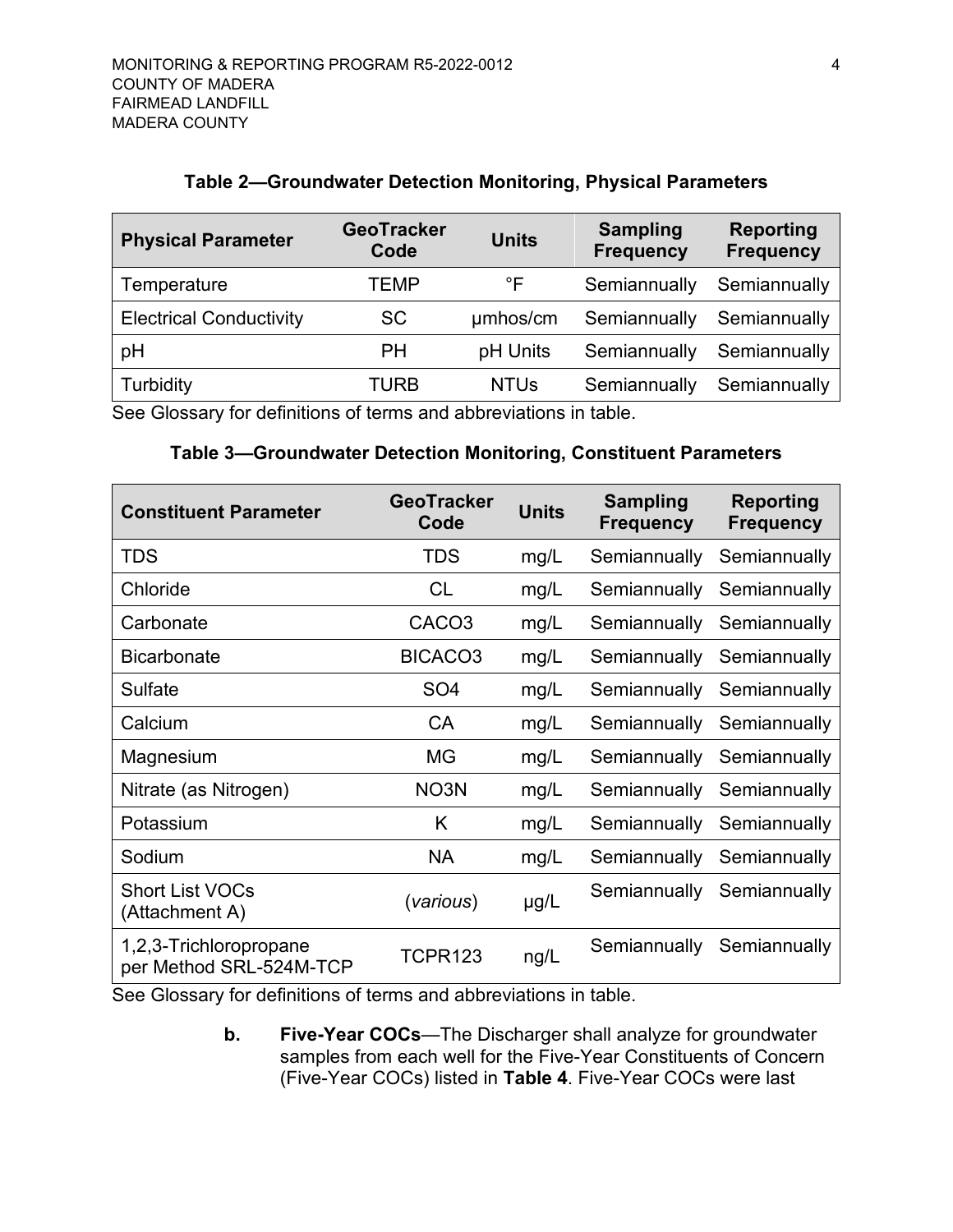monitored in 2020, and shall be analyzed again in **2025**. (Title 27, § 20420, subd. (g).)

<span id="page-14-1"></span>

| <b>Five-Year Constituent</b>                      | <b>GeoTracker</b><br>Code | <b>Units</b> | <b>Sampling &amp;</b><br>Reporting<br><b>Frequency</b> |
|---------------------------------------------------|---------------------------|--------------|--------------------------------------------------------|
| <b>Total Organic Carbon</b>                       | TOC                       | mg/L         | Every 5 Years                                          |
| <b>Dissolved Inorganics</b><br>(Attachment B)     | (various)                 | $\mu$ g/L    | Every 5 Years                                          |
| <b>Extended List VOCs</b><br>(Attachment C)       | (various)                 | $\mu$ g/L    | Every 5 Years                                          |
| Semi-Volatile Organic Compounds<br>(Attachment D) | (various)                 | $\mu$ g/L    | Every 5 Years                                          |
| <b>Chlorophenoxy Herbicides</b><br>(Attachment E) | (various)                 | $\mu$ g/L    | Every 5 Years                                          |
| Organophosphorus Compounds<br>(Attachment F)      | (various)                 | $\mu$ g/L    | Every 5 Years                                          |

### **Table 4—Groundwater Detection Monitoring, Five-Year COCs**

See Glossary for definitions of terms and abbreviations in table.

<span id="page-14-0"></span>**c. Groundwater Conditions**—Each quarter, the Discharger shall monitor the Groundwater Conditions specified in **[Table 5](#page-15-2)**, with the result of such monitoring being reported semiannually per **Section [E.](#page-26-3)1**. [3](#page-14-2) (Title 27, § 20415, subd. (b)(1).)

<span id="page-14-2"></span> $3$  To the extent feasible, this information shall be determined separately for: (1) the uppermost aquifer; (2) any zones of perched water; and (3) any additional zone of saturation monitored based upon water level elevations taken prior to the collection of the water quality data submitted in the report. (Title 27, § 20415, subd. (e)(15).)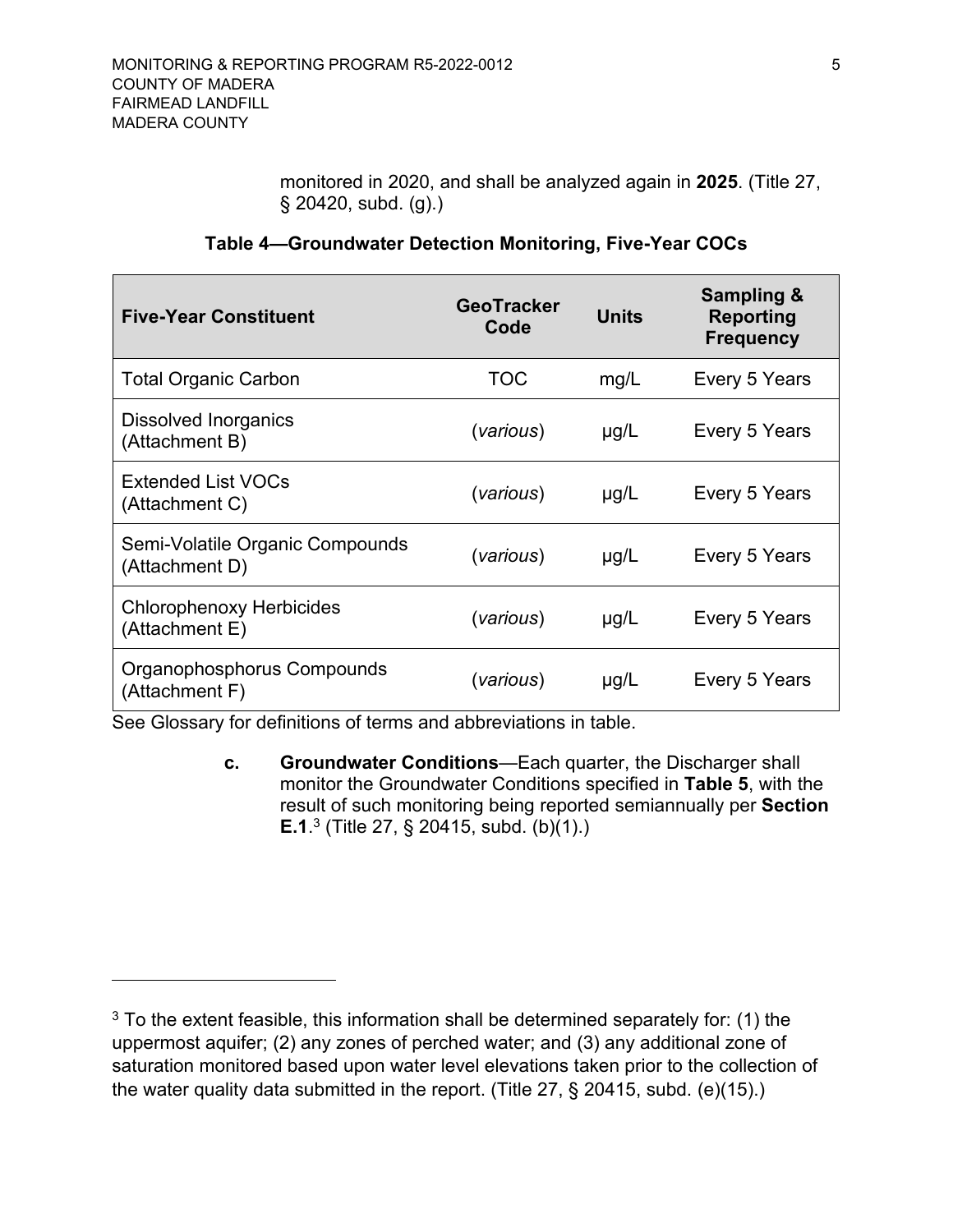### **Table 5—Groundwater Detection Monitoring, Groundwater Conditions**

<span id="page-15-2"></span>

| <b>Groundwater Condition</b> | <b>GeoTracker</b><br>Code | <b>Monitoring</b><br><b>Frequency</b> | <b>Reporting</b><br><b>Frequency</b> |
|------------------------------|---------------------------|---------------------------------------|--------------------------------------|
| Elevation (Well-Specific)    | FI FV                     | Quarterly                             | Semiannually                         |
| Gradient                     | (none)                    | Quarterly                             | Semiannually                         |
| <b>Flow Rate</b>             | (none)                    | Quarterly                             | Semiannually                         |

#### <span id="page-15-1"></span><span id="page-15-0"></span>**3. Unsaturated Zone**

**a. Required Network**—The Facility's unsaturated zone monitoring network consists of the monitoring points specified in **[Table 6](#page-15-3)**. As of the date of this Order, the network meets the requirements of Title 27. (Title 27, § 20415, subd. (d).)

#### **Table 6—Unsaturated Zone Monitoring Network**

<span id="page-15-3"></span>

| <b>Monitoring</b><br><b>Point</b> | <b>Device Type</b>                                                                | Program          | <b>Monitored</b><br><b>Unit</b>   | <b>Status</b> |
|-----------------------------------|-----------------------------------------------------------------------------------|------------------|-----------------------------------|---------------|
| $LYS-1$                           | Pan Lysimeter                                                                     | <b>Detection</b> | WMU <sub>2</sub><br>(Cells 1-4)   | Operational   |
| $LYS-2$                           | Pan Lysimeter                                                                     | Detection        | WMU <sub>3</sub><br>(Cells 1A-1B) | Operational   |
| $LYS-3$                           | Pan Lysimeter                                                                     | <b>Detection</b> | WMU <sub>3</sub><br>(Cells 2A-2C) | Operational   |
| $LYS-4$                           | Pan Lysimeter                                                                     | <b>Detection</b> | WMU <sub>3</sub><br>(Cells 3A-3B) | Planned       |
| $LYS-5$                           | Pan Lysimeter<br>See Closson, for definitions of terms and abbreviations in table | Detection        | WMU <sub>4</sub>                  | Planned       |

See Glossary for definitions of terms and abbreviations in table.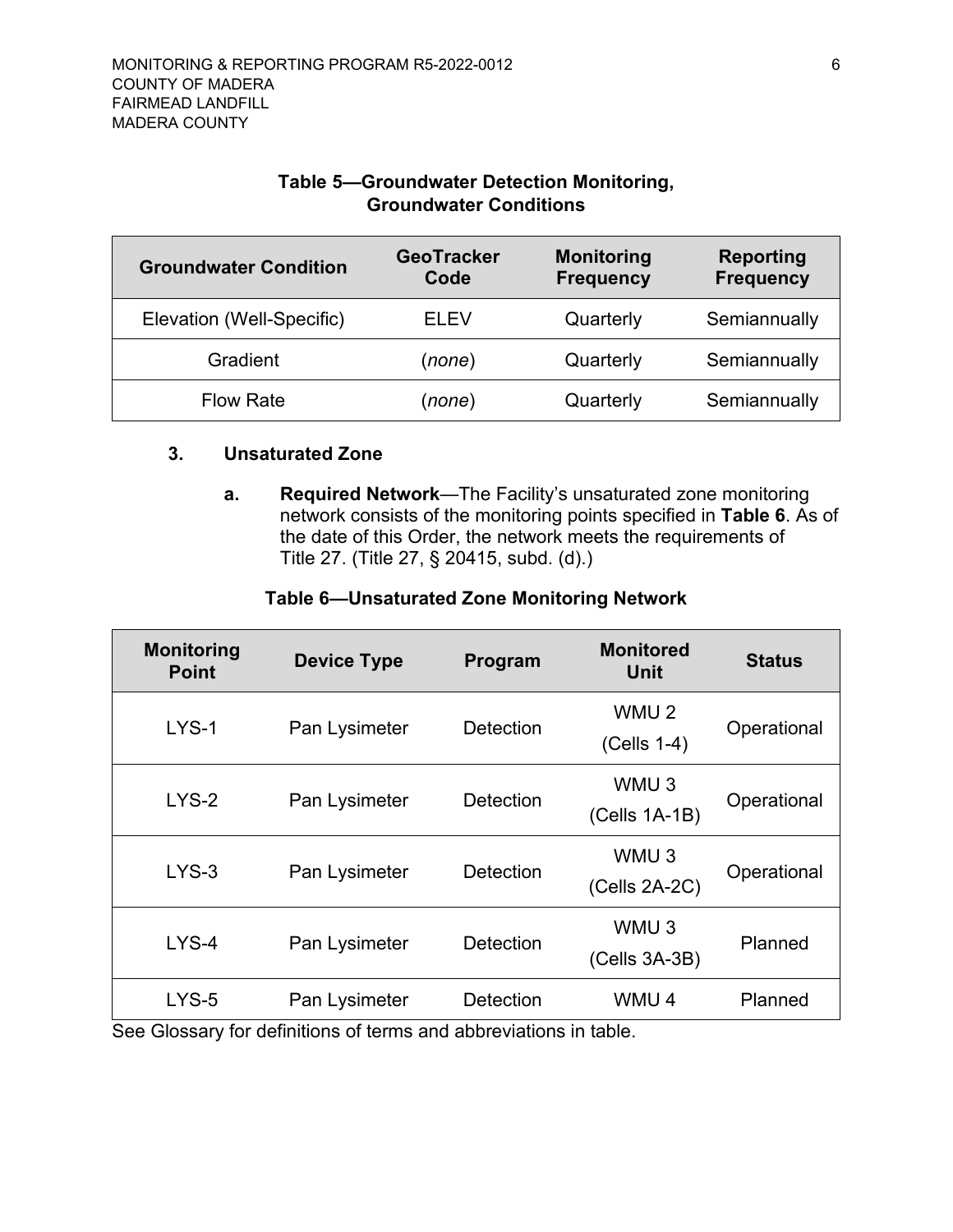<span id="page-16-0"></span>**b. Monthly Lysimeter Inspection**—Pan lysimeters shall be inspected **monthly** for the presence of liquid, which shall then be analyzed for the Monitoring Parameters in **[Table 7](#page-16-1)** (*Physical Parameters*) and **[Table 8](#page-16-2)** (*Constituent Parameters*). (Title 27, § 20420, subds. (e)-(f).) If liquid is detected in a *previously dry* pan lysimeter, the Discharger shall notify Central Valley Water Board staff **within seven days** of the detection.

### **Table 7—Unsaturated Zone Detection Monitoring (Lysimeters), Physical Parameters**

<span id="page-16-1"></span>

| <b>Physical Parameter</b>       | <b>GeoTracker</b><br>Code | <b>Units</b> | <b>Sampling</b><br><b>Frequency</b> | <b>Reporting</b><br><b>Frequency</b> |
|---------------------------------|---------------------------|--------------|-------------------------------------|--------------------------------------|
| <b>Electrical Conductivity</b>  | <b>SC</b>                 |              | umhos/cm Semiannually               | Semiannually                         |
| pH                              | <b>PH</b>                 | pH Units     | Semiannually                        | Semiannually                         |
| <b>Volume of Removed Liquid</b> | (none)                    | Gallons      | Monthly                             | Semiannually                         |

<span id="page-16-2"></span>See Glossary for definitions of terms and abbreviations in table.

### **Table 8—Unsaturated Zone Detection Monitoring (Lysimeters), Constituent Parameters**

| <b>Constituent Parameter</b> | <b>GeoTracker</b><br>Code | <b>Units</b> | <b>Sampling</b><br><b>Frequency</b> | <b>Reporting</b><br><b>Frequency</b> |
|------------------------------|---------------------------|--------------|-------------------------------------|--------------------------------------|
| <b>TDS</b>                   | <b>TDS</b>                | mq/L         | Semiannually                        | Semiannually                         |
| Chloride                     | <b>CL</b>                 | mg/L         | Semiannually                        | Semiannually                         |
| Carbonate                    | CACO <sub>3</sub>         | mg/L         | Semiannually Semiannually           |                                      |
| <b>Bicarbonate</b>           | BICACO <sub>3</sub>       | mg/L         | Semiannually Semiannually           |                                      |
| Sulfate                      | SO <sub>4</sub>           | mq/L         | Semiannually Semiannually           |                                      |
| Calcium                      | CA                        | mq/L         | Semiannually Semiannually           |                                      |
| Magnesium                    | MG                        | mg/L         | Semiannually                        | Semiannually                         |
| Nitrate (as Nitrogen)        | NO <sub>3</sub> N         | mg/L         | Semiannually                        | Semiannually                         |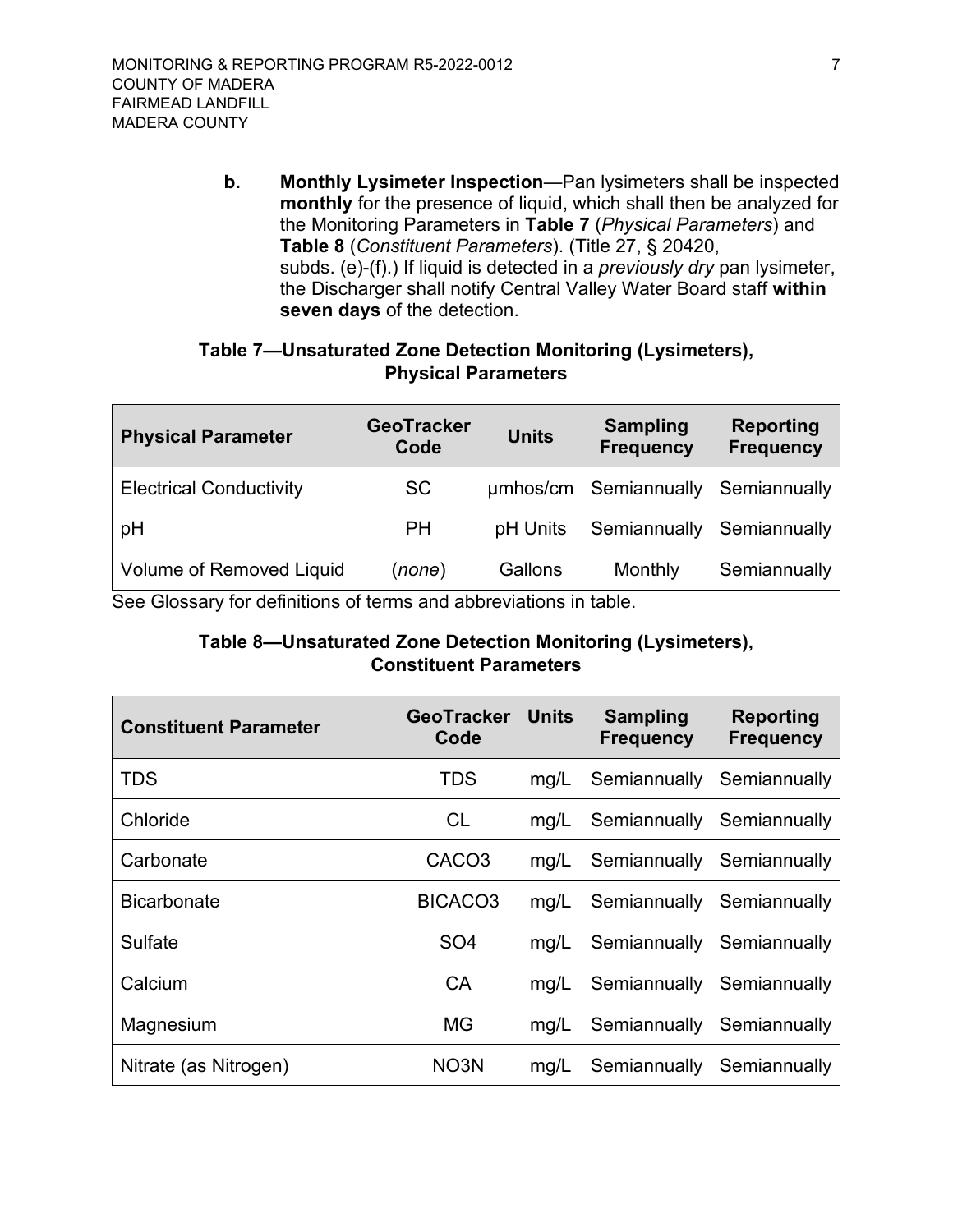| <b>Constituent Parameter</b>                      | <b>GeoTracker</b><br>Code | Units | <b>Sampling</b><br><b>Frequency</b> | <b>Reporting</b><br><b>Frequency</b> |
|---------------------------------------------------|---------------------------|-------|-------------------------------------|--------------------------------------|
| Potassium                                         | K.                        | mq/L  | Semiannually                        | Semiannually                         |
| Sodium                                            | <b>NA</b>                 | mq/L  | Semiannually Semiannually           |                                      |
| Short List VOCs (Attachment A)                    | (various)                 | µg/L  |                                     | Semiannually Semiannually            |
| 1,2,3-Trichloropropane<br>per Method SRL-524M-TCP | TCPR123                   | nq/L  | Semiannually Semiannually           |                                      |

See Glossary for definitions of terms and abbreviations in table.

<span id="page-17-0"></span>**c. Five-Year COCs**—Every five years, liquid from each pan lysimeter shall be analyzed for the Five-Year COCs listed below in **[Table 9](#page-17-1)**. Five-Year COCs were last monitored in 2020, and shall be analyzed again in 2025. (Title 27, § 20420, subd. (g).)

### **Table 9—Unsaturated Zone Detection Monitoring (Lysimeter), Five-Year COCs**

<span id="page-17-1"></span>

| <b>Five-Year Constituent</b>                      | <b>GeoTracker</b><br>Code | <b>Units</b> | <b>Sampling &amp;</b><br>Reporting<br><b>Frequency</b> |
|---------------------------------------------------|---------------------------|--------------|--------------------------------------------------------|
| <b>Total Organic Carbon</b>                       | <b>TOC</b>                | mg/L         | Every 5 Years                                          |
| Dissolved Inorganics<br>(Attachment B)            | (various)                 | $\mu$ g/L    | Every 5 Years                                          |
| <b>Extended List VOCs</b><br>(Attachment C)       | (various)                 | $\mu$ g/L    | Every 5 Years                                          |
| Semi-Volatile Organic Compounds<br>(Attachment D) | (various)                 | $\mu$ g/L    | Every 5 Years                                          |
| <b>Chlorophenoxy Herbicides</b><br>(Attachment E) | (various)                 | $\mu$ g/L    | Every 5 Years                                          |
| Organophosphorus Compounds<br>(Attachment F)      | (various)                 | $\mu$ g/L    | Every 5 Years                                          |

See Glossary for definitions of terms and abbreviations in table.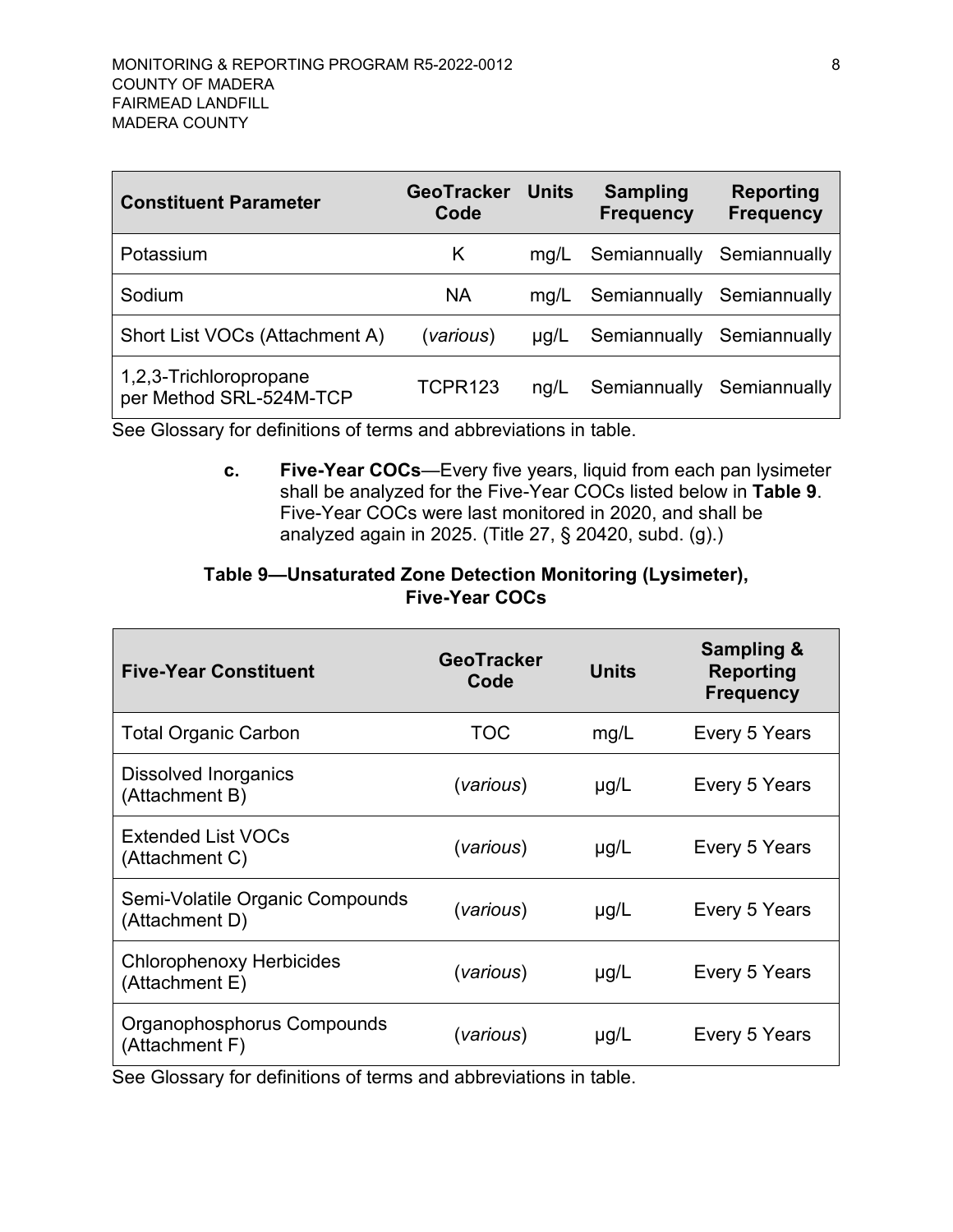- <span id="page-18-0"></span>**4. Surface Water**—As of the date of this Order, there are no surface water monitoring requirements for this Facility.
- <span id="page-18-6"></span><span id="page-18-5"></span><span id="page-18-4"></span><span id="page-18-3"></span><span id="page-18-2"></span><span id="page-18-1"></span>**5. Summary of Water Quality Protection Standard (WQPS) Components**—The Water Quality Protection Standard (WQPS) is the Title 27 analytical framework through which an individual WMU is monitored for releases and impacts to water quality, i.e., the Detection Monitoring Program (DMP). (See Title 27, § 20390, subd. (a).) As explained in further detail below, for the duration of the *Compliance Period*, the *Monitoring Points* situated at a WMU's *Point of Compliance* are sampled and analyzed for *Monitoring Parameters* indicative of a release. If concentrations of *Constituents of Concern* exceed *Concentration Limits*, the results are confirmed through *Retesting Procedures*.
	- **a. Compliance Period**—The "compliance period" is the minimum time for which a water quality monitoring will be required i.e., equal to the sum of active years and the closure period. (Title 27, § 20410.) The period restarts each time an Evaluation Monitoring Program (EMP) is initiated for a given WMU. (*Id*., §§ 20410(a), 20415, 20425.) If a WMU is in corrective action, the period continues until it is demonstrated that the WMU has been in continuous compliance with its WQPS for at least three years. (*Id*., § 20410, subd. (c).)
	- **b. Monitoring Points**—For WQPS purposes, a "monitoring point" is any well, device, or location where monitoring is conducted, and is specified in the Facility's WDRs and subject to the WQPS. (Title 27, § 20164.) Monitoring Points are listed in **Section [B](#page-11-0)** (*Detection Monitoring Program*)—specifically Table 1 (*Groundwater*) and **Table 6** (*Unsaturated Zone*).
	- **c. Point of Compliance (POC)**—The Point of Compliance (POC) is a vertical plane at the WMU's hydraulically downgradient limit, extending through the uppermost underlying aquifer. (Title 27, §§ 10164, 20405(a).) The Facility's POC monitoring wells are listed below in **Table** 1.
	- **d. Constituents of Concern (COCs)**—Constituents of Concern (COCs) are waste constituents, reaction products, and hazardous constituents that are reasonably expected to be in or derived from waste contained in a WMU. (Title 27, §§ 20164, 20395.)
	- **e. Monitoring Parameters**—Monitoring Parameters are a predetermined set of COCs and measurable physical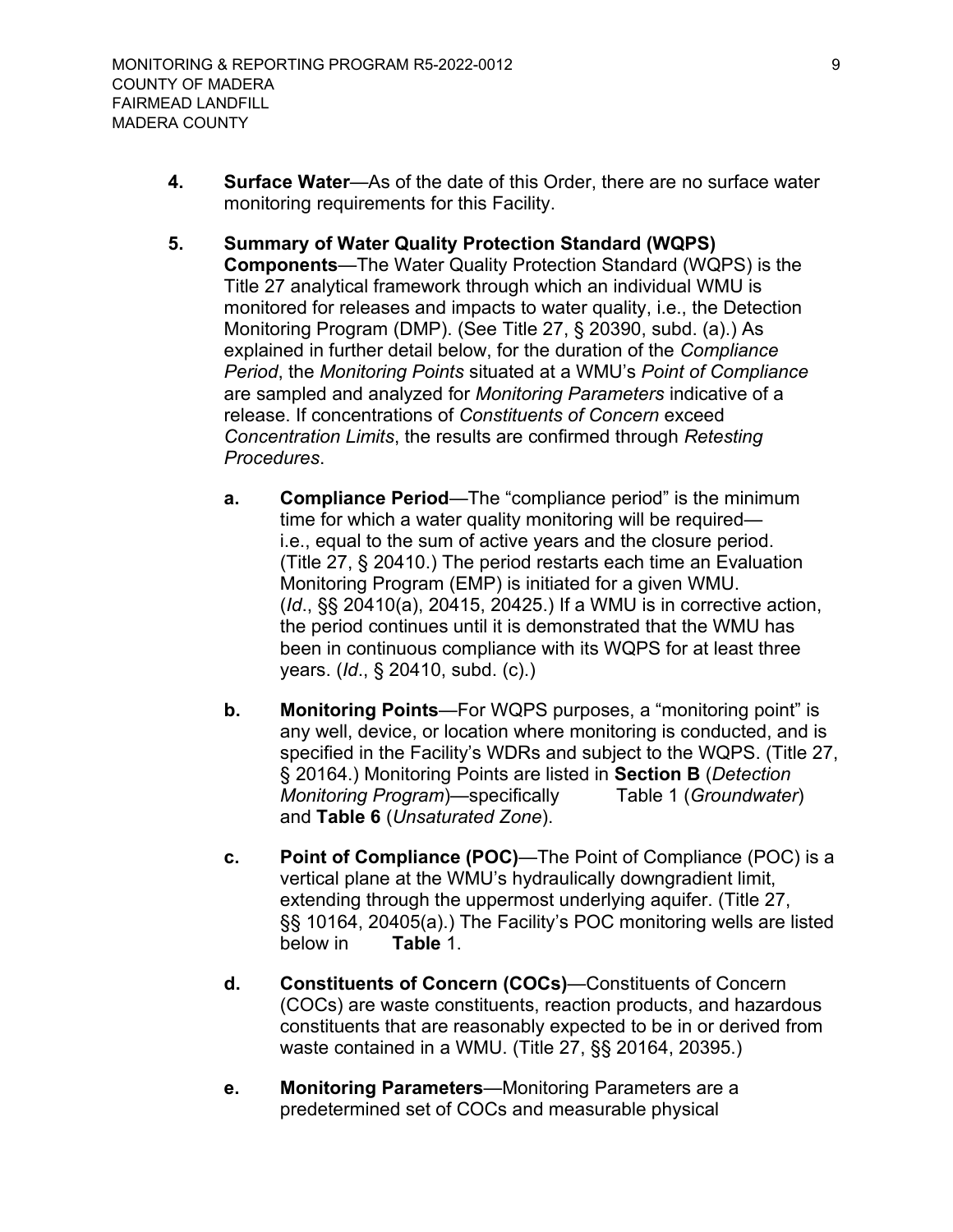characteristics (e.g., temp., electrical conductivity, pH), which serve as reliable indicators of a WMU release, and for which samples will therefore be routinely analyzed. (Title 27, §§ 20164, 20395(a), 20420(e)-(f).) For the purposes of this MRP, the Monitoring Parameters are:

- i. For **Groundwater**, those in Table 2 and Table 3; and
- ii. For the **Unsaturated Zone**, those in Table 7 and Table 8.
- <span id="page-19-4"></span><span id="page-19-0"></span>**f. Five-Year COCs**—In addition to the Monitoring Parameters described above, this Order requires the *quinquennial analysis* of samples for a larger range of constituents that are reasonably expected to be found in, or derived from, the waste contained within each unit at the Facility. (Title 27, §§ 20395, 20420(g).) Analytical results for Five-Year COCs were last submitted to the Central Valley Water Board as part of the 2020 Annual Monitoring Report and are due again in 2025. For the purposes of this MRP, the Five-Year COCs are listed in:
	- i. **Attachment B** (*Dissolved Inorganics*);
	- ii. **Attachment C** (*Extended List VOCs*);
	- iii. **Attachment D** (*Semi-Volatile Organic Compounds*);
	- iv. **Attachment E** (*Chlorophenoxy Herbicides*);
	- v. **Attachment F** (*Organophosphorus Compounds*); and
	- vi. Any other COCs listed in **Table 4** (*Groundwater*) and **Table 9** (*Unsaturated Zone*)
- <span id="page-19-3"></span><span id="page-19-1"></span>**g. Concentration Limits**—The Concentration Limit for each COC is the "background concentration," as determined by the statistical methods outlined in subdivision (e)(8) of Title 27, section 20415.[4](#page-19-2) (Title 27, § 20400, subds. (a), (b).) Methods for calculating

<span id="page-19-2"></span><sup>&</sup>lt;sup>4</sup> Concentration Limits are initially proposed by the discharger, then reviewed and approved by the Central Valley Water Board (subject to any necessary revisions). The limits specified herein are approved and incorporated as part of the Facility's WDRs.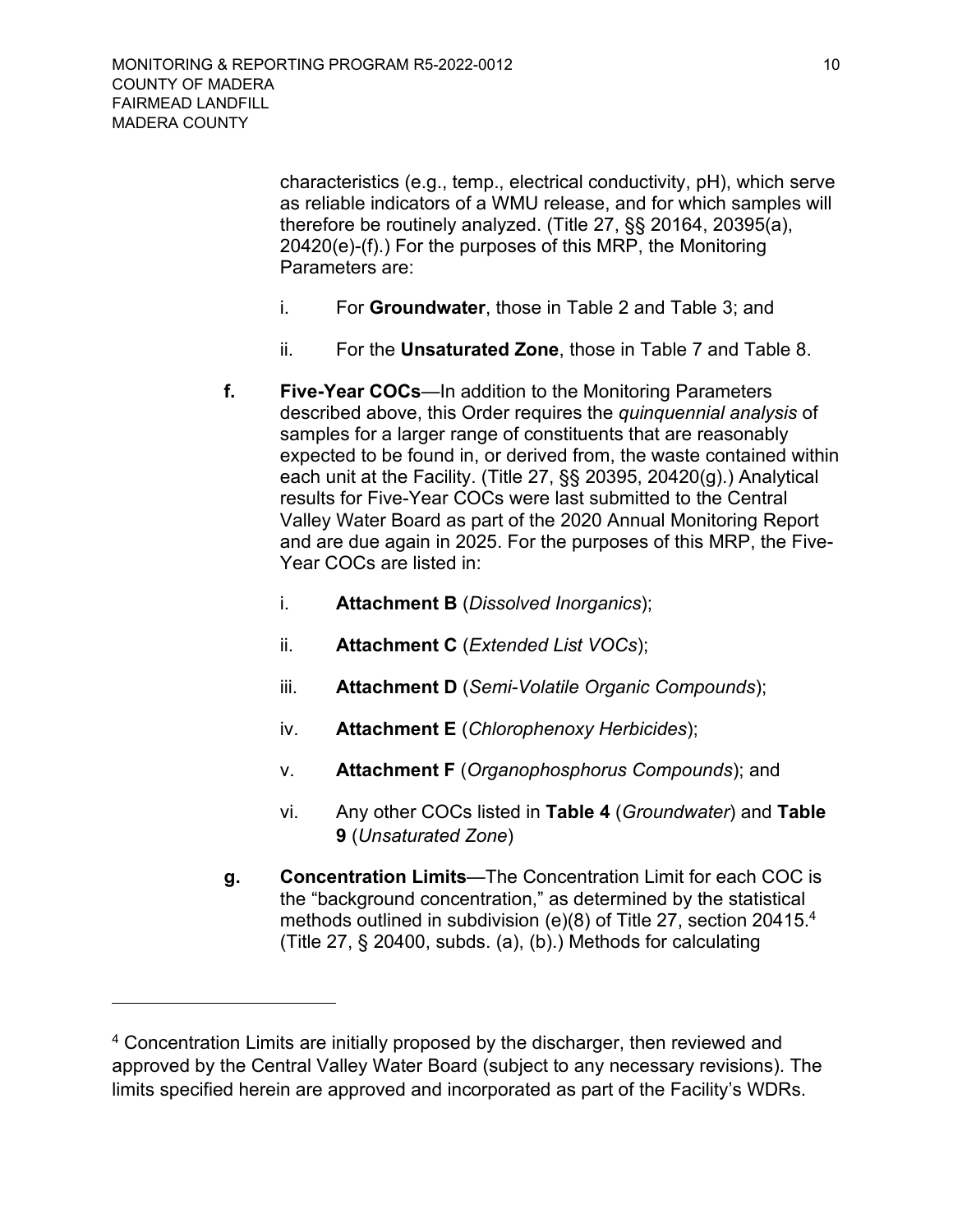Concentration Limits were proposed in the most recent WQPS Report. The approved methods use interwell statistical analysis.

Concentration Limits shall be proposed and/or updated by the Discharger on an annual basis, in the Annual Monitoring Report (AMR) submitted per **Section [E.2](#page-28-0)** here.

Unless expressly rejected by the Executive Officer in writing, these Concentration Limits shall be incorporated as part of this Order.

- <span id="page-20-0"></span>**h. Retesting Procedures**—If monitoring results indicate measurably significant evidence of a release, as described in Section I.45 of the SPRRs (*Standard Monitoring Specifications*), the Discharger shall apply the following:
	- i. **Non-Statistical Retesting Procedures (SPRRs, § I.46)** for analytes detected in less than 10 percent of background samples (e.g., non-naturally occurring COCs); and
	- ii. **Statistical Retesting Procedures (SPRRs, § I.46)** for analytes detected in at least 10 percent of background samples (e.g., naturally occurring COCs).
- <span id="page-20-2"></span><span id="page-20-1"></span>**C. Corrective Action Monitoring Program (CAMP)**—To demonstrate the effectiveness of ongoing correction action at the Facility, the Discharger shall conduct monitoring in accordance with the requirements listed in **Section B.1** and with of subdivision (d) of Title 27, section 20430.
	- **1. Landfill Gas Corrective Action**—The Facility's landfill gas (LFG) corrective action system currently consists of enhanced landfill gas control, which includes the installation of 10 vapor extraction wells. These wells are designed to remove landfill gas at and immediately above the saturated zone and are tied into the LFG collection system and flare. The Discharger shall log all system shutdowns (including causes and stop/start dates), monthly downtime and monthly runtime. All shutdowns, regardless of the type of restart, shall be recorded. This information shall be reported semiannually per **Section E.1**.

### **D. Additional Facility Monitoring**

<span id="page-20-4"></span><span id="page-20-3"></span>**1. Leachate Collection & Removal System (LCRS)**—The Discharger shall operate and maintain leachate collection and removal system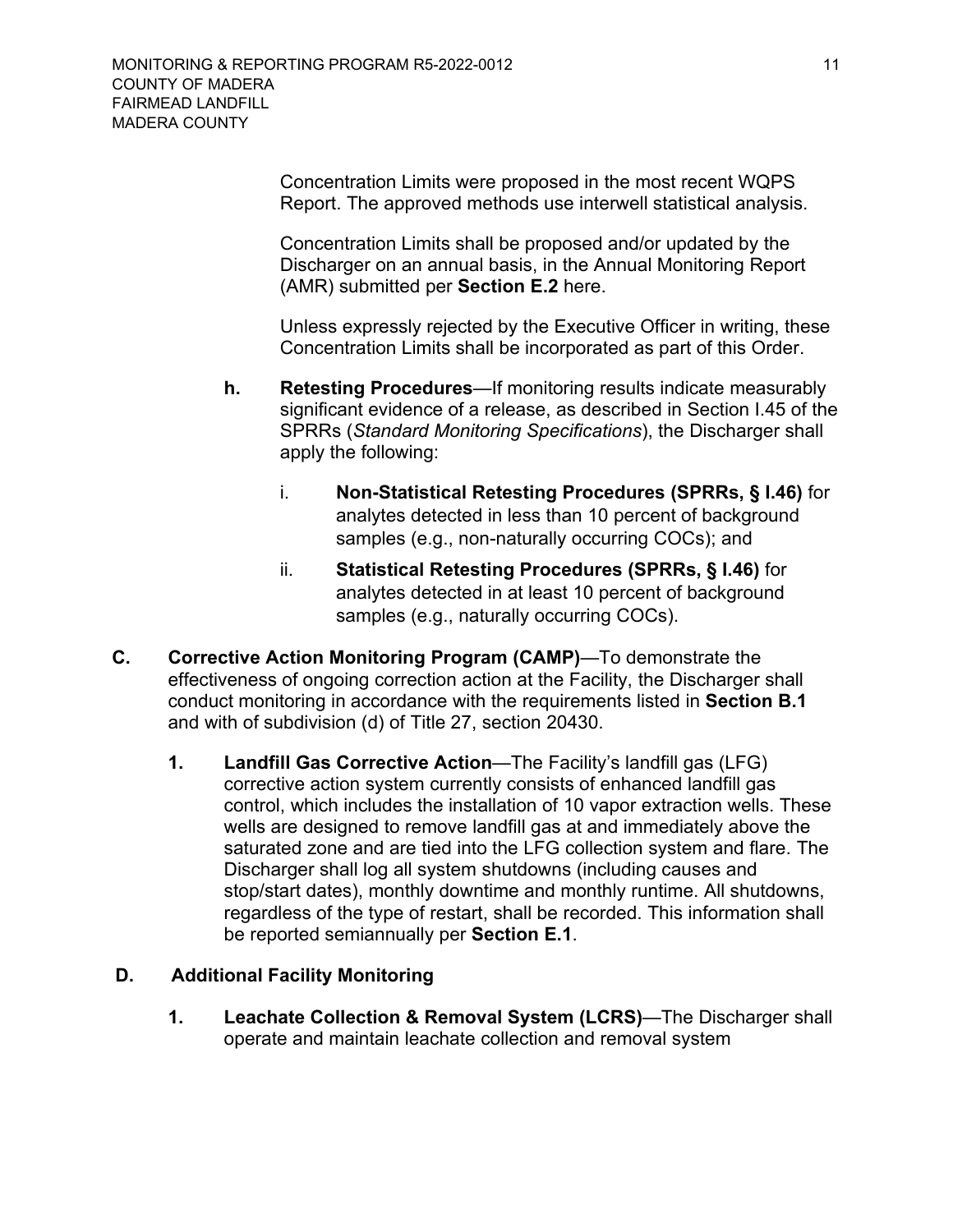(LCRS) sumps, and conduct monitoring of any detected leachate seeps in accordance with Title 27 and the following provisions.

- <span id="page-21-0"></span>**a. Annual LCRS Testing**—All Leachate Collection and Removal Systems (LCRS) shall be tested annually to demonstrate proper operation, with the results of each test being compared to the results of prior testing. (See Title 27, § 20340, subd. (d).)
- <span id="page-21-1"></span>**b. Monthly Sump Inspection**—All LCRS sumps shall be inspected monthly for the presence of leachate. As provided in **[Table 10](#page-21-3)**, the total flow and flow rate for leachate in each sump shall be recorded after each inspection and reported semiannually per **Section E.1**.

#### <span id="page-21-3"></span>**Physical Parameter GeoTracker Code Units Sampling Frequency Reporting Frequency** Total Flow (none) Gallons Monthly Semiannually Flow Rate **FLOW** Gallons/Day Monthly Semiannually

### **Table 10—LCRS Sump Monitoring, Monthly Inspection Parameters**

See Glossary for definitions of terms and abbreviations in table.

<span id="page-21-2"></span>**c. First Detection of Leachate in Sump**—Upon detecting leachate in a previously dry sump, the Discharger shall notify Central Valley Water Board staff **within seven days**, and immediately sample and analyze leachate for the parameters in **[Table 11](#page-22-1)**. [5](#page-21-4) Thereafter, whenever leachate is present in the same sump, the leachate shall be sampled and analyzed for the same parameters, and in accordance with the specified sampling and reporting schedule in Table 11.

<span id="page-21-4"></span><sup>&</sup>lt;sup>5</sup> The sampling and reporting schedules in Table 11 are applicable for subsequent monitoring only. When notifying Central Valley Water Board staff of the first detection of leachate, the Discharger shall indicate when laboratory results are expected to be available.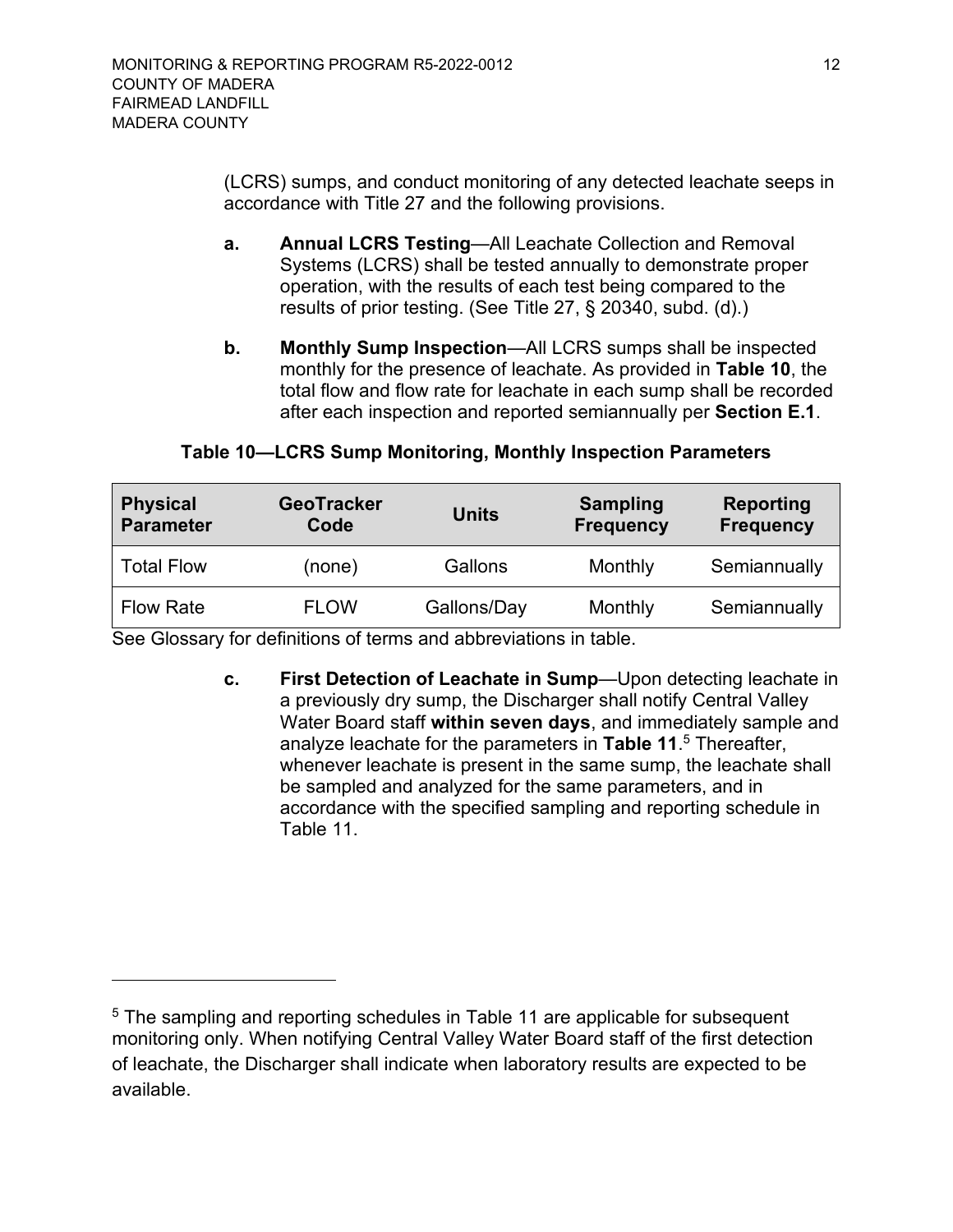<span id="page-22-1"></span>

| <b>Constituent Parameter</b>                                 | <b>GeoTracker</b><br>Code | <b>Units</b> | <b>Sampling</b><br>Freq. | <b>Reporting</b><br>Freq. |
|--------------------------------------------------------------|---------------------------|--------------|--------------------------|---------------------------|
| <b>Electrical Conductivity</b>                               | <b>SC</b>                 | umhos/cm     | Annually                 | Annually                  |
| pH                                                           | <b>PH</b>                 | pH Units     | Annually                 | Annually                  |
| <b>TDS</b>                                                   | <b>TDS</b>                | mg/L         | Annually                 | Annually                  |
| Chloride                                                     | <b>CL</b>                 | mg/L         | Annually                 | Annually                  |
| Carbonate                                                    | CACO <sub>3</sub>         | mg/L         | Annually                 | Annually                  |
| <b>Bicarbonate</b>                                           | BICACO <sub>3</sub>       | mg/L         | Annually                 | Annually                  |
| Nitrate (as Nitrogen)                                        | NO3N                      | mg/L         | Annually                 | Annually                  |
| Sulfate                                                      | SO <sub>4</sub>           | mg/L         | Annually                 | Annually                  |
| Calcium                                                      | <b>CA</b>                 | mg/L         | Annually                 | Annually                  |
| Magnesium                                                    | <b>MG</b>                 | mg/L         | Annually                 | Annually                  |
| Potassium                                                    | K                         | mg/L         | Annually                 | Annually                  |
| Sodium                                                       | <b>NA</b>                 | mg/L         | Annually                 | Annually                  |
| <b>Short List VOCs</b><br>(Attachment A)                     | (various)                 | $\mu$ g/L    | Annually                 | Annually                  |
| 1,2,3-Trichloropropane<br>per Method SRL-524M-<br><b>TCP</b> | <b>TCPR123</b>            | ng/L         | Annually                 | Annually                  |

### **Table 11—LCRS Sump Monitoring, Parameters for Subsequent Monitoring**

See Glossary for definitions of terms and abbreviations in table.

<span id="page-22-0"></span>**d. Five-Year COCs**—At least once every five years, the Dischargers shall sample and analyze any leachate present in the sump for the Five-Year COCs listed in **[Table 12](#page-23-1)**. Five-Year COCs were last monitored in 2020, and shall be analyzed again in 2025.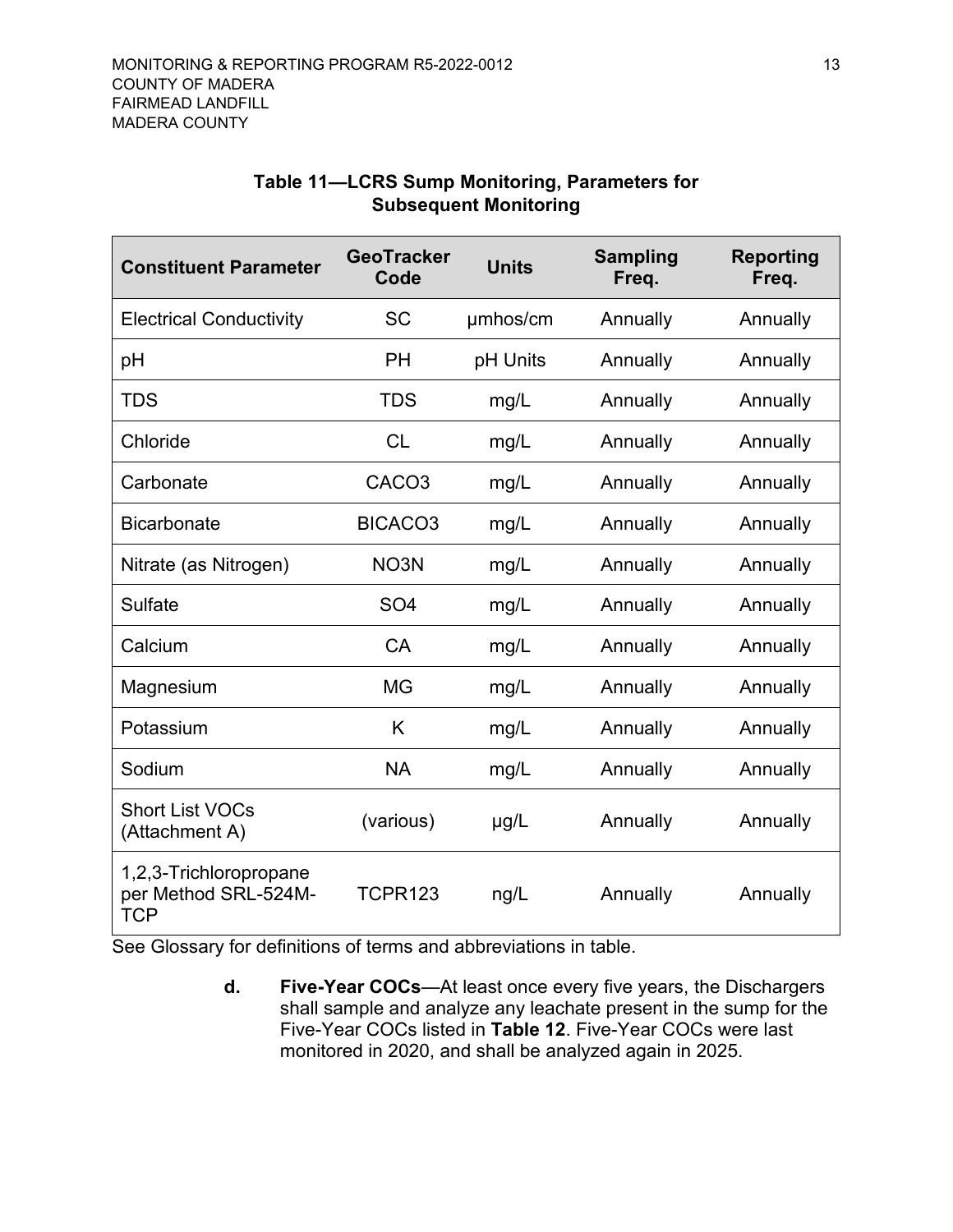<span id="page-23-1"></span>

| <b>Parameter</b>                                  | <b>GeoTracker</b><br>Code | <b>Units</b> | <b>Sampling &amp;</b><br><b>Reporting</b><br><b>Frequency</b> |
|---------------------------------------------------|---------------------------|--------------|---------------------------------------------------------------|
| <b>Total Organic Carbon</b>                       | <b>TOC</b>                | mg/L         | Every 5 Years                                                 |
| <b>Dissolved Inorganics</b><br>(Attachment B)     | (various)                 | $\mu$ g/L    | Every 5 Years                                                 |
| <b>Extended List VOCs</b><br>(Attachment C)       | (various)                 | $\mu$ g/L    | Every 5 Years                                                 |
| Semi-Volatile Organic Compounds<br>(Attachment D) | (various)                 | $\mu$ g/L    | Every 5 Years                                                 |
| <b>Chlorophenoxy Herbicides</b><br>(Attachment E) | (various)                 | $\mu$ g/L    | Every 5 Years                                                 |
| Organophosphorus Compounds<br>(Attachment F)      | (various)                 | $\mu$ g/L    | Every 5 Years                                                 |

### **Table 12—LCRS Sump Monitoring, Five-Year COCs**

See Glossary for definitions of terms and abbreviations in table.

<span id="page-23-0"></span>**2. Leachate Seepage**—Leachate that seeps to the surface from any landfill WMU shall, immediately upon detection, be sampled and analyzed for the Monitoring Parameters in **[Table 13](#page-23-2)** (*Physical Parameters*) and **[Table 14](#page-24-1)** (*Constituent Parameters*). See **Section [E.3](#page-29-0)** for Reporting Requirements.) In the event of a reported leachate seep, Central Valley Water Board staff may direct additional sampling and analysis pursuant to Water Code section 13267, subdivision (b)(1).

### **Table 13—Leachate Seep Monitoring, Physical Parameters**

<span id="page-23-2"></span>

| <b>Physical Parameter</b>      | <b>GeoTracker</b><br>Code | <b>Units</b> | <b>Sampling</b><br><b>Frequency</b> | <b>Reporting</b><br><b>Frequency</b> |
|--------------------------------|---------------------------|--------------|-------------------------------------|--------------------------------------|
| <b>Total Flow</b>              | (none)                    | Gallons      | <b>Upon Detection</b>               | See MRP, § E.3                       |
| <b>Flow Rate</b>               | <b>FLOW</b>               | Gallons/Day  | <b>Upon Detection</b>               | See MRP, $\S$ E.3                    |
| <b>Electrical Conductivity</b> | <b>SC</b>                 | umhos/cm     | <b>Upon Detection</b>               | See MRP, $\S$ E.3                    |
| pH                             | <b>PH</b>                 | pH Units     | <b>Upon Detection</b>               | See MRP, $\S$ E.3                    |

See Glossary for definitions of terms and abbreviations in table.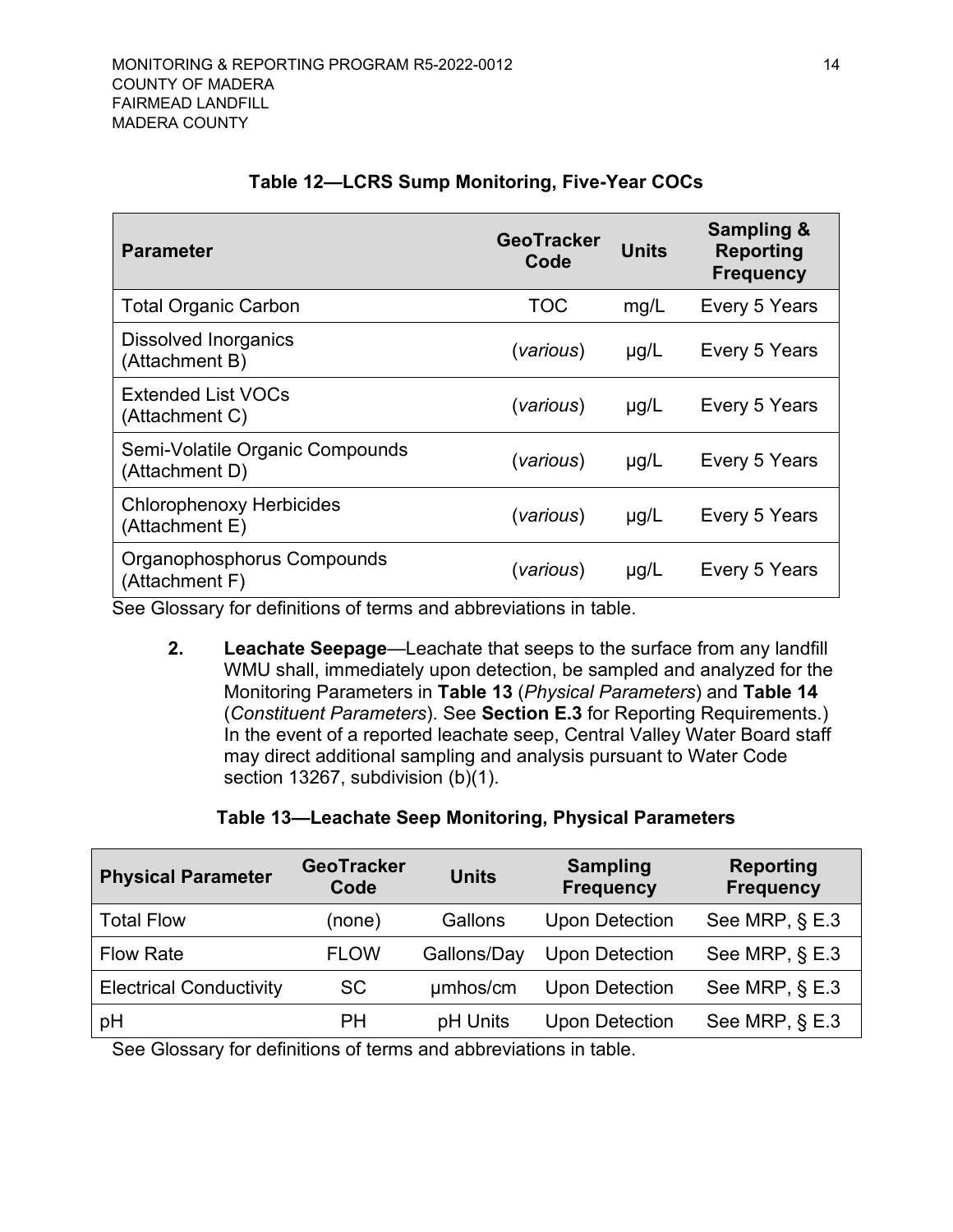<span id="page-24-1"></span>

| <b>Constituent</b><br><b>Parameter</b>                      | GeoTracker<br>Code  | <b>Units</b> | <b>Sampling Freq.</b> | <b>Reporting</b><br>Freq. |
|-------------------------------------------------------------|---------------------|--------------|-----------------------|---------------------------|
| <b>TDS</b>                                                  | <b>TDS</b>          | mg/L         | <b>Upon Detection</b> | See MRP, § E.3            |
| Chloride                                                    | CL                  | mg/L         | <b>Upon Detection</b> | See MRP, § E.3            |
| Carbonate                                                   | CACO <sub>3</sub>   | mg/L         | <b>Upon Detection</b> | See MRP, $\S$ E.3         |
| <b>Bicarbonate</b>                                          | BICACO <sub>3</sub> | mg/L         | <b>Upon Detection</b> | See MRP, $\S$ E.3         |
| Nitrate as N                                                | NO3N                | mg/L         | <b>Upon Detection</b> | See MRP, $\S$ E.3         |
| Sulfate                                                     | SO <sub>4</sub>     | mg/L         | <b>Upon Detection</b> | See MRP, $\S$ E.3         |
| Calcium                                                     | <b>CA</b>           | mg/L         | <b>Upon Detection</b> | See MRP, $\S$ E.3         |
| Magnesium                                                   | MG                  | mg/L         | <b>Upon Detection</b> | See MRP, $\S$ E.3         |
| Potassium                                                   | K                   | mg/L         | <b>Upon Detection</b> | See MRP, $\S$ E.3         |
| Sodium                                                      | <b>NA</b>           | mg/L         | <b>Upon Detection</b> | See MRP, $\S$ E.3         |
| <b>Short List VOCs</b><br>(Attachment A)                    | (various)           | $\mu$ g/L    | <b>Upon Detection</b> | See MRP, $\S$ E.3         |
| $1,2,3-$<br>Trichloropropane<br>per Method SRL-<br>524M-TCP | <b>TCPR123</b>      | ng/L         | <b>Upon Detection</b> | See MRP, $\S$ E.3         |

### **Table 14—Leachate Seep Monitoring, Constituent Parameters**

See Glossary for definitions of terms and abbreviations in table.

<span id="page-24-0"></span>**3. Regular Visual Inspection**—The Discharger shall perform regular visual inspections at the Facility in accordance with **[Table 15](#page-24-2)** (*Criteria*) and **[Table 16](#page-25-2)** (*Schedule*). Results of these regular visual inspections shall be included in Semiannual Monitoring Reports per **Section E.1**.

# **Table 15—Criteria for Regular Visual Inspections**

<span id="page-24-2"></span>

| Category           | <b>Criteria</b>                                                                                                                                                                  |
|--------------------|----------------------------------------------------------------------------------------------------------------------------------------------------------------------------------|
| <b>Within Unit</b> | Evidence of ponded water at any point on unit outside of any<br>contact storm water/leachate diversions structures on the active<br>face of unit (record affected areas on map). |
|                    | Evidence of erosion and/or of day-lighted refuse.                                                                                                                                |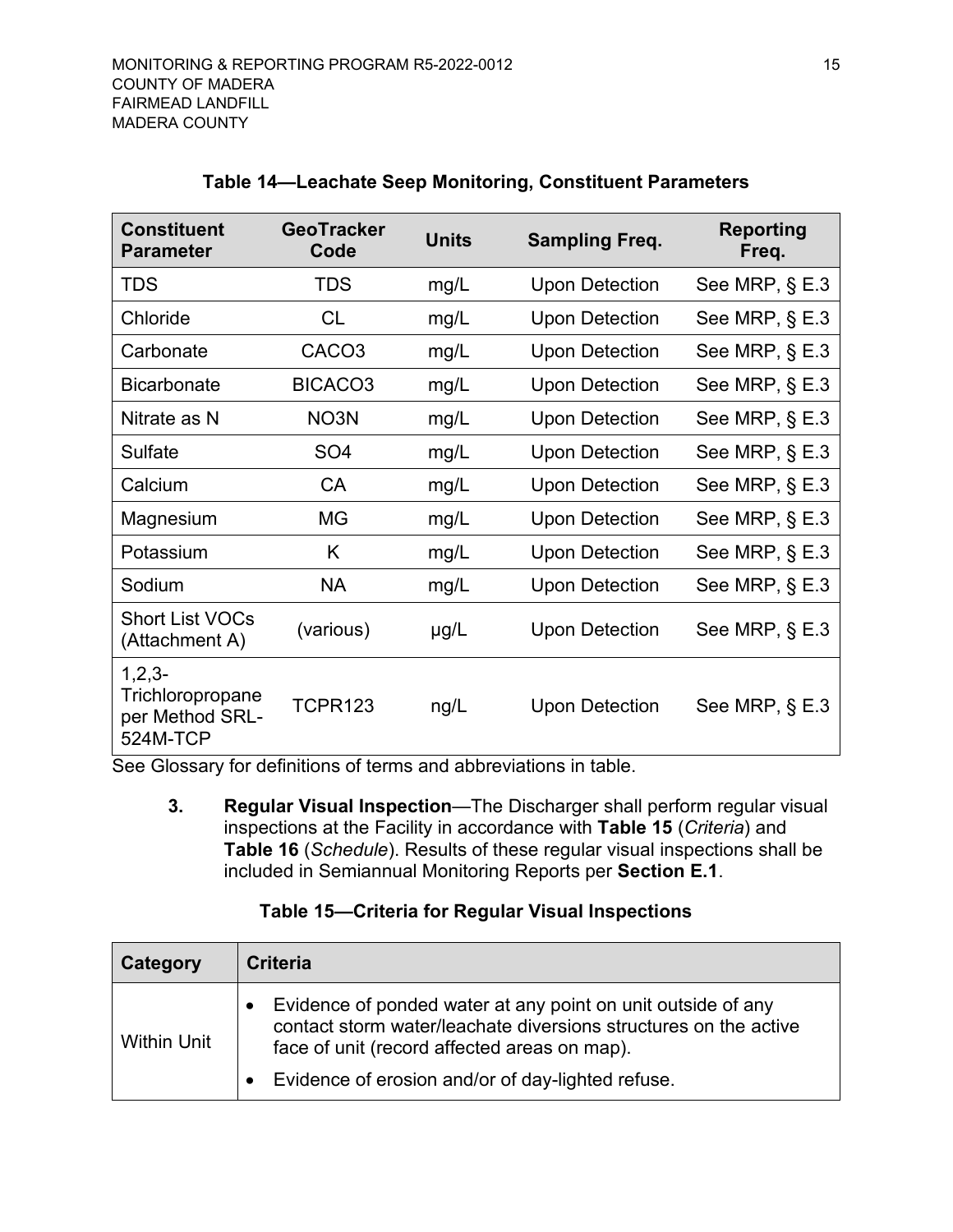| Category            | <b>Criteria</b>                                                                                                                                                                                                     |
|---------------------|---------------------------------------------------------------------------------------------------------------------------------------------------------------------------------------------------------------------|
| Unit<br>Perimeter   | Evidence of leachate seep.<br>Estimated size of affected area (record on map) and flow rate.<br>Evidence of erosion and/or of day-lighted refuse.                                                                   |
| Receiving<br>Waters | Floating and suspended materials of waste origin-presence or<br>$\bullet$<br>absence, source and size of affected areas.<br>Discoloration and turbidity—description of color, source and size of<br>affected areas. |

### **Table 16—Regular Visual Inspection Schedule**

<span id="page-25-2"></span>

| Category                 | <b>Wet Season</b><br>$(1$ Oct. to 30 April) | <b>Dry Season</b><br>(1 May to 30 Sept.) |
|--------------------------|---------------------------------------------|------------------------------------------|
| <b>Active Units</b>      | Weekly                                      | Monthly                                  |
| Inactive or Closed Units | Monthly                                     | Quarterly                                |

- <span id="page-25-0"></span>**4. Annual Facility Inspections**—Prior to **30 September** of each year, the Dischargers shall inspect the Facility to assess repair and maintenance needs for drainage control systems, cover systems and groundwater monitoring wells; and preparedness for winter conditions (e.g., erosion and sedimentation control). If repairs are made as result of the annual inspection, problem areas shall be photographed before and after repairs. Any necessary construction, maintenance, or repairs shall be completed by 31 October. See **Section [E.4](#page-30-0)** for Reporting Requirements.
- <span id="page-25-3"></span><span id="page-25-1"></span>**5. Major Storm Events**—Within **seven days** of any storm event capable of causing damage or significant erosion (Major Storm Event), the Dischargers shall inspect the Facility for damage to any precipitation, diversion and drainage facilities, and all landfill side slopes. Necessary repairs shall be completed within 30 days of the inspection. the Dischargers shall take photos of any problem areas before and after repairs. See **Section [E.5](#page-30-1)** for Reporting Requirements.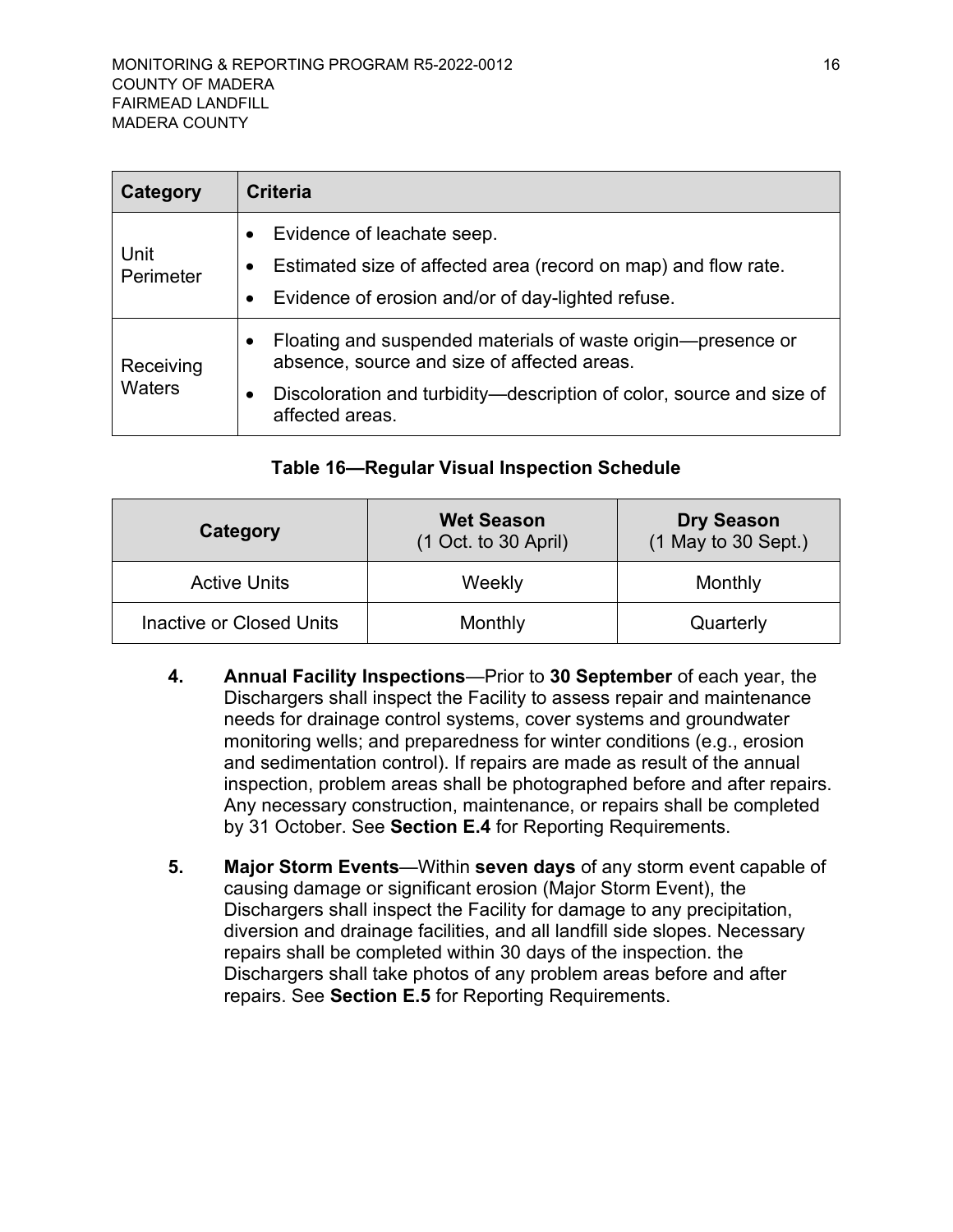### <span id="page-26-2"></span><span id="page-26-0"></span>**E. Reporting Requirements**

| Table 17—Summary of Required Reports |  |  |  |
|--------------------------------------|--|--|--|
|--------------------------------------|--|--|--|

| <b>Section</b> | <b>Report</b>                                              | <b>Deadline</b>                                                                   |
|----------------|------------------------------------------------------------|-----------------------------------------------------------------------------------|
| $\S E.1$       | <b>Semiannual Monitoring Reports (SMRs)</b>                | 1 August<br>(1 January to 30 June)                                                |
|                |                                                            | 1 February<br>(1 July to 31 December)                                             |
| $\S E.2$       | <b>Annual Monitoring Reports (AMRs)</b>                    | 1 February                                                                        |
| $\S E.3$       | <b>Leachate Seep Reporting</b>                             | Immediately upon<br><b>Discovery of Seepage</b><br>(staff notification)           |
|                |                                                            | <b>Within 7 Days</b><br>(written report)                                          |
| $\S E.4$       | <b>Annual Facility Inspection Reports</b>                  | <b>15 November</b>                                                                |
| $\S E.5$       | <b>Major Storm Reporting</b>                               | <b>Immediately after</b><br><b>Damage Discovery</b><br>(staff notification)       |
|                |                                                            | <b>Within 14 Days of</b><br><b>Completing Repairs</b><br>(written report, photos) |
| $\S E.6$       | <b>Financial Assurances Reports</b>                        | 1 October                                                                         |
| $\S E.7$       | <b>Water Quality Protection</b><br><b>Standard Reports</b> | <b>Proposed Revisions</b><br>(excluding Concentration<br>Limits)                  |

- <span id="page-26-3"></span><span id="page-26-1"></span>**1. Semiannual Monitoring Reports (SMRs)**—The Discharger shall submit Semiannual Monitoring Reports (SMRs) on **1 August** (1 Jan. to 30 June) and **1 February** (1 July to 31 Dec.). SMRs shall contain the following materials and information:
	- a. A statement affirming that all sampling activities referenced in the report were conducted in accordance with the approved SCAP (see  $\S$  [A.4\)](#page-10-5).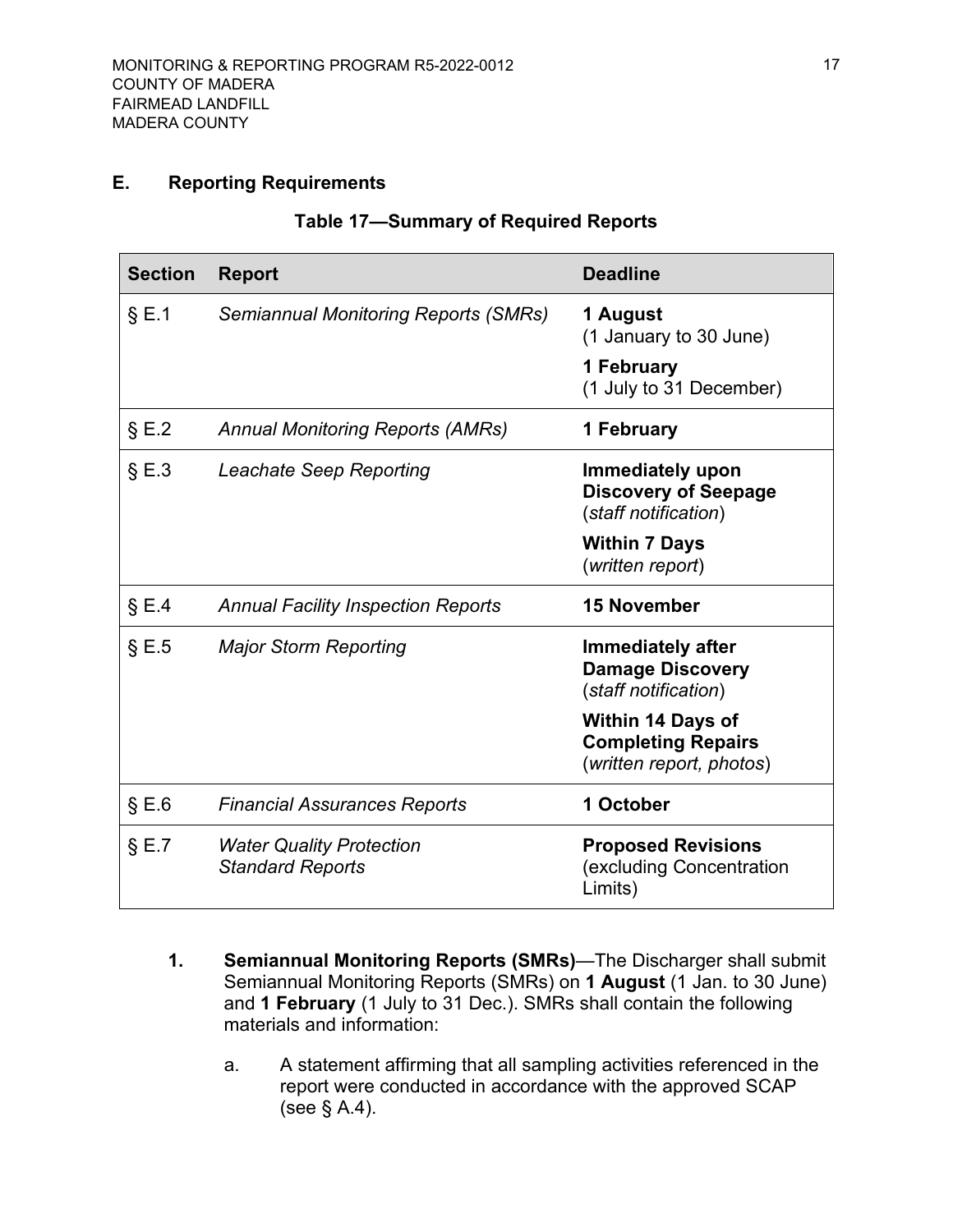- b. Map(s)/aerial photograph(s) depicting locations of all observation stations, monitoring points referenced in the report.
- c. In tabulated format, all monitoring data required to be reported on a semiannual basis, including Groundwater Conditions and Monitoring Parameters. (See Section [E.8.b](#page-31-2) for additional requirements.)
- d. For each groundwater monitoring point referenced in the SMR:
	- i. The times each water level measurement was taken;
	- ii. The type of pump or other device used to purge and elevate pump intake level relative to screening interval;
	- iii. The purging methods used to stabilize water in the well bore before sampling (including pumping rate);
	- iv. The equipment and methods used for monitoring pH, temperature and electrical conductivity (EC) during purging activity, and the results of such monitoring;
	- v. Methods for disposing of purged water; and
	- vi. The type of device used for sampling, if different than the one used for purging.
- e. Evaluation of concentrations for all Constituent Parameters and Five-Year COCs (when analyzed), comparison to current Concentration Limits, and results of any Retesting Procedures per Section [B.5.h](#page-20-0).
- f. In the event of a verified exceedance of Concentration Limit(s), any actions taken per Section J of the SPRRs (*Response to Release*) for wells and/or constituents not already specifically addressed in Corrective Action Monitoring under this MRP.
- g. Evaluation as to effectiveness of existing leachate monitoring and control facilities, and runoff/run-on control facilities.
- h. For lined landfill units, a summary of any instances where leachate on the landfill liner system exceeded a depth of 30 cm (excluding the leachate sump), and information about the required notification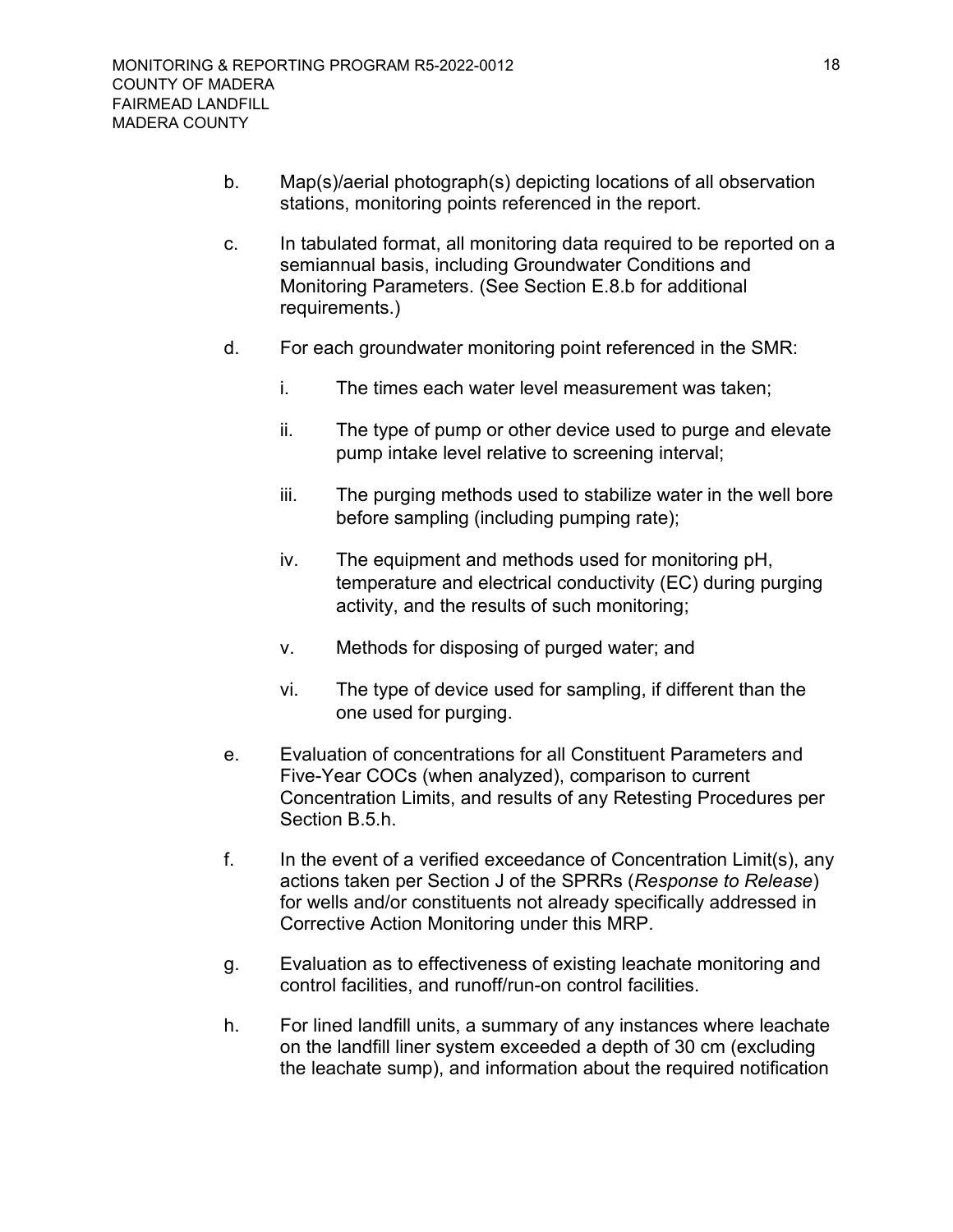and corrective action in Section E.13 of the SPRRs (*Standard Facility Specifications*).

- i. Summaries of all Regular Visual Inspections conducted per Section [D.3](#page-24-0) during the reporting period.
- j. For closed landfills, summaries of inspections, leak searches and final cover repairs conducted in accordance with an approved Post-Closure Maintenance Plan per Standard Provisions G.26-29 (*Standard Closure and Post-Closure Maintenance Specifications*).
- k. Laboratory statements of results of all analyses evaluating compliance with the WDRs.
- l. For any Corrective Action systems at the Facility, tabulated summaries of:
	- i. Operating hours;
	- ii. Monthly runtimes and downtimes; and
	- iii. Shutdowns, including start/stop dates and causes.
- <span id="page-28-0"></span>**2. Annual Monitoring Reports (AMRs)—On 1 February** of each year,<sup>[6](#page-28-1)</sup> the Dischargers shall submit an Annual Monitoring Report (AMR) containing following materials and information:
	- a. In tabulated format, all monitoring data for which annual reporting is required under this MRP. (See Section E.8.b for additional requirements for monitoring reports.)
	- b. Graphs of historical trends for all Monitoring Parameters and Five-Year COCs (if such analyses were performed) with respect to each monitoring point over the five prior calendar vears.<sup>[7](#page-28-2)</sup>

<span id="page-28-1"></span> $6$  The Annual Monitoring Report may be combined with the Semiannual Monitoring Report for 1 July through 31 December of the same year, provided that the combination is clearly indicated in the title.

<span id="page-28-2"></span> $7$  Each graph shall contain individual data points (not mean values) and be appropriately scaled to accurately depict statistically significant trends or variations in water quality.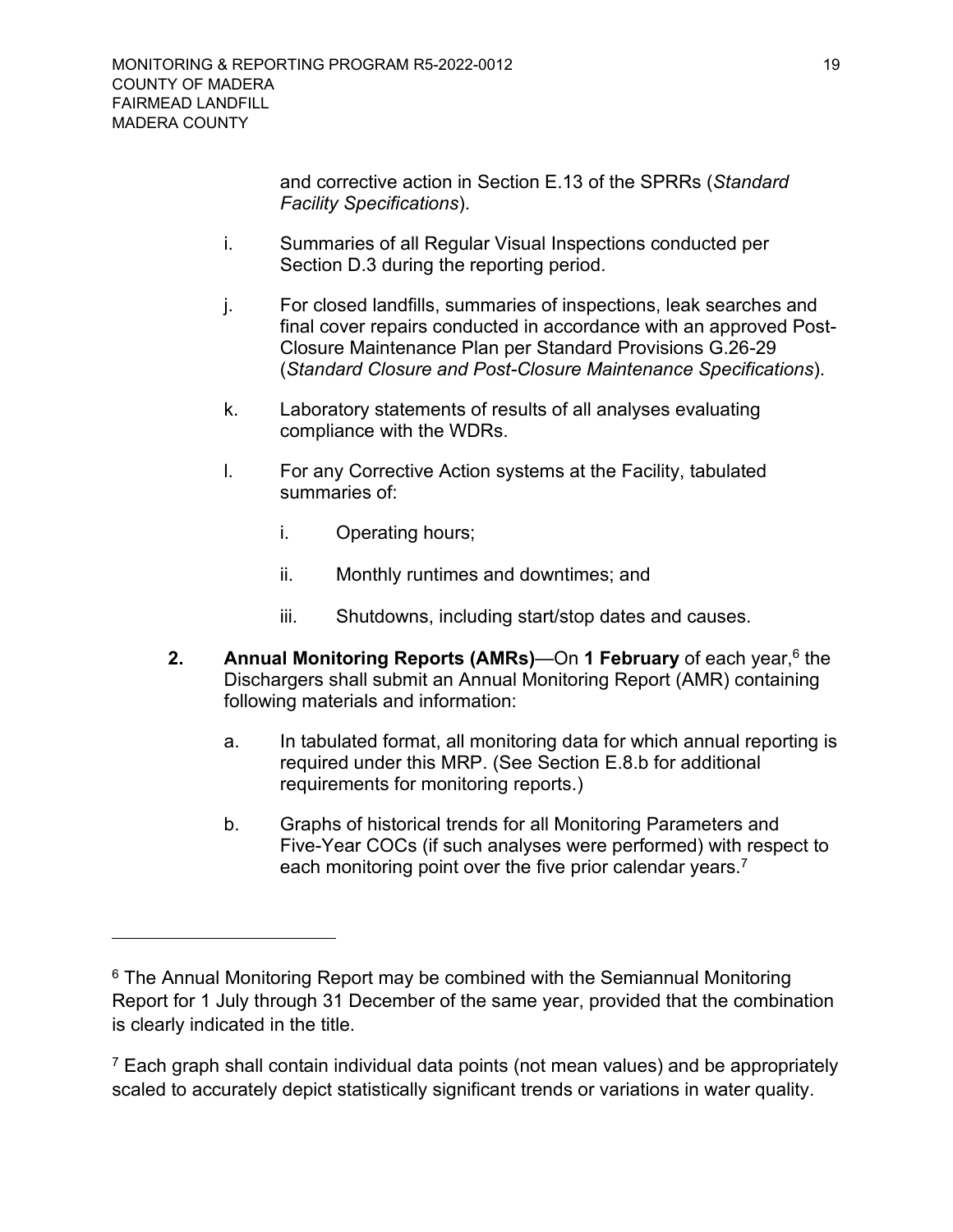- c. An evaluation of Monitoring Parameters with regard to the cation/anion balance, and graphical presentation of same in a Stiff diagram, Piper graph or Schoeller plot.
- d. All historical monitoring data for which there are detectable results, including data for the previous year, shall be submitted in tabular form in a digital file.
- e. For each groundwater well, quarterly hydrographs showing the elevation of groundwater with respect to the top and bottom of the screened interval, and the elevation of the pump intake,
- f. A comprehensive discussion of the Facility's compliance record, and the result of any corrective actions taken or planned which may be needed to attain full compliance with the WDRs.
- g. For landfill units, a map showing the areas and elevations of each unit where filling was completed during the previous calendar year; comparison to final closure design contours; and projected years in which each discrete module are expected to be filled.
- h. A summary of the monitoring results, indicating any changes made or observed since the previous AMR.
- i. A discussion on the results of Annual LCRS Testing conducted in accordance with Section [D.1.a](#page-21-0).
- j. Annual updates to the Concentration Limits for all Monitoring Parameters and WQPS Monitoring Points, in accordance with Section [B.5.g](#page-19-3) of this Order.
- <span id="page-29-0"></span>**3. Leachate Seep Reporting**—Upon discovery of seepage from any disposal area within the Facility, the Discharger shall i**mmediately notify** the Central Valley Water Board via telephone or email; and **within seven days**, submit a written report with the following information:
	- a. Map(s) depicting the location(s) of seepage;
	- b. Estimated flow rate(s);
	- c. A description of the nature of the discharge (e.g., all pertinent observations and analyses);
	- d. Verification that samples have been submitted for analyses of the Monitoring Parameters in Table 13 (*Physical Parameters*) and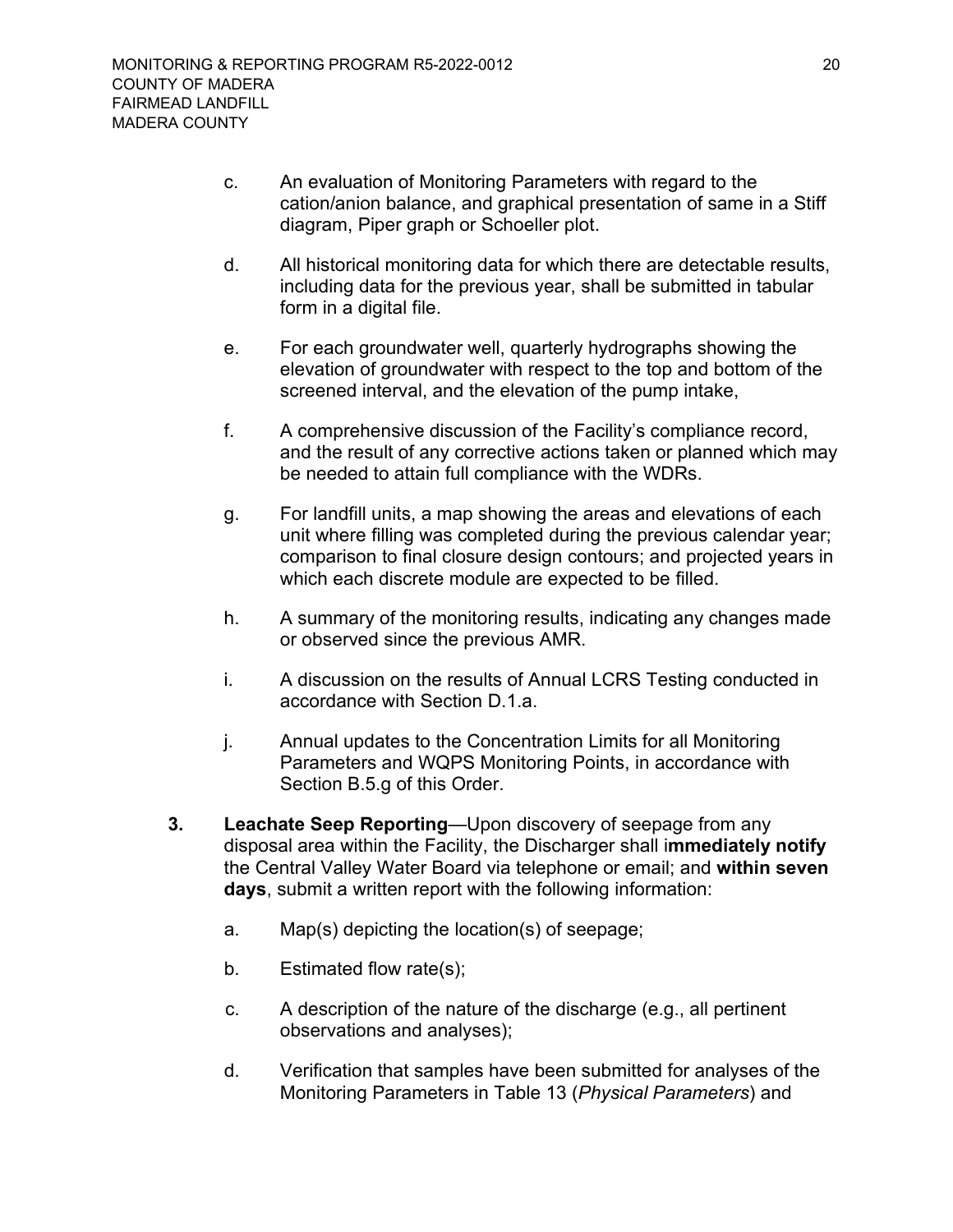Table 14 (*Constituent Parameters*), and an estimated date that the results will be submitted to the Central Valley Water Board; and

- e. Corrective measures underway or proposed, and corresponding time schedule.
- <span id="page-30-0"></span>**4. Annual Facility Inspection Report**—By **15 November**, the Discharger shall submit a report with results of the Annual Facility Inspection per **Section [D.4](#page-25-0)**. The report shall discuss any repair measures implemented, any preparations for winter, and include photographs of any problem areas and repairs.
- <span id="page-30-1"></span>**5. Major Storm Event Reports**—Immediately following each post-storm inspection described in **Section [D.5](#page-25-3)**, the Discharger shall notify Central Valley Water Board staff of any damage or significant erosion (upon discovery). Subsequent repairs shall be reported to the Central Valley Water Board (together with before and after photos of the repaired areas) **within 14 days** of completion.
- <span id="page-30-4"></span><span id="page-30-2"></span>**6. Financial Assurances Report**—By **1 June** of each year, the Discharger shall submit a copy of the annual financial assurances report due to the California Department of Resources Recycling and Recovery (CalRecycle) that updates the financial assurances for closure, post-closure maintenance, and corrective action. (See WDRs Order.)
- <span id="page-30-3"></span>**7. Water Quality Protection Standard Report—Any proposed changes<sup>[8](#page-30-5)</sup> to** the Water Quality Protection Standard (WQPS) components (§ [B.5](#page-18-1)), other than periodic update of the Concentration Limits (§ B.5.g), shall be submitted in a WQPS Report for review and approval. The report shall be certified by a "Qualified Professional" (§ B), and contain the following:
	- a. *Potentially Affected Waterbodies*—An identification of all distinct bodies of surface water and groundwater potentially affected by a WMU release (including, but not limited to, the uppermost aquifer and any permanent or ephemeral zones of perched groundwater underlying the Facility);

<span id="page-30-5"></span> $8$  If subsequent sampling of the background monitoring point(s) indicates significant water quality changes due to either seasonal fluctuations or other reasons unrelated to onsite waste management activities, the Discharger may request modification of the WQPS.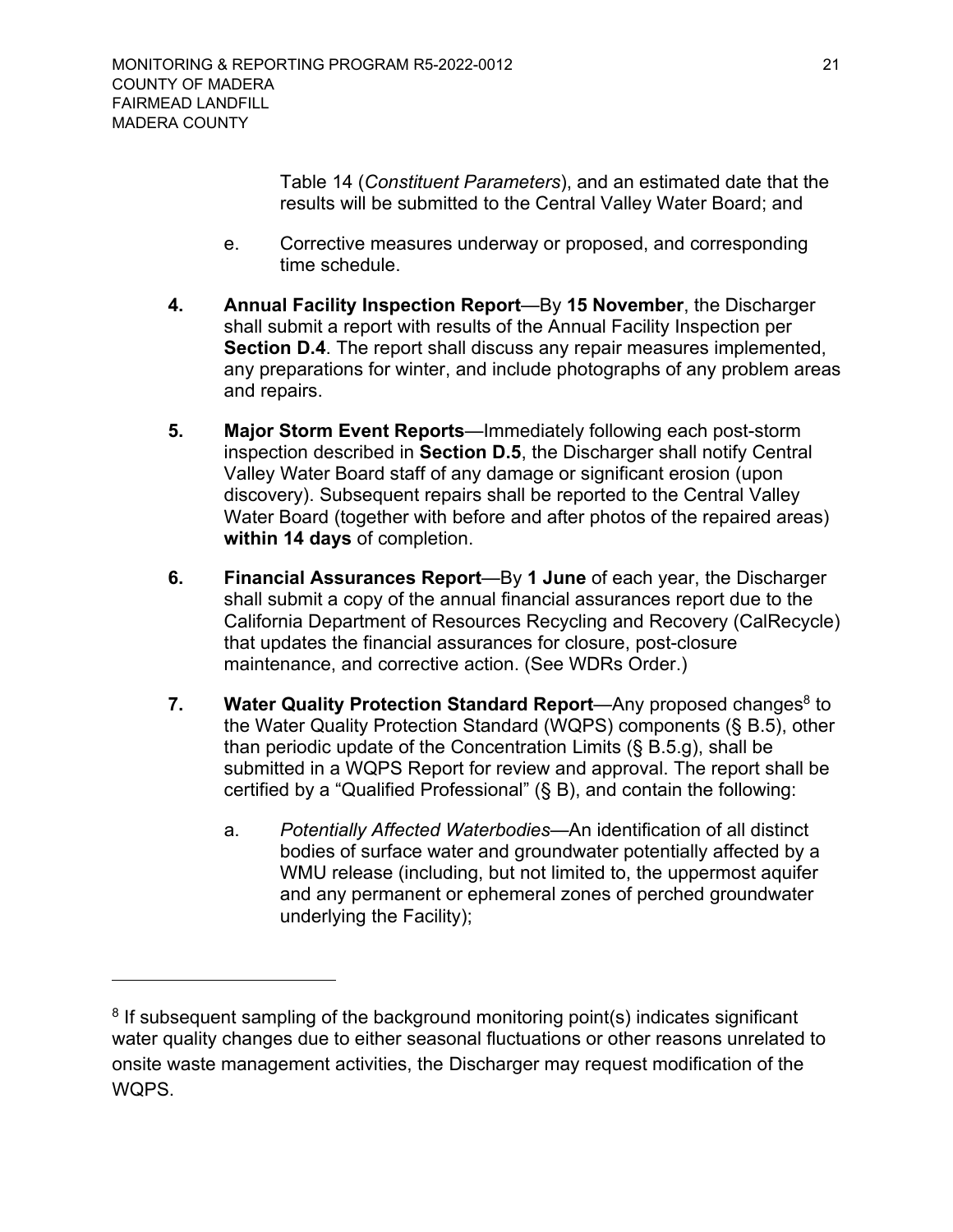- b. *Map of Monitoring Points*—A map of all groundwater, surface water ${\rm ^9}$  ${\rm ^9}$  ${\rm ^9}$ , and unsaturated zone monitoring points (including all background/upgradient and Point of Compliance monitoring points);
- c. *Groundwater Movement*—An evaluation of perennial direction(s) of groundwater movement within the uppermost zone(s);
- d. *Statistical Method for Concentration Limits*—A proposed statistical method for calculating Concentration Limits for Monitoring Parameters and Five-Year COCs (see § [B.5.f\)](#page-19-4) detected in at least 10 percent of the background data (naturally-occurring constituents) using a statistical procedure from subdivisions (e)(8)(A)-(D) or (e)(8)(E) of Title 27, section 20415; and
- e. *Retesting Procedure*—A retesting procedure to confirm or deny measurably significant evidence of a release (Title 27, §§ 20415(e)(8)(E), 20420(j)(1)-(3)).

### <span id="page-31-1"></span><span id="page-31-0"></span>**8. General Reporting Provisions**

- **a. Transmittal Letters**—Each report submitted under this MRP shall be accompanied by a Transmittal Letter providing a brief overview of the enclosed report, as well as the following:
	- i. Any violations found since the last report was submitted, a description of all actions undertaken to correct the violation (referencing any previously submitted time schedules for compliance), and whether the violations were corrected; and
	- ii. A statement from the submitting party, or its authorized agent, signed under penalty of perjury, certifying that, to the best of the signer's knowledge, the contents of the enclosed report are true, accurate and complete.

### <span id="page-31-2"></span>**b. Monitoring Data and Reports**

**i. Electronic Submission via GeoTracker**—All reports with monitoring data (e.g., SMRs and AMRs) shall be submitted electronically via the State Water Board's Geotracker

<span id="page-31-3"></span> $9$  To the extent that surface water monitoring is included in the Detection Monitoring Program.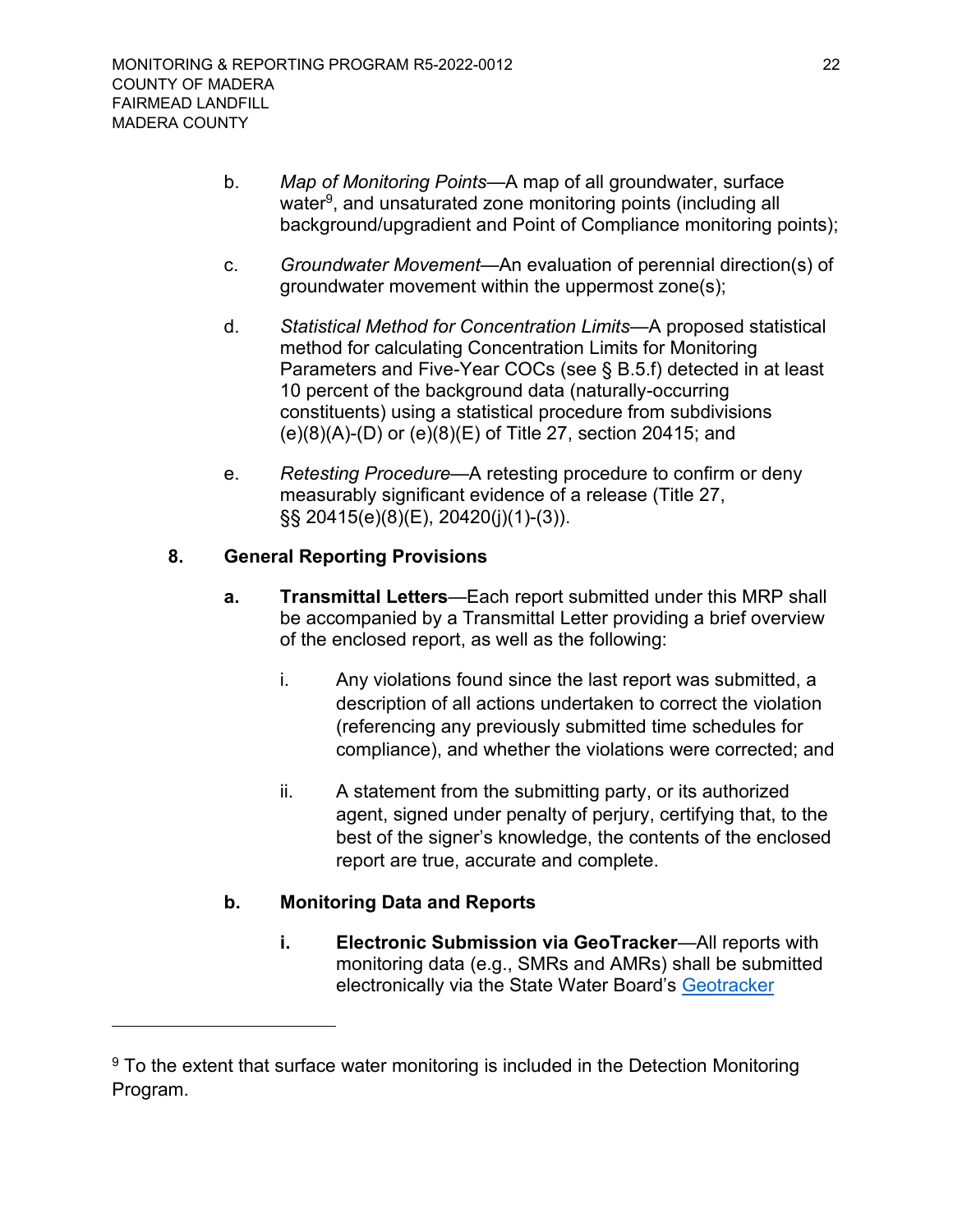Database (https://geotracker.waterboards.ca.gov). After uploading a report, the Discharger shall notify Central Valley Water Board staff via email at CentralValleyFresno@WaterBoards.ca.gov. The following information shall be included in the body of the email:

| <b>Attention:</b>            | Title 27 Unit            |
|------------------------------|--------------------------|
| <b>Report Title:</b>         | [Title of Report]        |
| <b>GeoTracker Upload ID:</b> | L10002595927             |
| <b>Facility Name:</b>        | <b>Fairmead Landfill</b> |
| County:                      | <b>Madera County</b>     |
| WDID:                        | 5C200300001              |

- **ii. Data Presentation and Formatting**—In reporting monitoring data, the Discharger shall arrange the data in tabular form so that the date, the constituents, the concentrations, and the units are readily discernible. Additionally, data shall be summarized in a manner that clearly illustrates compliance/noncompliance with WDRs.
- **iii. Non-Detections / Reporting Limits**—Unless the reporting limits (RL) are specified in the same table, non-detections and sub-RL concentrations shall be reported as "**< [limit]**" (e.g., " $<$  5  $\mu$ g/L").
- **iv. Units**—Absent specific justification, all monitoring data shall be reported in the units specified herein.
- <span id="page-32-0"></span>**c. Compliance with SPRRs**—All reports submitted under this MRP shall comply with applicable provisions of the SPRRs, including those in Section I (*Standard Monitoring Specifications*) and Section J (*Response to Release*).
- <span id="page-32-1"></span>**d. Additional Requirements for Monitoring Reports**—Every monitoring report submitted under this MRP (e.g., SMRs [§ E.1], AMRs [§ E.2]) shall include a discussion of relevant field and laboratory tests, and the results of all monitoring conducted at the site shall be reported to the Central Valley Water Board in accordance with the reporting schedule above for the calendar period in which samples were taken or observations made.
- <span id="page-32-2"></span>**F. Record Retention Requirements**—The Discharger shall maintain permanent records of all monitoring information, including without limitation: calibration and maintenance records; original strip chart recordings of continuous monitoring instrumentation; copies of all reports required by this MRP; and records of all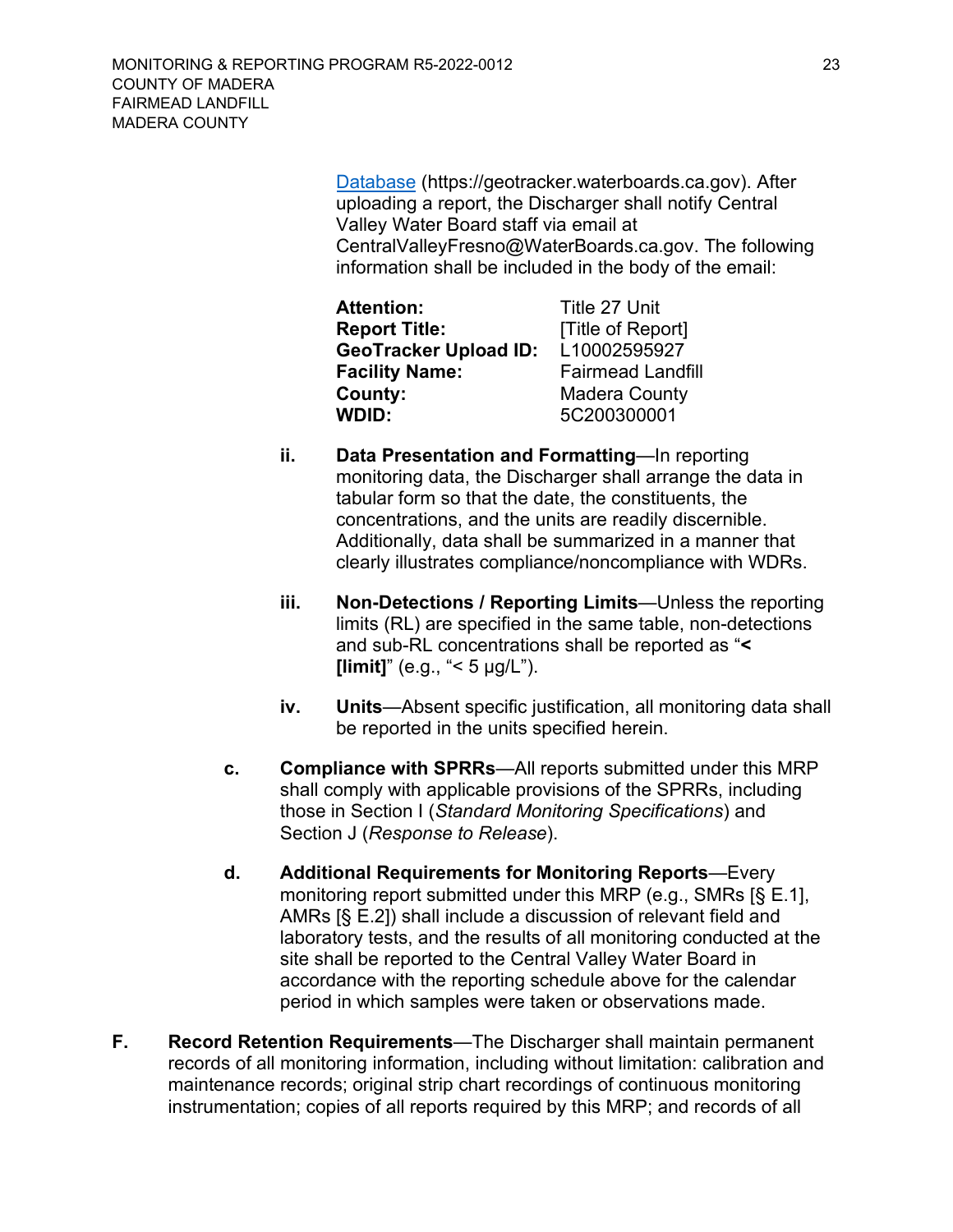data used to complete the application for WDRs. Such records shall be legible, and show the following for each sample:

- 1. Sample identification and the monitoring point or background monitoring point from which it was taken, along with the identity of the individual who obtained the sample;
- 2. Date, time and manner of sampling;
- 3. Date and time that analyses were started and completed, and the name of the personnel and laboratory performing each analysis;
- 4. A complete list of procedures used (including method of preserving the sample, and the identity and volumes of reagents used);
- 5. A calculation of results; and
- 6. The results of all analyses, as well as the MDL and PQL for each analysis (all peaks shall be reported).

### **LIST OF ATTACHMENTS**

Attachment A—Volatile Organic Compounds, Short-List

Attachment B—Dissolved Inorganics (Five-Year COCs)

Attachment C—Volatile Organic Compounds, Extended List (Five-Year COCs)

Attachment D—Semi-Volatile Organic Compounds (Five-Year COCs)

Attachment E—Chlorophenoxy Herbicides (Five-Year COCs)

Attachment F—OrganoPhosphorous Compounds (Five-Year COCs)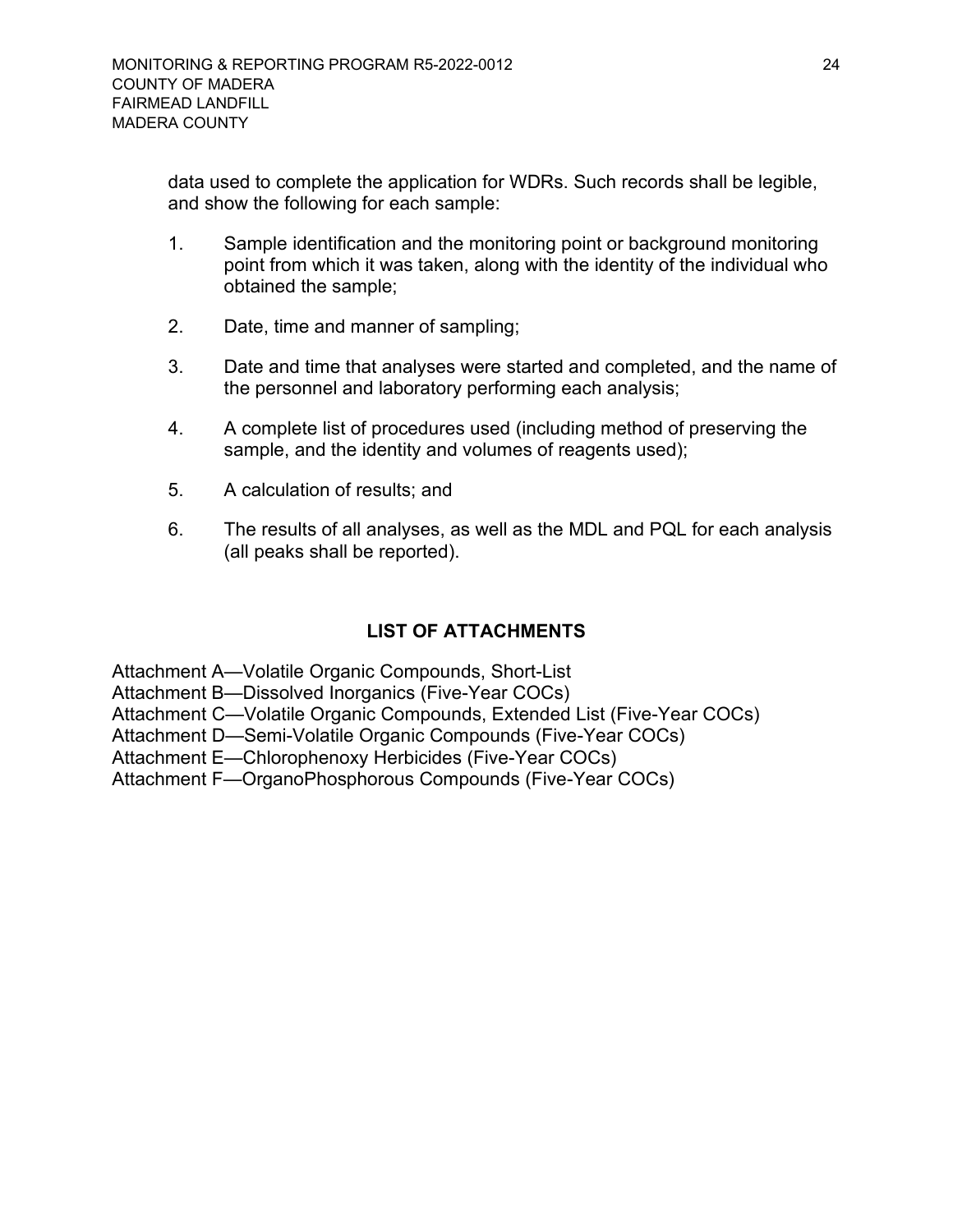#### **ENFORCEMENT**

If, in the opinion of the Executive Officer, the Discharger fails to comply with the provisions of this Order, the Executive Officer may refer this matter to the Attorney General for judicial enforcement, may issue a complaint for administrative civil liability, or may take other enforcement actions. Failure to comply with this Order may result in the assessment of Administrative Civil Liability of up to \$10,000 per violation, per day, depending on the violation, pursuant to the Water Code, including sections 13268, 13350 and 13385. The Central Valley Water Board reserves its right to take any enforcement actions authorized by law.

#### **ADMINISTRATIVE REVIEW**

Any person aggrieved by this Central Valley Water Board action may petition the State Water Board for review in accordance with Water Code section 13320 and California Code of Regulations, title 23, section 2050 et seq. To be timely, the petition must be received by the State Water Board by 5:00 pm on the 30th day after the date of this Order; if the 30th day falls on a Saturday, Sunday or state holiday, the petition must be received by the State Water Board by 5:00 pm on the next business day. The law and regulations applicable to filing petitions are available on the [State Water Board website](http://www.waterboards.ca.gov/public_notices/petitions/water_quality) (http://www.waterboards.ca.gov/public\_notices/petitions/water\_quality). Copies will also be provided upon request.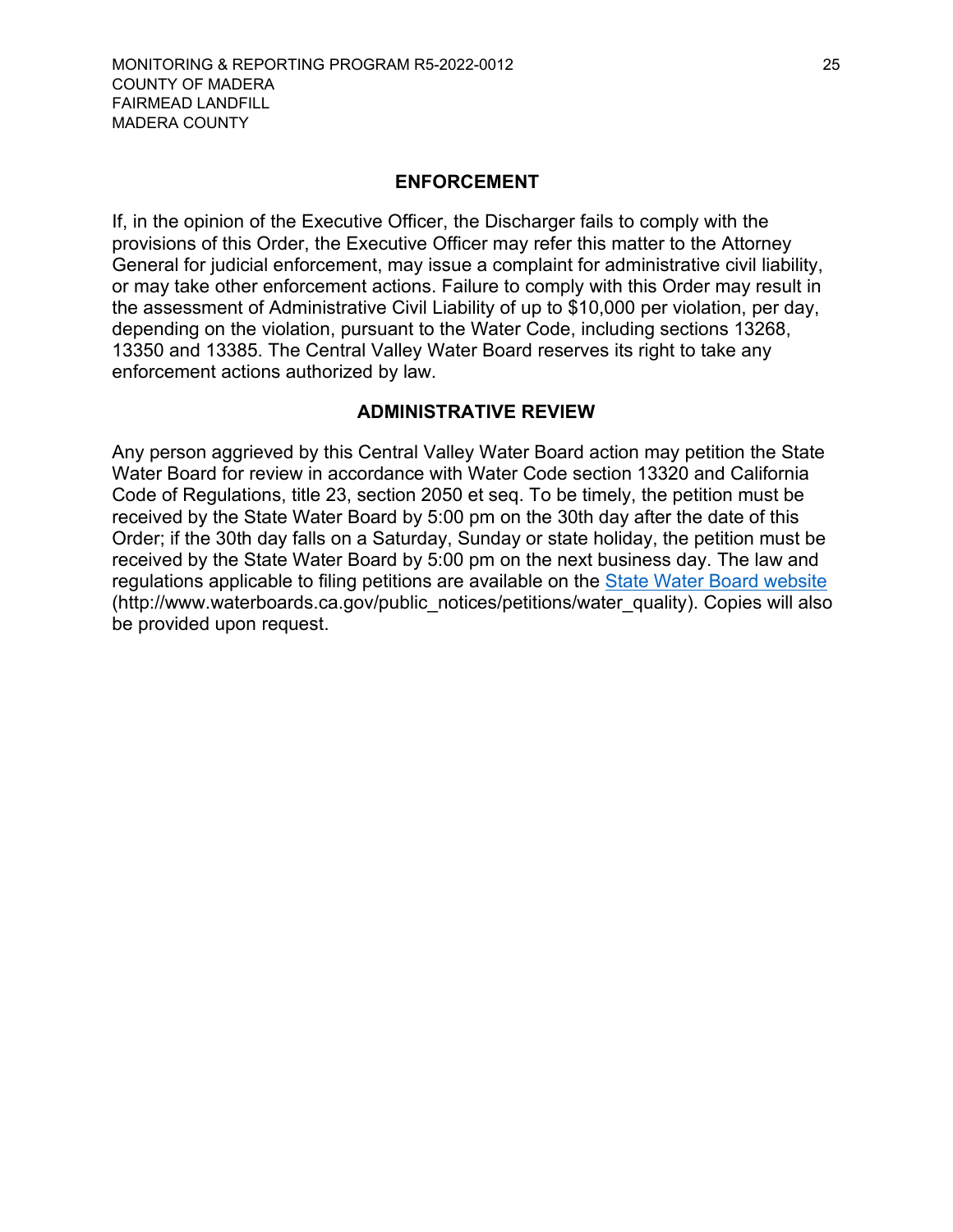# <span id="page-35-0"></span>**ATTACHMENT A—VOLATILE ORGANIC COMPOUNDS, SHORT-LIST**

### **USEPA Method 8260B**

| 1,1 Dichloroethylene (1,1 Dichloroethene; Vinylidene chloride) DCE11 |  |
|----------------------------------------------------------------------|--|
|                                                                      |  |
|                                                                      |  |
|                                                                      |  |
|                                                                      |  |
|                                                                      |  |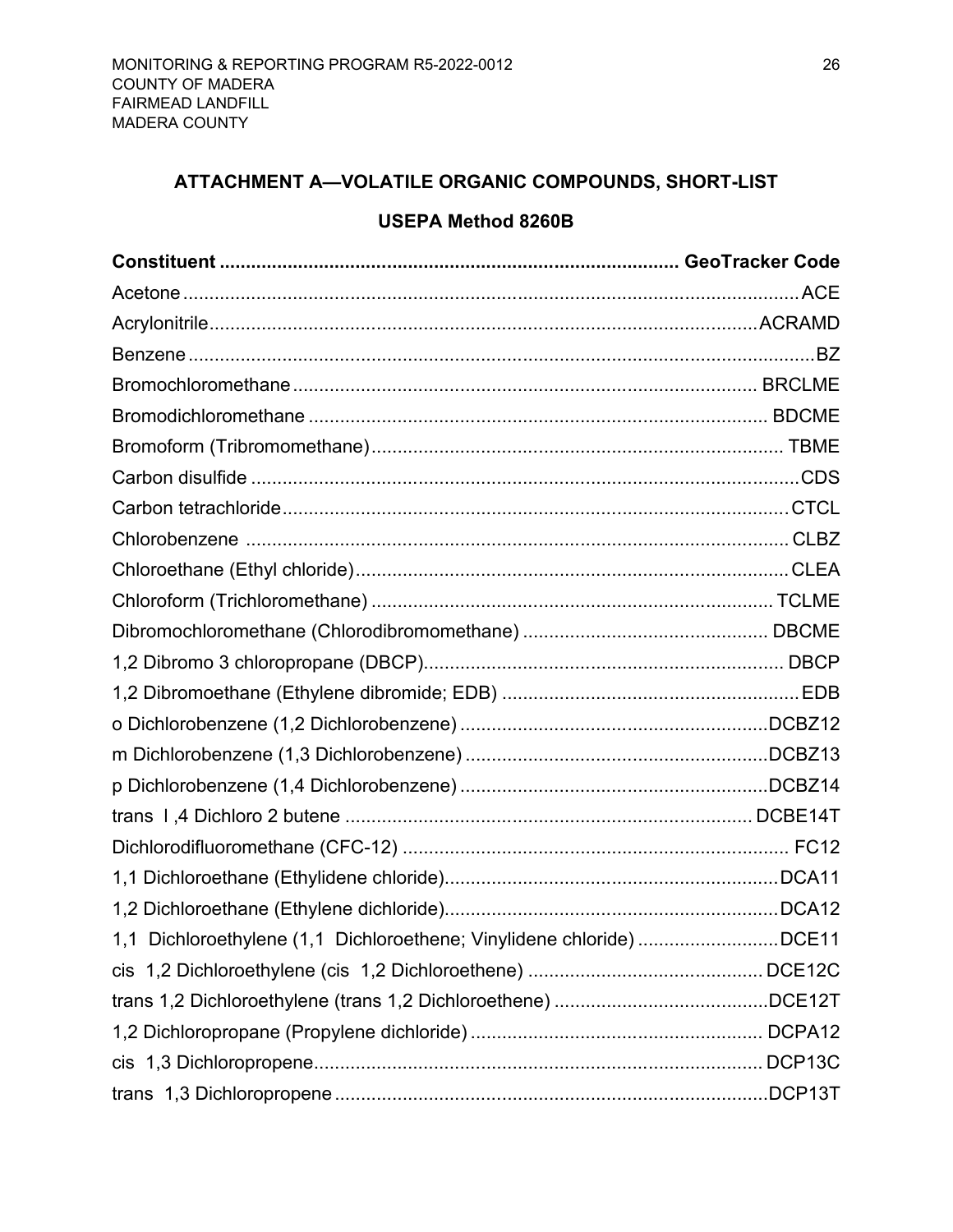#### MONITORING & REPORTING PROGRAM R5-2022-0012 **COUNTY OF MADERA** FAIRMEAD LANDFILL MADERA COUNTY ATTACHMENT A-VOLATILE ORGANIC COMPOUNDS, SHORT-LIST

| TCB124 |
|--------|
|        |
|        |
|        |
|        |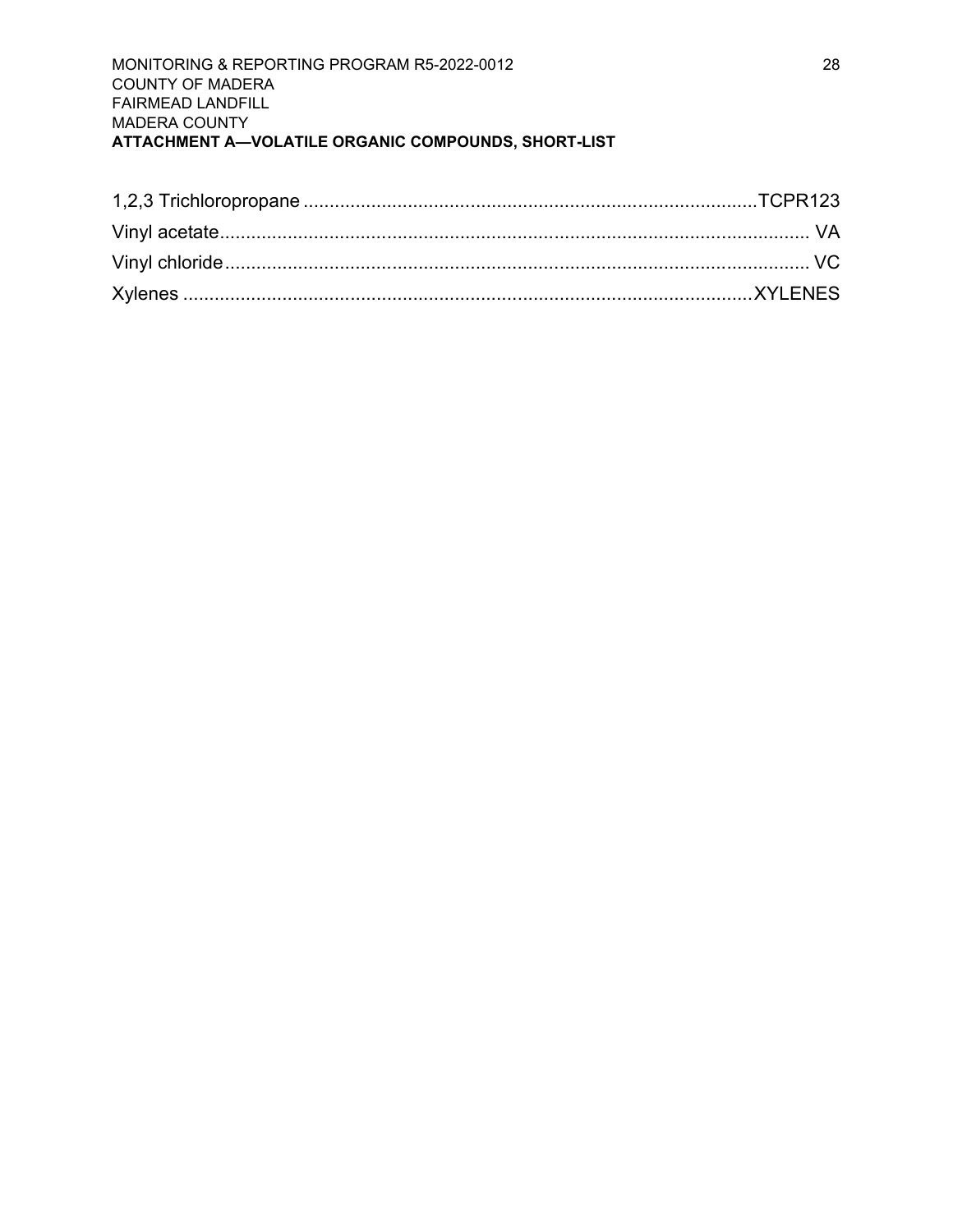# **ATTACHMENT B—DISSOLVED INORGANICS (FIVE-YEAR COCS)**

<span id="page-38-0"></span>

| <b>Constituent /</b>  |                       |
|-----------------------|-----------------------|
| Aluminum,             | Zinc,                 |
| USEPA Method 6010 AL  | USEPA Method 6010  ZN |
| Antimony,             | Iron,                 |
| USEPA Method 7041  SB | USEPA Method 6010 FE  |
| Barium,               | Manganese,            |
| USEPA Method 6010  BA | USEPA Method 6010 MN  |
| Beryllium,            | Arsenic,              |
| USEPA Method 6010  BE | USEPA Method 7062  AS |
| Cadmium,              | Lead,                 |
| USEPA Method 7131ACD  | USEPA Method 7421  PB |
| Chromium,             | Mercury,              |
| USEPA Method 6010 CR  | USEPA Method 7470AHG  |
| Cobalt,               | Nickel,               |
| USEPA Method 6010 CO  | USEPA Method 7521 NI  |
| Copper,               | Selenium,             |
| USEPA Method 6010  CU | USEPA Method 7742  SE |
| Silver,               | Thallium,             |
| USEPA Method 6010  AG | USEPA Method 7841  TL |
| Tin,                  | Cyanide,              |
| USEPA Method 6010  SN | USEPA Method 9010C CN |
| Vanadium,             | Sulfide,              |
|                       | USEPA Method 9030Bx S |
|                       |                       |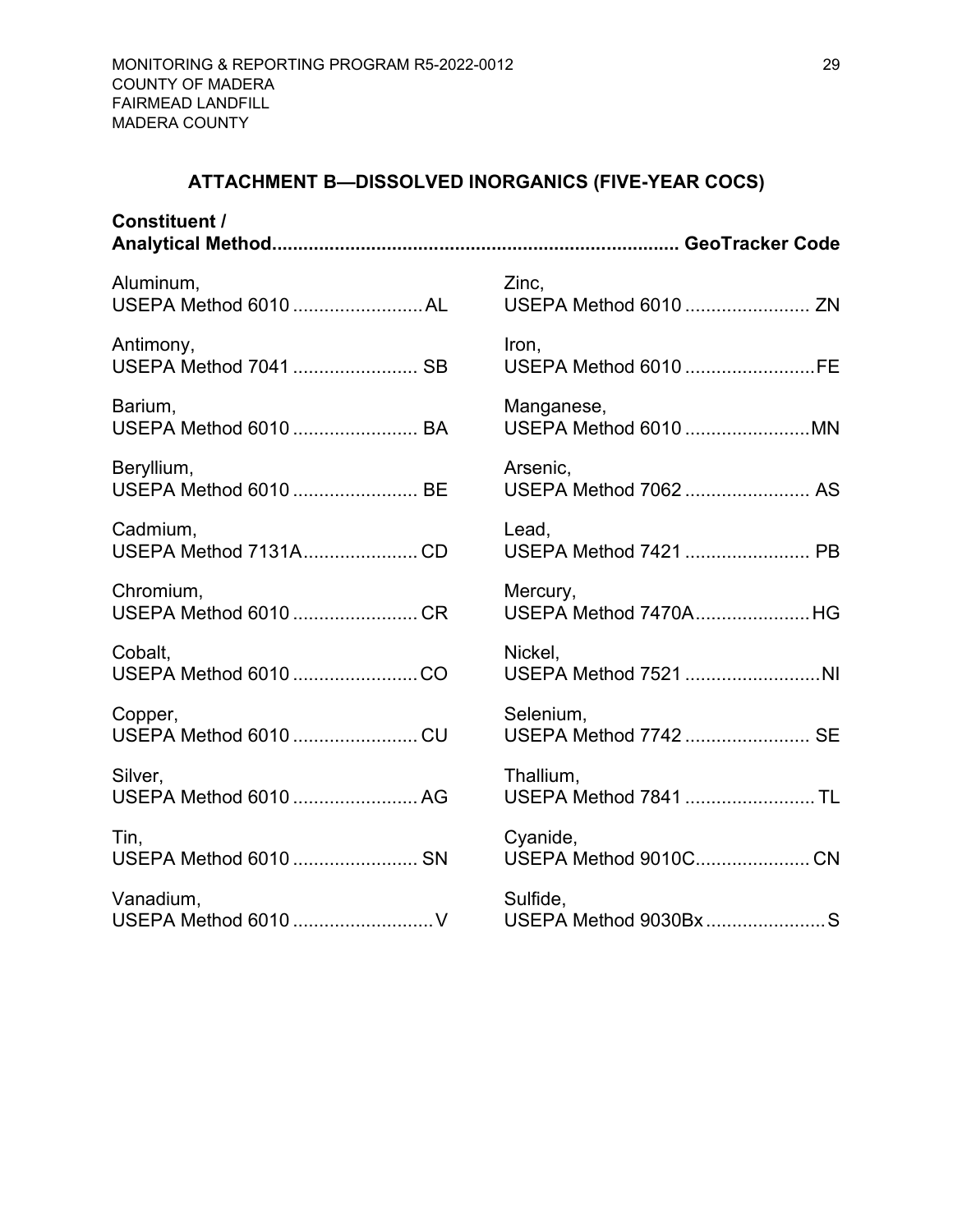# <span id="page-39-0"></span>**ATTACHMENT C—VOLATILE ORGANIC COMPOUNDS, EXTENDED LIST (FIVE-YEAR COCS)**

### **USEPA Method 8260, Extended List**

|                                                                       | $.$ DCBE14T |
|-----------------------------------------------------------------------|-------------|
|                                                                       |             |
|                                                                       |             |
|                                                                       |             |
| 1,1 Dichloroethylene (1, I Dichloroethene; Vinylidene chloride) DCE11 |             |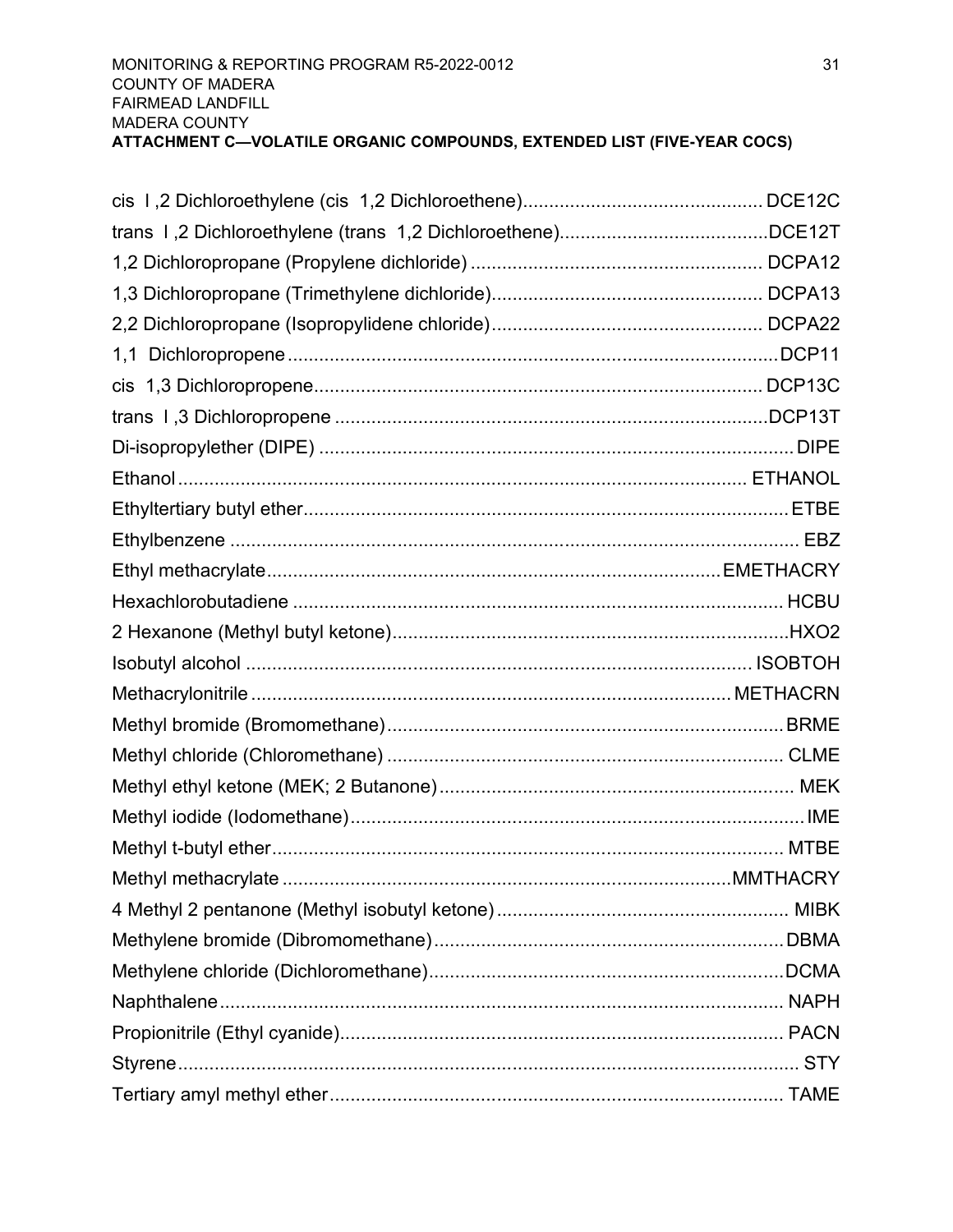| Tetrachloroethylene (Tetrachloroethene; Perchloroethylene; PCE)PCE |  |
|--------------------------------------------------------------------|--|
|                                                                    |  |
|                                                                    |  |
|                                                                    |  |
|                                                                    |  |
|                                                                    |  |
|                                                                    |  |
|                                                                    |  |
|                                                                    |  |
|                                                                    |  |
|                                                                    |  |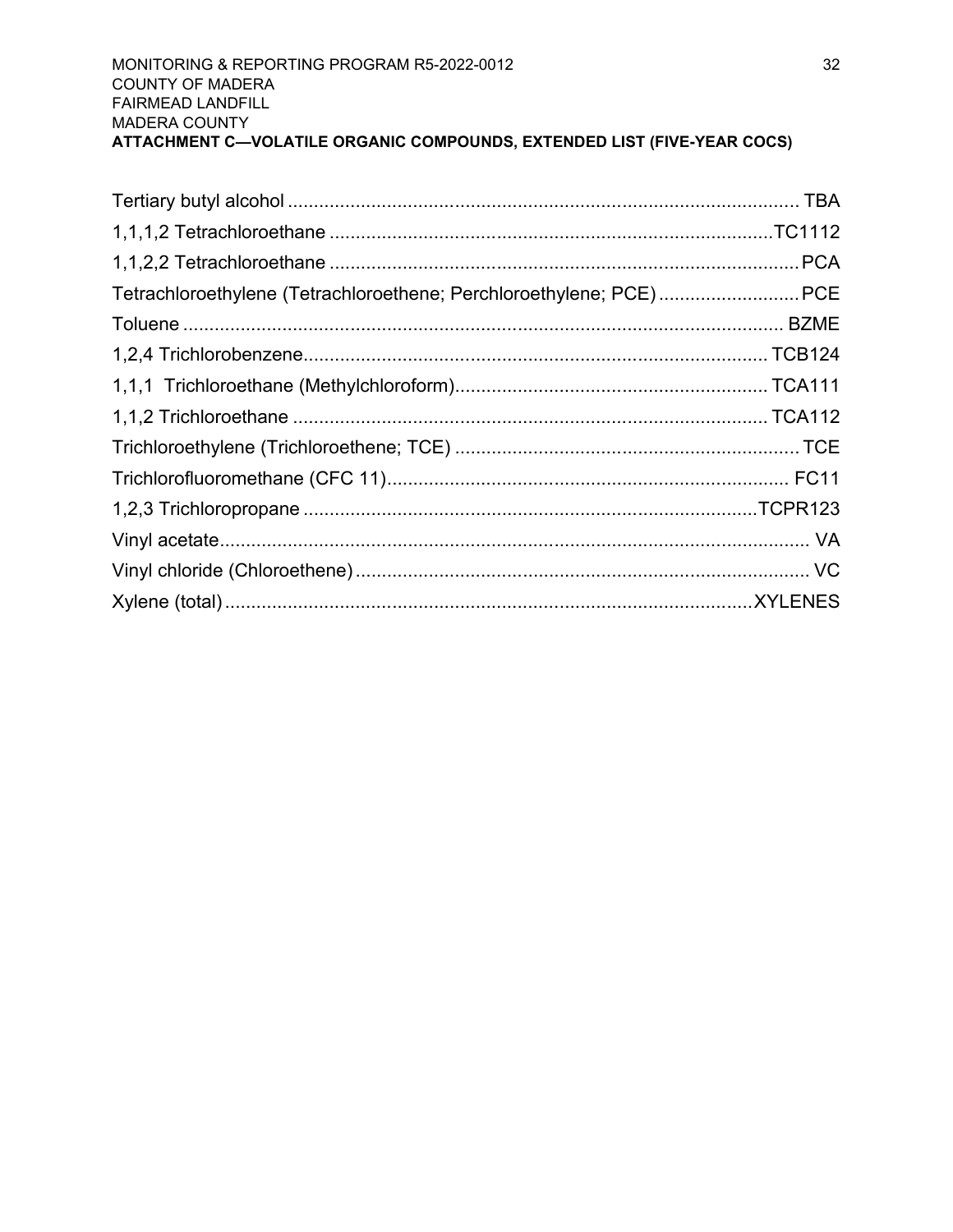# <span id="page-42-0"></span>ATTACHMENT D-SEMI-VOLATILE ORGANIC COMPOUNDS (FIVE-YEAR COCS)

### USEPA Methods 8270C or 8270D (Base, Neutral & Acid Extractables)

| Bis(2 chloro 1 methyethyl) ether (Bis(2 chloroisopropyl) ether; DCIP) BIS2CIE |                |
|-------------------------------------------------------------------------------|----------------|
|                                                                               |                |
|                                                                               |                |
|                                                                               |                |
|                                                                               | <b>CLANIL4</b> |
|                                                                               |                |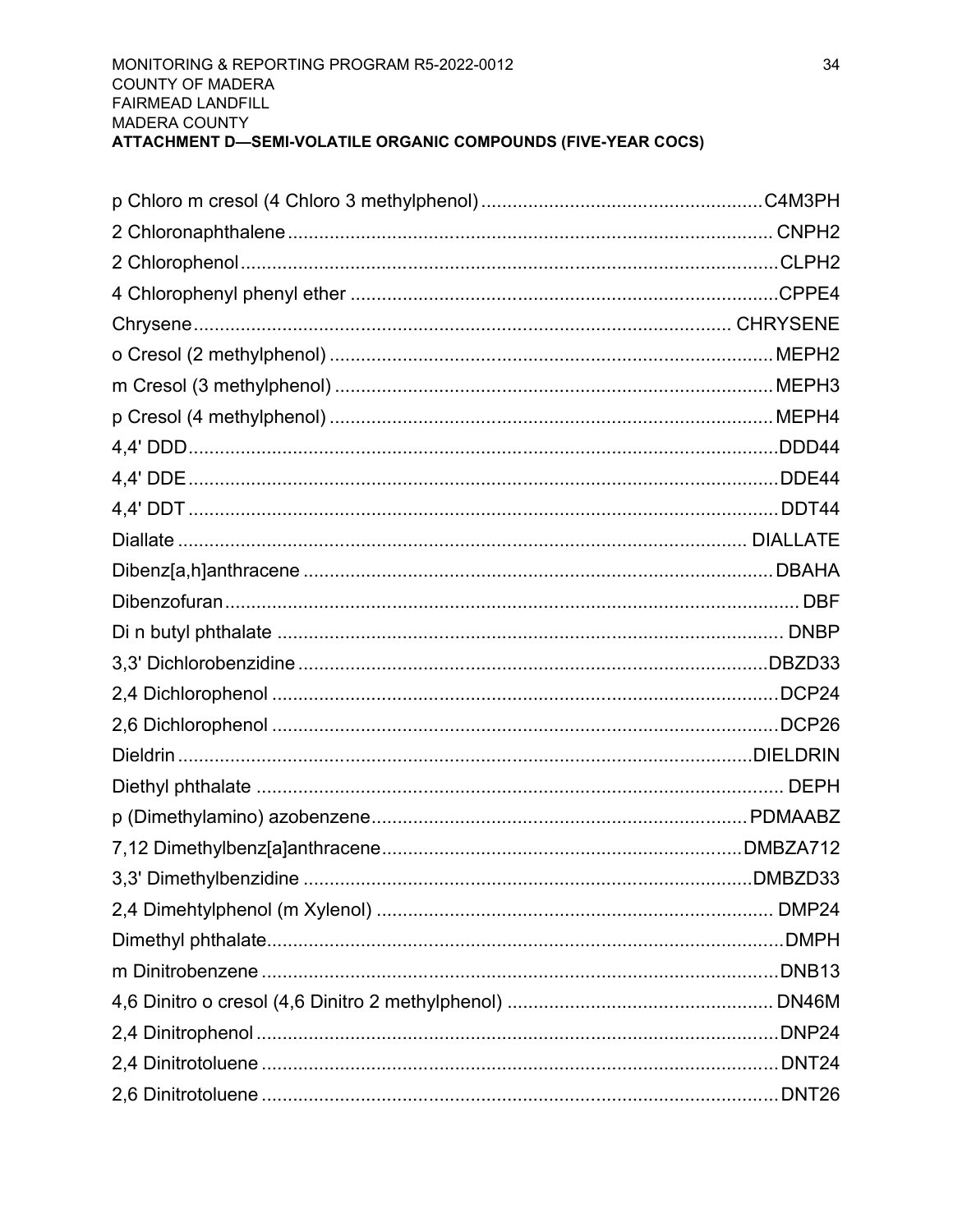#### MONITORING & REPORTING PROGRAM R5-2022-0012 **COUNTY OF MADERA** FAIRMEAD LANDFILL **MADERA COUNTY** ATTACHMENT D-SEMI-VOLATILE ORGANIC COMPOUNDS (FIVE-YEAR COCS)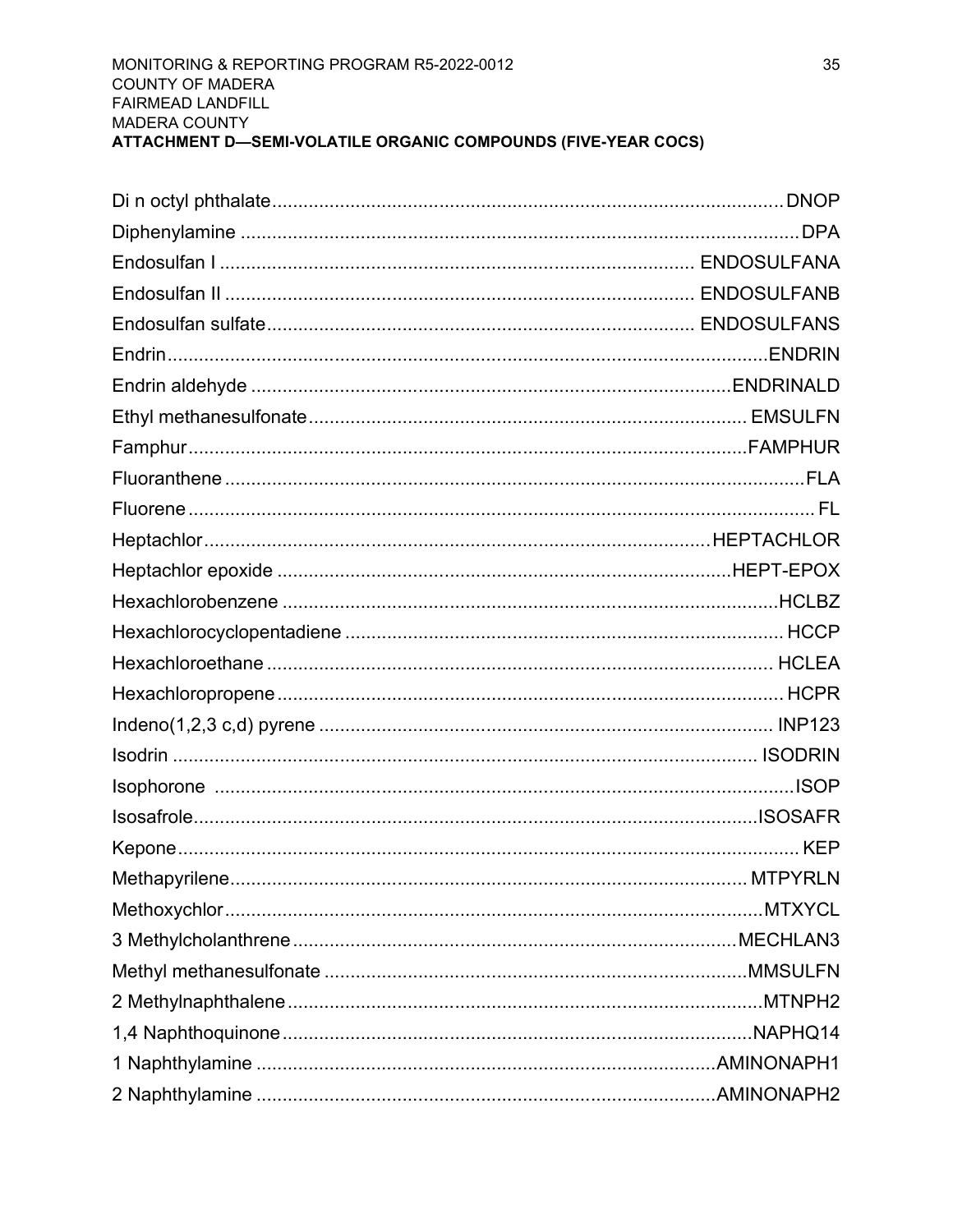| N Nitrosodipropylamine (N Nitroso N dipropylamine; Di n propylnitrosamine) NNSPR |  |
|----------------------------------------------------------------------------------|--|
|                                                                                  |  |
|                                                                                  |  |
|                                                                                  |  |
|                                                                                  |  |
|                                                                                  |  |
|                                                                                  |  |
|                                                                                  |  |
|                                                                                  |  |
|                                                                                  |  |
|                                                                                  |  |
|                                                                                  |  |
|                                                                                  |  |
|                                                                                  |  |
|                                                                                  |  |
|                                                                                  |  |
|                                                                                  |  |
|                                                                                  |  |
|                                                                                  |  |
|                                                                                  |  |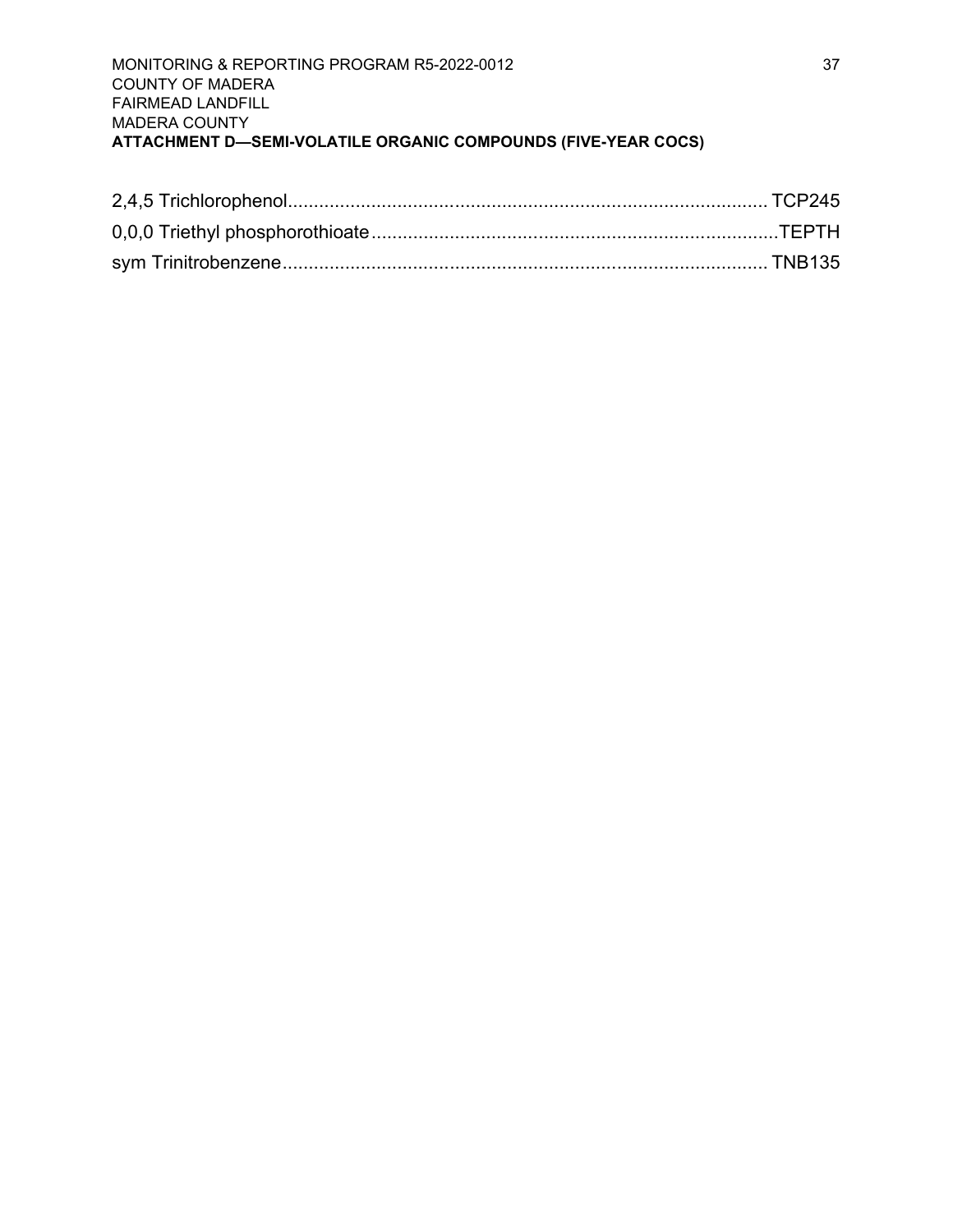# <span id="page-47-0"></span>**ATTACHMENT E—CHLOROPHENOXY HERBICIDES (FIVE-YEAR COCS)**

# **USEPA Method 8151A**